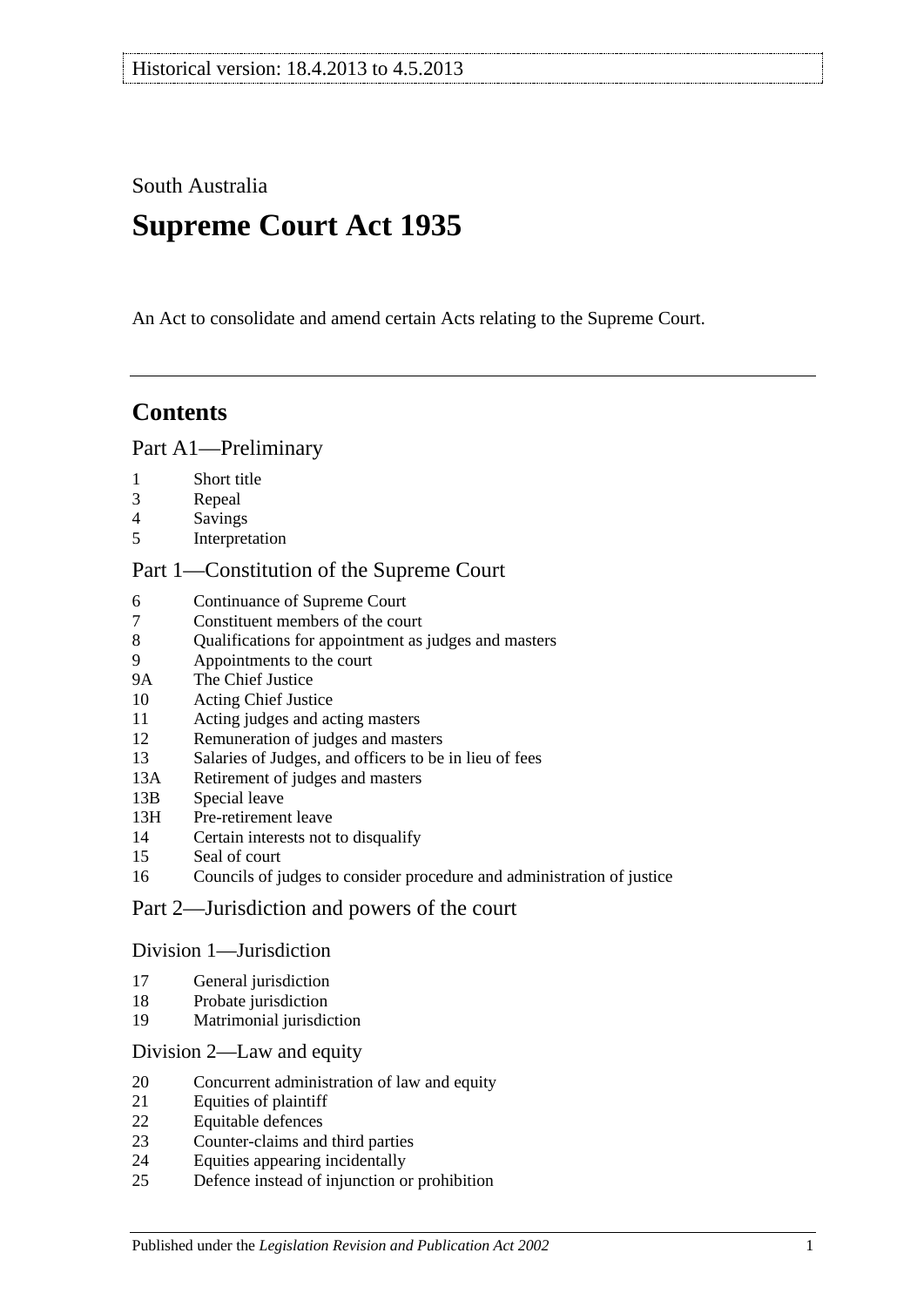- 26 [Common law and statutory rights and duties](#page-12-1)
- 27 [Court to do complete justice in cause so as to avoid multiplicity of suits](#page-12-2)
- 28 [Rules of equity to prevail where in conflict with common law](#page-12-3)

#### [Division 3—Miscellaneous powers](#page-13-0)

- 29 [Court may make orders to have effect of mandamus or injunction, and may appoint](#page-13-1)  [receivers](#page-13-1)
- 30 [Damages in certain cases](#page-13-2)
- 30A [Power to direct payment to infant](#page-13-3)
- 30B [Power to make interim assessment of damages](#page-13-4)
- 30BA [Consent orders for structured settlements](#page-16-0)
- 30C [Power to award interest](#page-16-1)
- 31 [Declaratory orders](#page-17-0)
- 32 [Court may order mortgage instead of sale in certain cases](#page-17-1)
- 34 [Court may direct sale of mortgaged property etc](#page-17-2)
- 35 [Power to require attendance of witnesses and production of evidentiary material](#page-17-3)
- 36 [Appointment of commissioners for taking affidavits](#page-18-0)
- 38 [Inspection of property in legal proceedings](#page-18-1)
- 39 [Vexatious proceedings](#page-18-2)
- 40 [Power of court with regard to costs](#page-19-0)
- 41 [Power to revive orders on abatement of cause](#page-19-1)

## [Part 3—Sittings and distribution of business](#page-19-2)

- 42 [Abolition of terms](#page-19-3)
- 43 [Reference to terms for computing time](#page-19-4)
- 44 Sitting [in vacation](#page-19-5)
- 45 [Time and place of sittings](#page-20-0)
- 46 [Adjournment from time to time and place to place](#page-20-1)
- 46A [Sittings in open court or in chambers](#page-20-2)
- 46B [Sittings required by proclamation](#page-20-3)
- 47 [Power to sit in several jurisdictions at one time](#page-20-4)
- 48 [Jurisdiction of Full Court, single judge and master](#page-20-5)
- 49 [Questions of law reserved for Full Court](#page-21-0)<br>50 Anneals
- **[Appeals](#page-21-1)**

#### [Part 3A—The Land and Valuation Court](#page-22-0)

- 62A [Interpretation](#page-22-1)
- 62B [Transitional provisions](#page-22-2)
- 62C [Establishment of Land and Valuation Court](#page-23-0)
- 62D [Jurisdiction of the Court](#page-23-1)
- 62E [Reference of matters involving question of valuation](#page-24-0)
- 62F [Appeals and cases stated](#page-24-1)
- 62G [Right of crown](#page-24-2)
- 62H [Rules of Court](#page-24-3)
- 62I [Sittings of Court](#page-25-0)

#### [Part 4—Procedure generally](#page-25-1)

- 63 [Criminal procedure](#page-25-2)
- 64 [Saving of existing procedure](#page-25-3)
- 65 [Mediation and conciliation](#page-25-4)
- 66 [Trial of issues by arbitrator](#page-26-0)
- 67 [Expert reports](#page-26-1)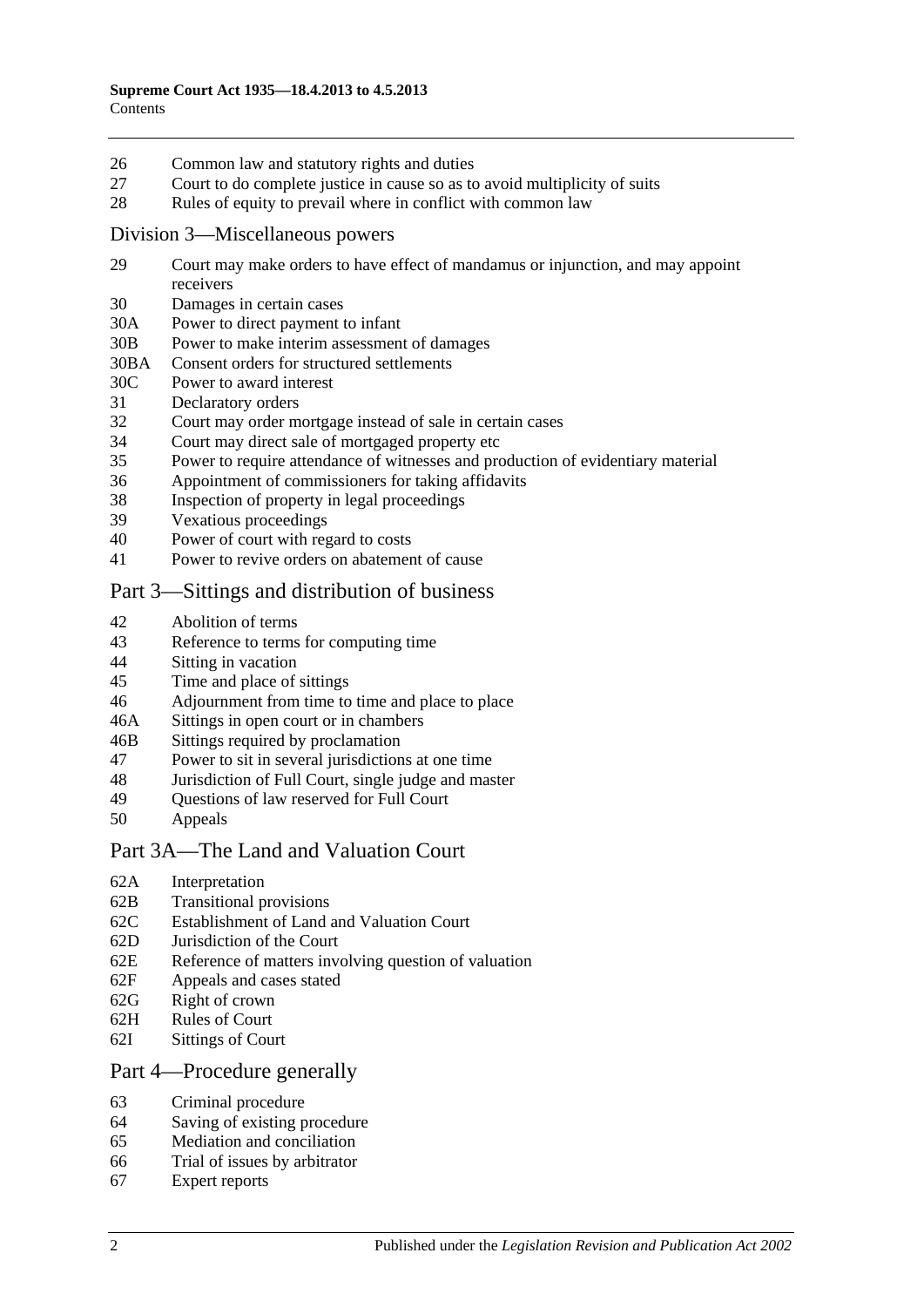[Assessors](#page-26-2)

[Rules of court](#page-27-0)

#### [Part 6—Officers of the court](#page-28-0)

#### [Division 1—Registrar](#page-28-1)

#### [The registrar](#page-28-2)

#### [Division 2—Tipstaves](#page-28-3)

- [Appointment of tipstaves](#page-28-4)
- [Duty of tipstaves](#page-29-0)
- [Other duties](#page-29-1)

#### [Division 3—Further provisions as to officers](#page-29-2)

- [Appointment of other officers](#page-29-3)
- [Duties of officers](#page-29-4)
- 110A [Administrative and ancillary staff](#page-29-5)
- 110B [Responsibilities of non-judicial staff](#page-29-6)

#### [Part 7—Miscellaneous provisions](#page-30-0)

- [Rules as to division of loss upon collision at sea](#page-30-1)
- [Damages for personal injuries](#page-30-2)<br>113 Right of contribution
- [Right of contribution](#page-30-3)
- [Interest on judgement debts](#page-31-0)
- [Orders to bring prisoners for examination](#page-31-1)
- [Legal process](#page-31-2)
- 118A [Service](#page-31-3)
- [Suitors' funds to vest in master](#page-31-4)
- [Securities in court](#page-32-0)
- [Liability of Treasurer for default of master](#page-32-1)
- [Banking and investment of suitors' funds](#page-32-2)
- [Investments made under order of the court](#page-32-3)
- [Validity of payments etc pursuant to rules of court](#page-32-4)
- [Remittances by post](#page-32-5)
- [Power to appoint deputies](#page-33-0)
- 126A [Trials of sexual offences involving children to be given priority](#page-33-1)
- [Rules of Court](#page-33-2)
- [Payment to the Treasurer of unclaimed suitors' funds](#page-33-3)
- [Party subsequently claiming may petition the Supreme Court etc](#page-34-0)
- [Court fees](#page-34-1)
- [Accessibility of evidence](#page-34-2)

#### [Schedule—Acts repealed](#page-35-0)

### [Legislative history](#page-38-0)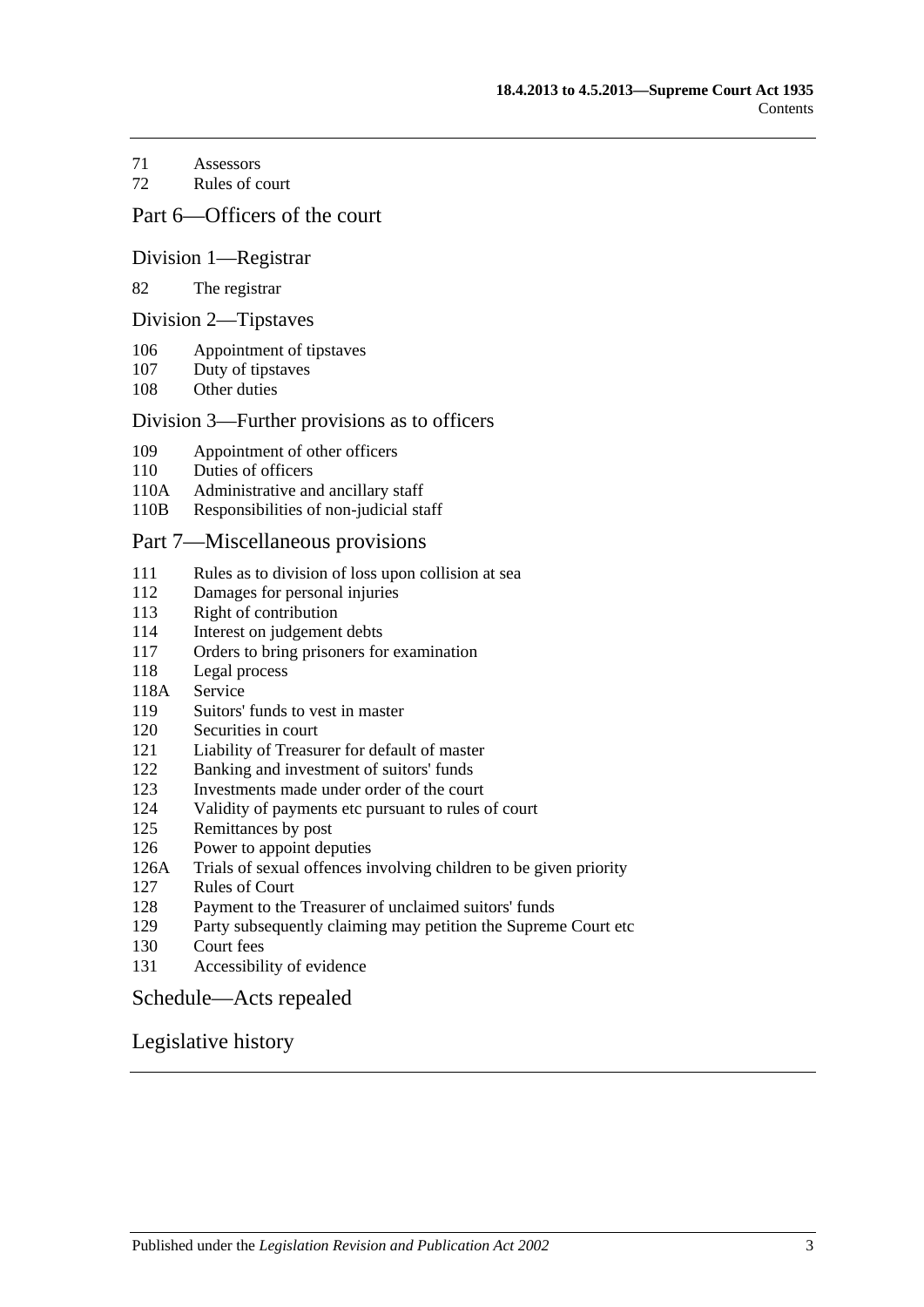## <span id="page-3-0"></span>**The Parliament of South Australia enacts as follows:**

# **Part A1—Preliminary**

### <span id="page-3-1"></span>**1—Short title**

This Act may be cited as the *Supreme Court Act 1935*.

#### <span id="page-3-2"></span>**3—Repeal**

The Acts mentioned in the [Schedule](#page-35-0) to this Act are repealed to the extent shown in that [Schedule:](#page-35-0)

Provided that—

- (a) the repeal shall not affect any principle or rule of law, or any established jurisdiction, notwithstanding that the same may have been affirmed by, or derived from, any of the repealed enactments; and
- (b) any rule, order, or regulation made, and any commission issued, direction given, or thing done, under any enactment repealed by this Act shall continue in force so far as it could have been made, issued, given, or done under this Act, and shall have effect as if it had been so made, issued, given, or done.

## <span id="page-3-3"></span>**4—Savings**

- (1) Nothing in this Act shall—
	- (a) take away or impair any substantive right or privilege of any person:
	- (b) affect any rule of practice or procedure existing at the time of the passing of this Act except to the extent expressly mentioned in this Act or in any rules of court made under this Act:
	- (c) revive any law, enactment, regulation, or rule of court not in force at the time of the passing of this Act:
	- (d) affect in any way anything done or suffered before the passing of this Act under any Act repealed by this Act:
	- (e) affect in any way any proceedings pending at the time of the passing of this Act.
- (2) Save as otherwise expressly provided, nothing in this Act shall affect the operation of any enactment, which is in force at the commencement of this Act, and is not repealed by this Act.

## <span id="page-3-4"></span>**5—Interpretation**

(1) In this Act, unless the context otherwise requires, or some other meaning is clearly intended—

*court* means the Supreme Court of South Australia;

*cause* includes any action, suit, or other original proceeding between a plaintiff and a defendant;

*defendant* includes every person served with any writ of summons or process or served with notice of, or entitled to attend any proceeding;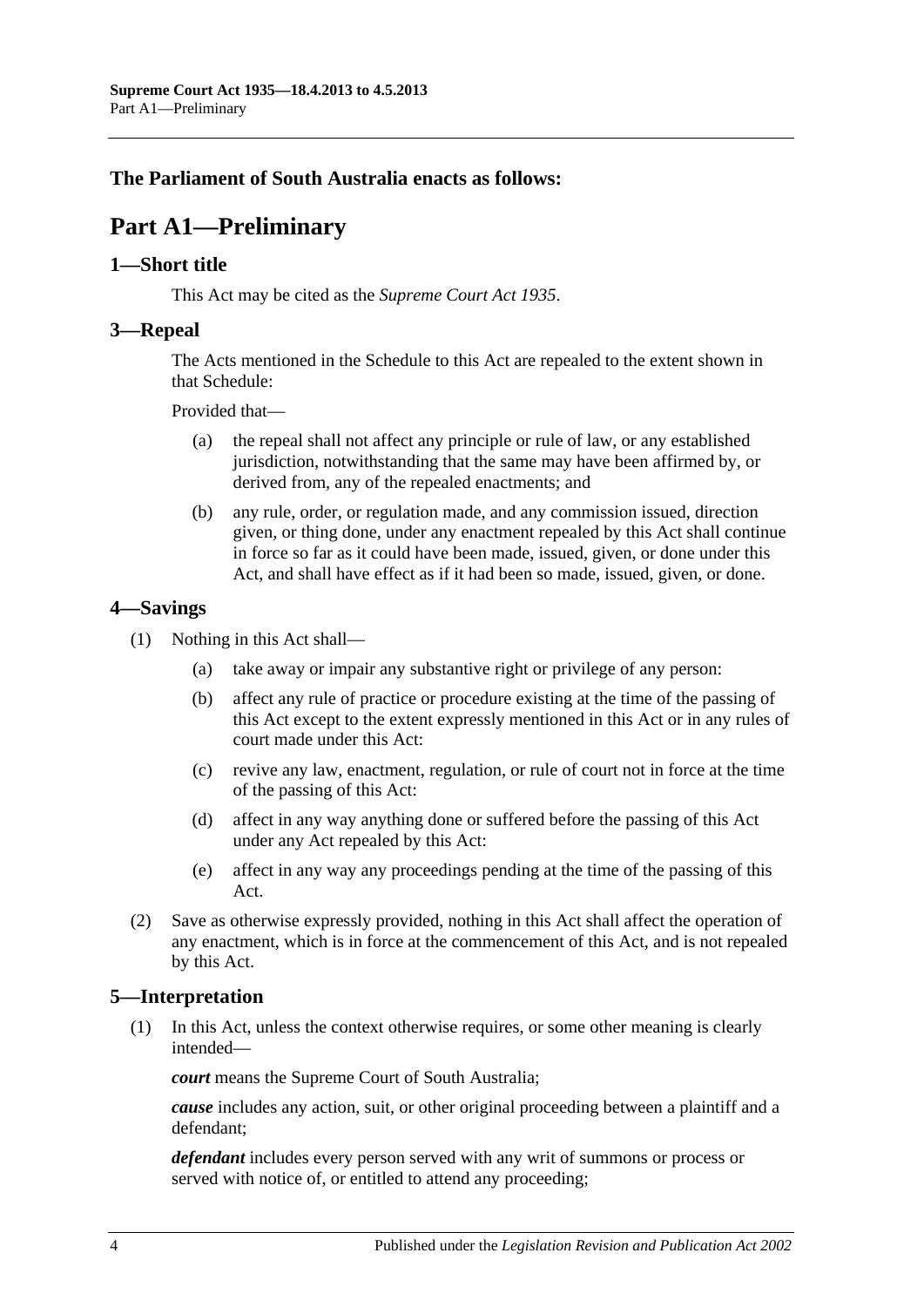*evidentiary material* means any document, object or substance of evidentiary value in proceedings before the court and includes any document, object or substance that should, in the opinion of the court, be produced for the purpose of enabling the court to determine whether or not it has evidentiary value;

*existing* means existing at the time of the passing of this Act;

*formerly*, when used in relation to the courts or the law or practice in England, means prior to the *[Supreme Court of Judicature Act](http://www.legislation.sa.gov.au/index.aspx?action=legref&type=act&legtitle=Supreme%20Court%20of%20Judicature%20Act%201873) 1873* and when used in relation to the court or the law or practice in South Australia, means before the passing of the *[Supreme Court Act](http://www.legislation.sa.gov.au/index.aspx?action=legref&type=act&legtitle=Supreme%20Court%20Act%201878) 1878*;

*Full Court* means the Supreme Court consisting of—

- (a) not less than three judges; or
- (b) if three judges are not available to sit in the Full Court, any two judges;

*judge* includes the Chief Justice and any puisne judge of the court;

*judgment* includes decree;

*jurisdiction* of the court includes powers and authorities (whether of a judicial, ministerial or administrative nature) vested in the court, a judge, or a master by law or custom;

*master* means a person holding the office of master of the court;

*matter* includes every proceeding in the court not in a cause;

*order* includes rule;

*parties* includes as well as the plaintiff and defendant in the action any person not originally a party against whom any counterclaim is set up, or who has been served with notice to appear under any of the rules of court; and also every person served with notice of or attending any proceeding, although not named on the record;

*plaintiff* means a person who brings any form of proceeding in the court (other than an appeal)—

- (a) asserting a right to any form of relief against another; or
- (b) asking the court to exercise a power or discretion,

and includes a defendant making a claim against another by way of counterclaim or third-party claim;

*pleading* includes any summons, and also the statement in writing of the claim or demand of any plaintiff and of the defence of any defendant thereto, and also any other matter by rules of court to be included under the term *pleading*;

*registrar* means a person holding, or acting in, the office of registrar of the court;

*rules of court* includes forms;

*suit* includes action;

*suitors' funds* means moneys in the custody or charge of the court that have been paid into the court for or on account of, or to the use or credit of, any person in a cause or matter, and includes interest and accretions upon any such moneys.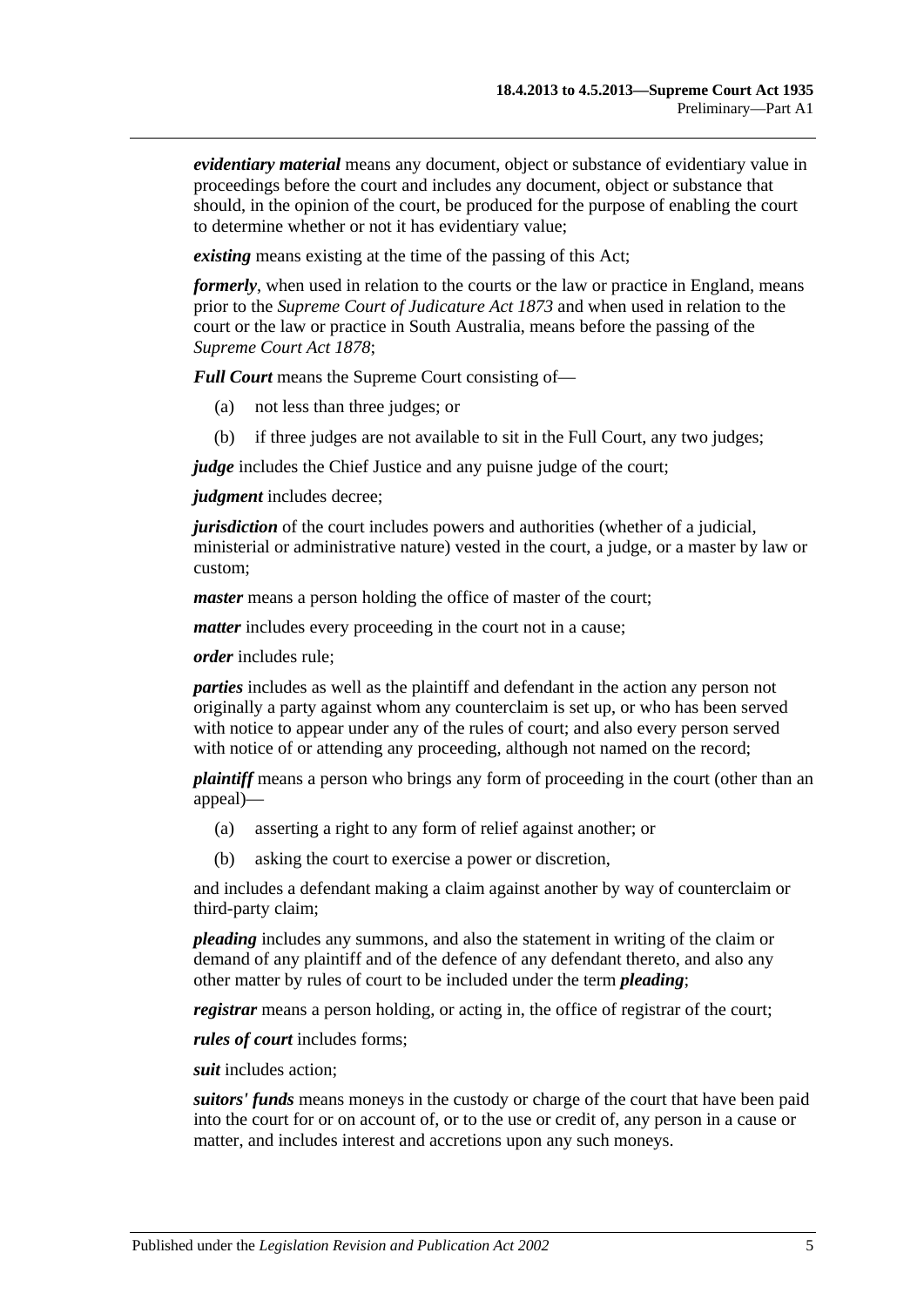- (2) Subject to the rules of court, a reference in an Act, or in any regulation, by-law, or instrument made under an Act, to the master or a deputy master of the court shall—
	- (a) where the reference occurs in connection with the performance of an act of a judicial nature—be construed as a reference to a master; and
	- (b) where the reference occurs in connection with the performance of an act of an administrative nature—be construed as a reference to the registrar.

# <span id="page-5-0"></span>**Part 1—Constitution of the Supreme Court**

## <span id="page-5-1"></span>**6—Continuance of Supreme Court**

The Supreme Court of South Australia as by law established is hereby continued as the superior court of record, in which has been vested all such jurisdiction (whether original or appellate) as is at the passing of this Act vested in, or capable of being exercised by that court.

## <span id="page-5-2"></span>**7—Constituent members of the court**

- (1) The court shall be constituted of the Chief Justice, the puisne judges and the masters appointed, and for the time being holding office, under this Act.
- (2) Subject to any express provision in this or any other Act, all the judges shall have, in all respects, equal power, authority and jurisdiction and the masters shall have power, authority and jurisdiction to the extent authorised by this or any other Act or by rules of court made under this or any other Act.
- (3) The puisne judges shall be styled "Justices of the Supreme Court of South Australia".
- (4) A Master is, while holding that office, also a District Court Judge.

## <span id="page-5-3"></span>**8—Qualifications for appointment as judges and masters**

- (1) No person shall be qualified for appointment as a puisne judge of the court unless he is a practitioner of the court of not less than ten years' standing.
- (2) No person shall be qualified for appointment as Chief Justice unless he is a practitioner of the court of not less than fifteen years' standing or a puisne judge of the court.
- (3) No person shall be qualified for appointment as a master unless he is a practitioner of the court of not less than seven years standing.
- (4) For the purpose of determining whether a practitioner of the court has the standing necessary for appointment as a judge or master, periods of legal practice and (where relevant) judicial service within and outside the State will be taken into account.

## <span id="page-5-4"></span>**9—Appointments to the court**

- (1) Whenever necessary, the Governor shall appoint a qualified person to hold the office of judge of the court with the tenure prescribed by the *[Constitution Act](http://www.legislation.sa.gov.au/index.aspx?action=legref&type=act&legtitle=Constitution%20Act%201934) 1934*, but subject to the provisions of this Act as to retirement.
- (2) Appointments to the office of master shall be made by the Governor whenever necessary.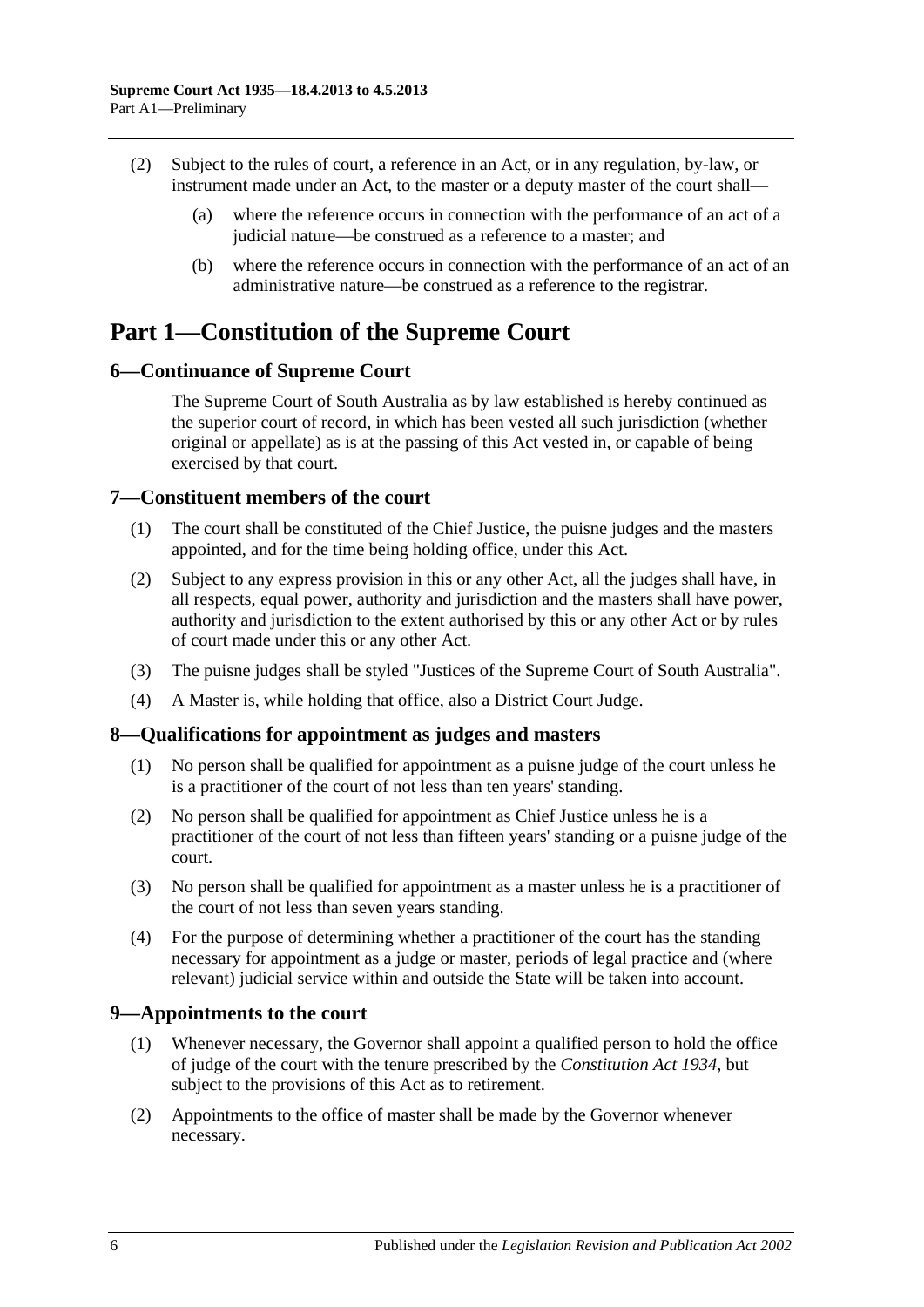(3) Subject to the provisions of this Act as to retirement, the commission of a master shall remain in full force during his good behaviour but the Governor may, upon the address of both Houses of Parliament, remove a master from office and revoke his commission.

## <span id="page-6-0"></span>**9A—The Chief Justice**

- (1) The Chief Justice is the principal judicial officer of the court.
- (2) The Chief Justice is responsible for the administration of the court.

## <span id="page-6-1"></span>**10—Acting Chief Justice**

- $(1)$  If—
	- (a) the Chief Justice is absent or, for any reason, is unable for the time being to carry out the duties of the office; or
	- (b) the office of the Chief Justice becomes vacant,

the Governor may appoint a puisne judge of the court to be Acting Chief Justice until—

- (c) the Chief Justice returns to official duties; or
- (d) a person is appointed to the office of the Chief Justice,

as the case requires.

- (2) Any power or duty attached to the office of the Chief Justice by or under this or any other Act—
	- (a) on the appointment of a judge to be Acting Chief Justice—devolves on the judge so appointed; or
	- (b) if no such appointment is made—devolves (during the absence or inability of the Chief Justice, or until the vacancy is filled) on the most senior of the puisne judges available to undertake those responsibilities.

## <span id="page-6-3"></span><span id="page-6-2"></span>**11—Acting judges and acting masters**

- (1) Where it appears necessary or desirable to do so in the interests of the administration of justice, the Governor may, subject to [subsection](#page-7-5) (6)—
	- (a) appoint a person who is qualified for appointment as a puisne judge as an acting judge; or
	- (b) appoint a person who is qualified for appointment as a master as an acting master.
- (1a) A former judge or master who has retired from office is eligible for appointment as an acting judge or an acting master.
- (1b) An appointment under this section will be for a term not exceeding 12 months.
- (2) The jurisdiction of the court is exercisable by an acting judge to the same extent as by a judge, and by an acting master to the same extent as by a master.
- (3) An acting judge or acting master has the same privileges and immunities as a judge or master.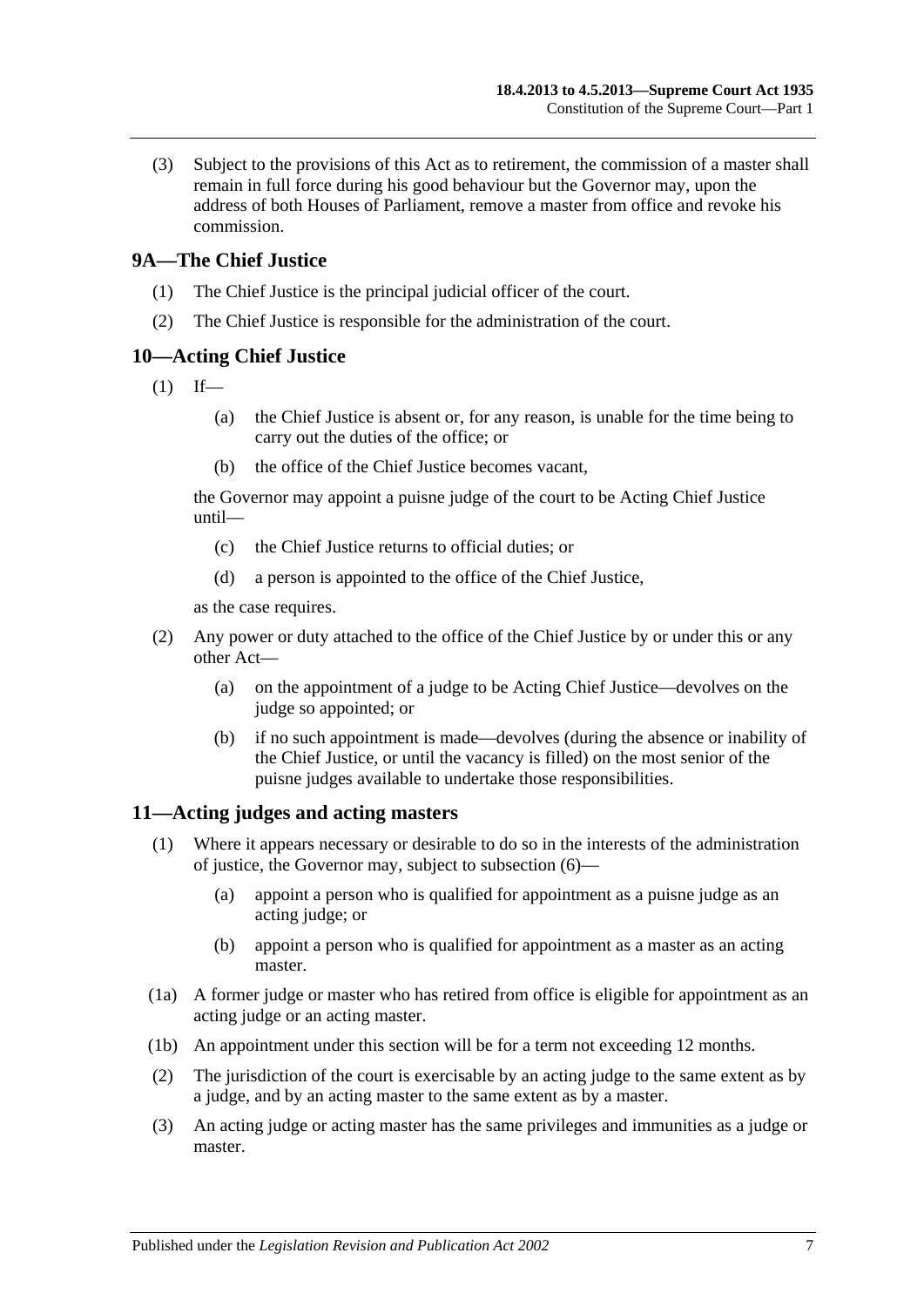- (5) An acting judge or an acting master may, notwithstanding the expiration of the period of his appointment, complete the hearing of any proceedings part-heard by him before the expiration of that period and, in relation to any such proceedings, shall be deemed to continue as an acting judge, or acting master.
- <span id="page-7-5"></span>(6) A Deputy President of the Industrial Court or a District Court Judge shall not be appointed as an acting judge under [subsection](#page-6-3) (1) except on the recommendation of the Chief Justice made with the concurrence of the President of the Industrial Court or the Senior Judge of the District Court, as the case requires.

## <span id="page-7-0"></span>**12—Remuneration of judges and masters**

- (1) The Chief Justice and each puisne judge are entitled to salary and allowances at rates determined by the Remuneration Tribunal in relation to the respective offices.
- (2) A master is entitled to salary and allowances at the rates applicable to a District Court Judge.
- (3) A rate of salary for a judge or master cannot be reduced by determination of the Remuneration Tribunal.
- (4) The remuneration of the judges and masters is payable from the General Revenue of the State, which is appropriated to the necessary extent.

## <span id="page-7-1"></span>**13—Salaries of Judges, and officers to be in lieu of fees**

The salaries of the judges, and of the officers of the court, shall be in lieu of all fees or other emoluments whatsoever, it being the intent of this Act that the judges and the officers of the court shall derive no emolument from any fees payable under the authority of this Act, but that such fees shall be paid to the Treasurer in aid of the general revenue of the State.

## <span id="page-7-2"></span>**13A—Retirement of judges and masters**

- (1) A judge or master shall retire on reaching the age of seventy years.
- (2) Section 74 of the *[Constitution Act](http://www.legislation.sa.gov.au/index.aspx?action=legref&type=act&legtitle=Constitution%20Act%201934) 1934* shall be read subject to this section.
- (3) A judge or master who retires or resigns may nevertheless complete the hearing and determination of proceedings part-heard by him before his retirement or resignation and, in relation to any such proceedings, shall be deemed to continue as a judge or master (as the case may require).

## <span id="page-7-3"></span>**13B—Special leave**

- (1) A judge may apply to the Chief Justice for special leave without remuneration.
- (2) The Governor may, on the recommendation of the Chief Justice, grant an application for special leave under this section.
- (3) A period of special leave under this section will not be taken to be judicial service within the meaning of the *[Judges' Pensions Act](http://www.legislation.sa.gov.au/index.aspx?action=legref&type=act&legtitle=Judges%20Pensions%20Act%201971) 1971*.

#### <span id="page-7-6"></span><span id="page-7-4"></span>**13H—Pre-retirement leave**

(1) Subject to this section, the Governor may grant to any judge or master immediately prior to his retirement not more than six months leave of absence on full salary.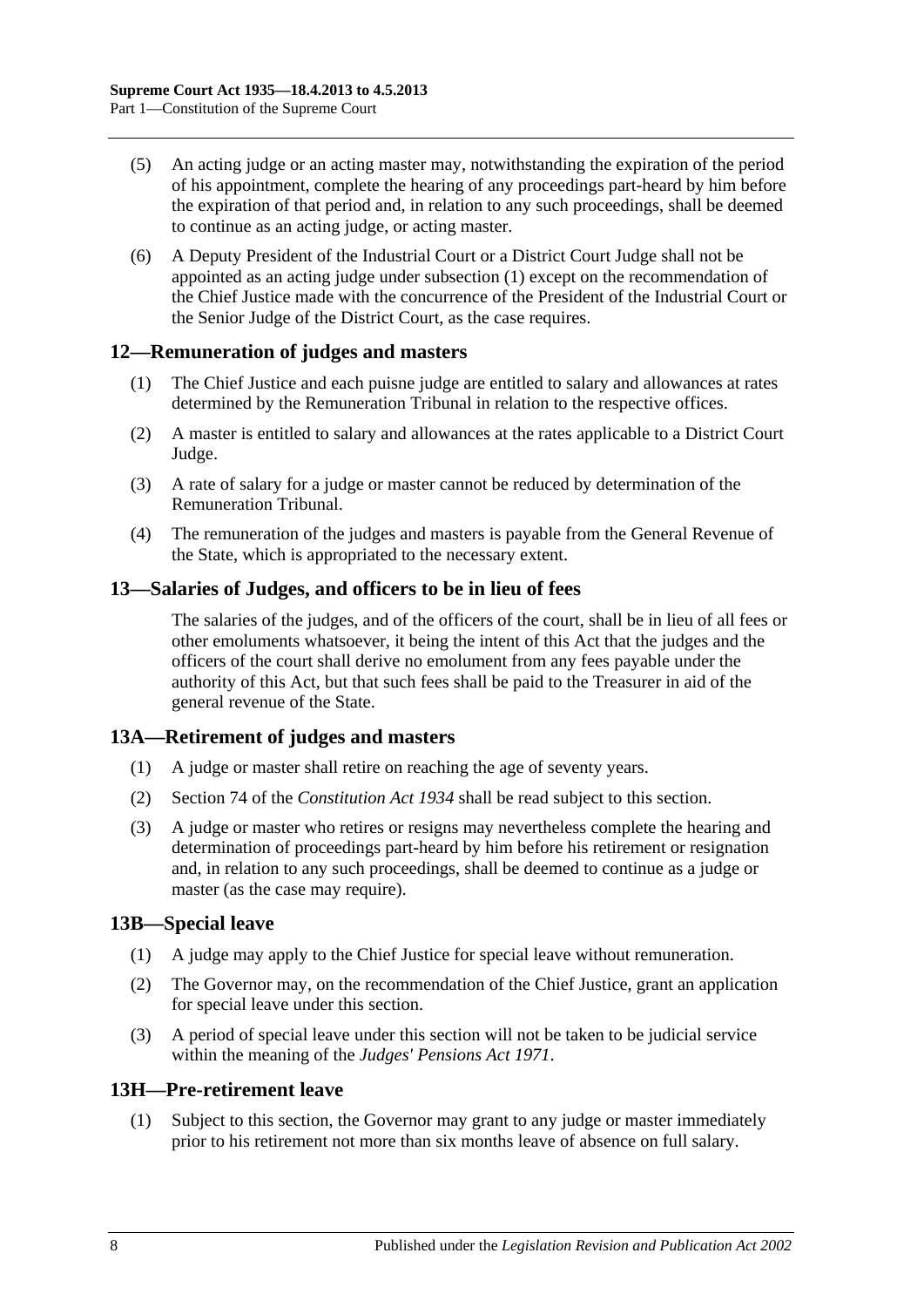- <span id="page-8-0"></span>(2) Where a judge or master retires or resigns without taking any leave which had been or could have been granted to him under [subsection](#page-7-6) (1) of this section, the Governor may direct that a cash payment be made to him in lieu of the leave not so taken. The payment shall not exceed the amount of the salary of the judge or master for a period equal to the period of the leave not so taken, calculated at the rate at which he was being paid at the time of the retirement or resignation.
- (3) A direction under [subsection](#page-8-0) (2) of this section may be given before or after the retirement or resignation of the judge or master and a payment under that subsection may be made before or after that retirement or resignation.
- (4) If any judge or master dies before the commencement or during the currency of any leave granted or before such leave has been granted pursuant to [subsection](#page-7-6) (1) of this section the Governor may, in respect of the period of the leave so granted or the unexpired portion thereof, or in respect of the period of the leave which might have been granted (according to the circumstances of the case), pay to the dependants (if any) of such judge or master the amounts of salary which would have been payable to such judge or master himself if he had survived.
- (4a) If the judge or master died without leaving any dependants the Governor may pay the said amounts of salary to his personal representatives.
- (4b) Any question as to—
	- (a) whether there are any dependants in any particular case, or who are the dependants;
	- (b) what dependant or dependants shall be entitled to the benefit of payments made under this subsection, and in what proportions if more than one dependant,

shall be settled by the Governor, as he deems proper.

(4c) In this section—

*dependants* means those members of the family of a judge or master who were wholly or in part dependent upon his earnings at the time of his death;

*domestic partner*, in relation to a deceased judge or master, means a person declared under the *[Family Relationships Act](http://www.legislation.sa.gov.au/index.aspx?action=legref&type=act&legtitle=Family%20Relationships%20Act%201975) 1975* to have been the domestic partner of that judge or master (as the case may be) as at the date of his or her death;

*members of the family* includes spouse, domestic partner, parents, grandparents, step-parents, children, grandchildren, step-children, brothers, sisters, half-brothers and half-sisters;

*spouse*—a person is the spouse of another if they are legally married.

- (5) Where leave is granted to any judge or master under this section, that judge or master may, at the commencement of such leave, be paid the total salary which would be payable to him during the currency of the leave.
- (6) This section shall not apply to a master who was, immediately before the commencement of the *[Statutes Amendment \(Administration of Courts and Tribunals\)](http://www.legislation.sa.gov.au/index.aspx?action=legref&type=act&legtitle=Statutes%20Amendment%20(Administration%20of%20Courts%20and%20Tribunals)%20Act%201981)  Act [1981](http://www.legislation.sa.gov.au/index.aspx?action=legref&type=act&legtitle=Statutes%20Amendment%20(Administration%20of%20Courts%20and%20Tribunals)%20Act%201981)*, the master or a deputy master of the court.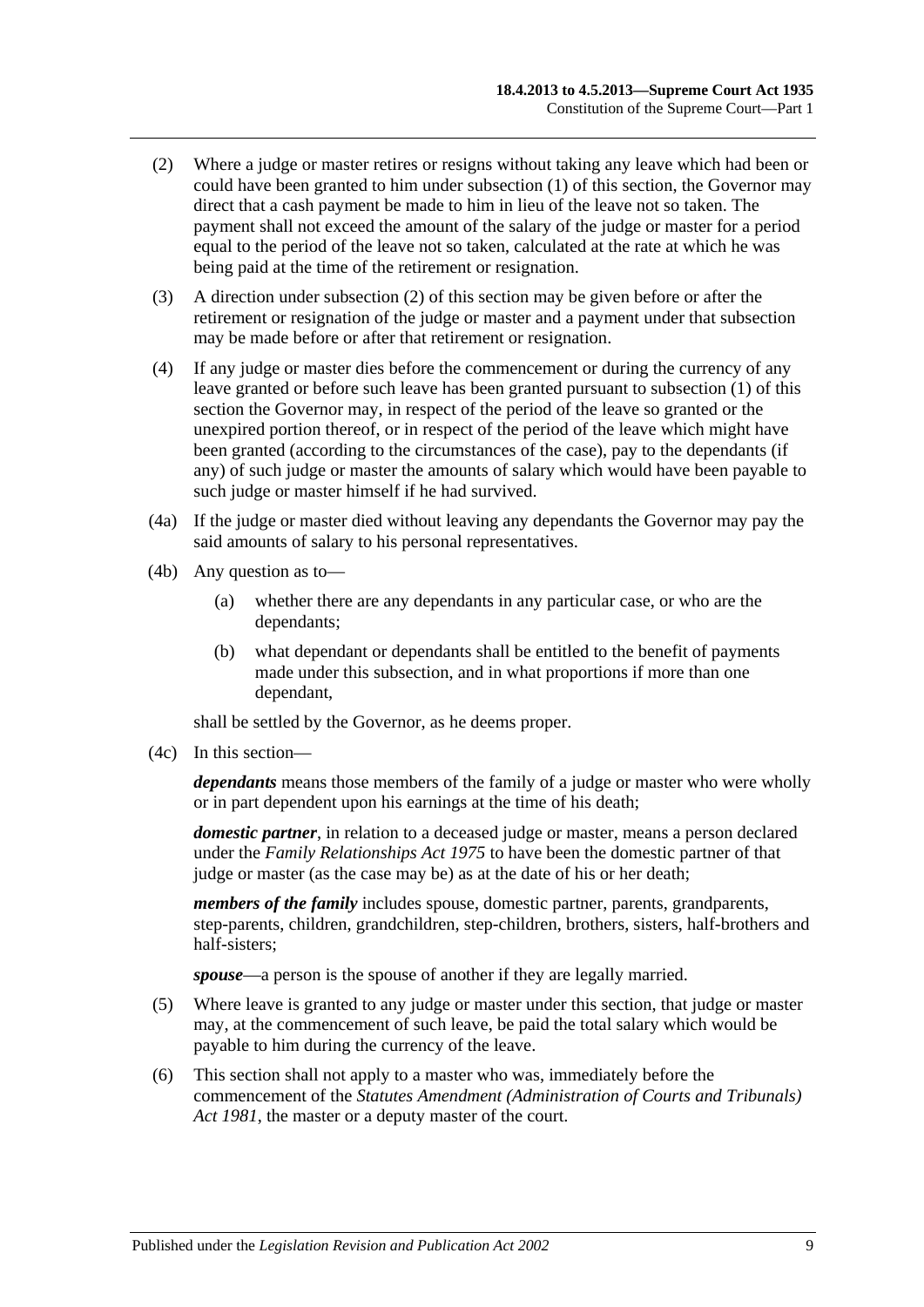## <span id="page-9-0"></span>**14—Certain interests not to disqualify**

A judge or master of the court shall not be incapable of acting in his judicial office in any proceeding by reason of his being one of several ratepayers or taxpayers or one of any other class of persons liable in common with others to contribute to or to be benefited by any rate or tax which may be increased, diminished or in any way affected by that proceeding.

#### <span id="page-9-1"></span>**15—Seal of court**

- (1) The court shall continue to have and use a seal bearing a device or impression of the Royal Arms, within an exergue or label surrounding the same, and with the following inscription: "Supreme Court, South Australia"; and the said seal shall be kept in the custody of the registrar.
- (2) There shall also be kept and used such other seals as are required for the business of the court, and such seals shall be in such form and kept in such custody as the Chief Justice directs.
- (3) All documents and exemplifications and copies thereof purporting to be sealed with any such seal shall be receivable in evidence without further proof of the seal.

## <span id="page-9-2"></span>**16—Councils of judges to consider procedure and administration of justice**

The judges shall—

- (a) assemble once at least in every year for the purpose of considering the operation of this Act and of the rules of court for the time being in force, and also the working of the several offices, and the arrangements relative to the duties of the officers of the court respectively, and of inquiring and examining into any defects which appear to exist in the system of procedure or the administration of the law in the said court; and
- (b) report annually to the Attorney-General of the State what (if any) amendments it would, in their judgment, be expedient to make in this Act, or otherwise relating to the administration of justice, and what other provisions (if any) which cannot be carried into effect without the authority of Parliament, it would be expedient to make for the better administration of justice.

# <span id="page-9-3"></span>**Part 2—Jurisdiction and powers of the court**

## <span id="page-9-4"></span>**Division 1—Jurisdiction**

## <span id="page-9-5"></span>**17—General jurisdiction**

- (1) The court shall be a court of law and equity.
- (2) There shall be vested in the court—
	- (a) the like jurisdiction, in and for the State, as was formerly vested in, or capable of being exercised by, all or any of the courts in England, following:
		- (i) The High Court of Chancery, both as a common law court and as a court of equity:
		- (ii) The Court of Queen's Bench: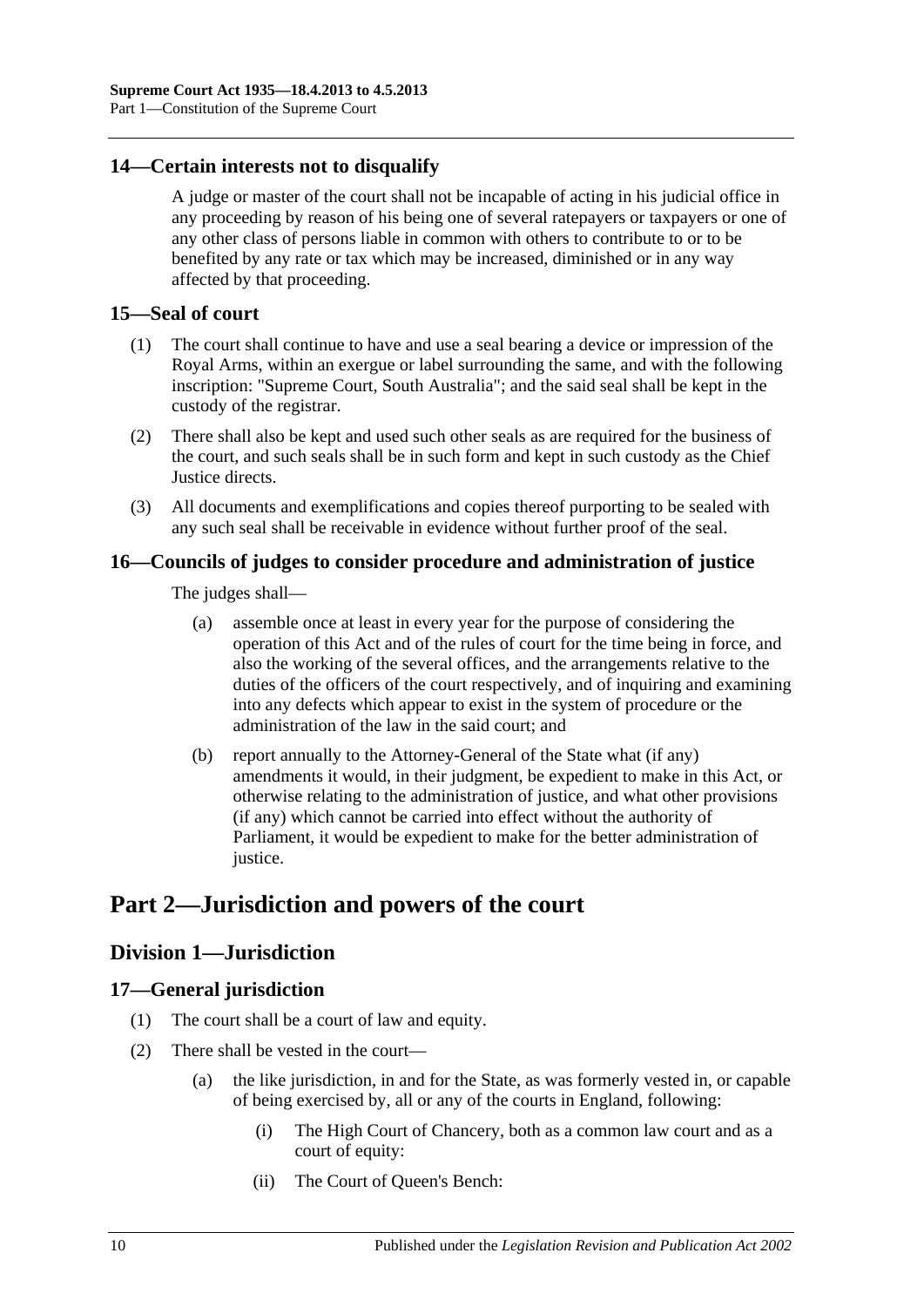- (iii) The Court of Common Pleas at Westminster:
- (iv) The Court of Exchequer both as a court of revenue and as a court of common law:
- (v) The courts created by commissions of assize:
- (b) such other jurisdiction, whether original or appellate, as is vested in, or capable of being exercised by the court:
- (c) such other jurisdiction as is in this Act conferred upon the court.

#### <span id="page-10-0"></span>**18—Probate jurisdiction**

The court shall, in relation to probates and letters of administration, have the following jurisdiction, that is to say:

- (a) The like voluntary and contentious jurisdiction and authority in and for the State in relation to the granting or revoking of probate of wills, and administration of the effects of deceased persons, as was vested in or exercisable by the Court of Probate established in England under the *[Court of](http://www.legislation.sa.gov.au/index.aspx?action=legref&type=act&legtitle=Court%20of%20Probate%20Act%201857)  [Probate Act](http://www.legislation.sa.gov.au/index.aspx?action=legref&type=act&legtitle=Court%20of%20Probate%20Act%201857) 1857*, together with full authority to hear and determine all questions relating to testamentary causes and matters:
- (b) The like jurisdiction and powers with respect to the real estate of deceased persons as it has with respect to the personal estate of deceased persons:
- (c) All probate jurisdiction which, under or by virtue of any enactment not repealed by this Act, is vested in or capable of being exercised by the court.

## <span id="page-10-1"></span>**19—Matrimonial jurisdiction**

There shall be vested in the court—

- (a) the like jurisdiction in relation to matrimonial causes and matters as was immediately before the commencement of the *[Matrimonial Causes Act](http://www.legislation.sa.gov.au/index.aspx?action=legref&type=act&legtitle=Matrimonial%20Causes%20Act%201857) 1857* vested in or exercisable by any ecclesiastical court or person in England in respect of divorce *a mensa et thoro*, nullity of marriage, jactitation of marriage or restitution of conjugal rights, and in respect of any matrimonial cause or matter except marriage licences:
- (b) all such jurisdiction in relation to matrimonial causes and matters as under or by virtue of any enactment not repealed by this Act, is vested in or capable of being exercised by the court.

## <span id="page-10-2"></span>**Division 2—Law and equity**

#### <span id="page-10-3"></span>**20—Concurrent administration of law and equity**

In every civil cause or matter commenced in the court, law and equity shall be administered by the court according to the provisions of the seven sections of this Act next following.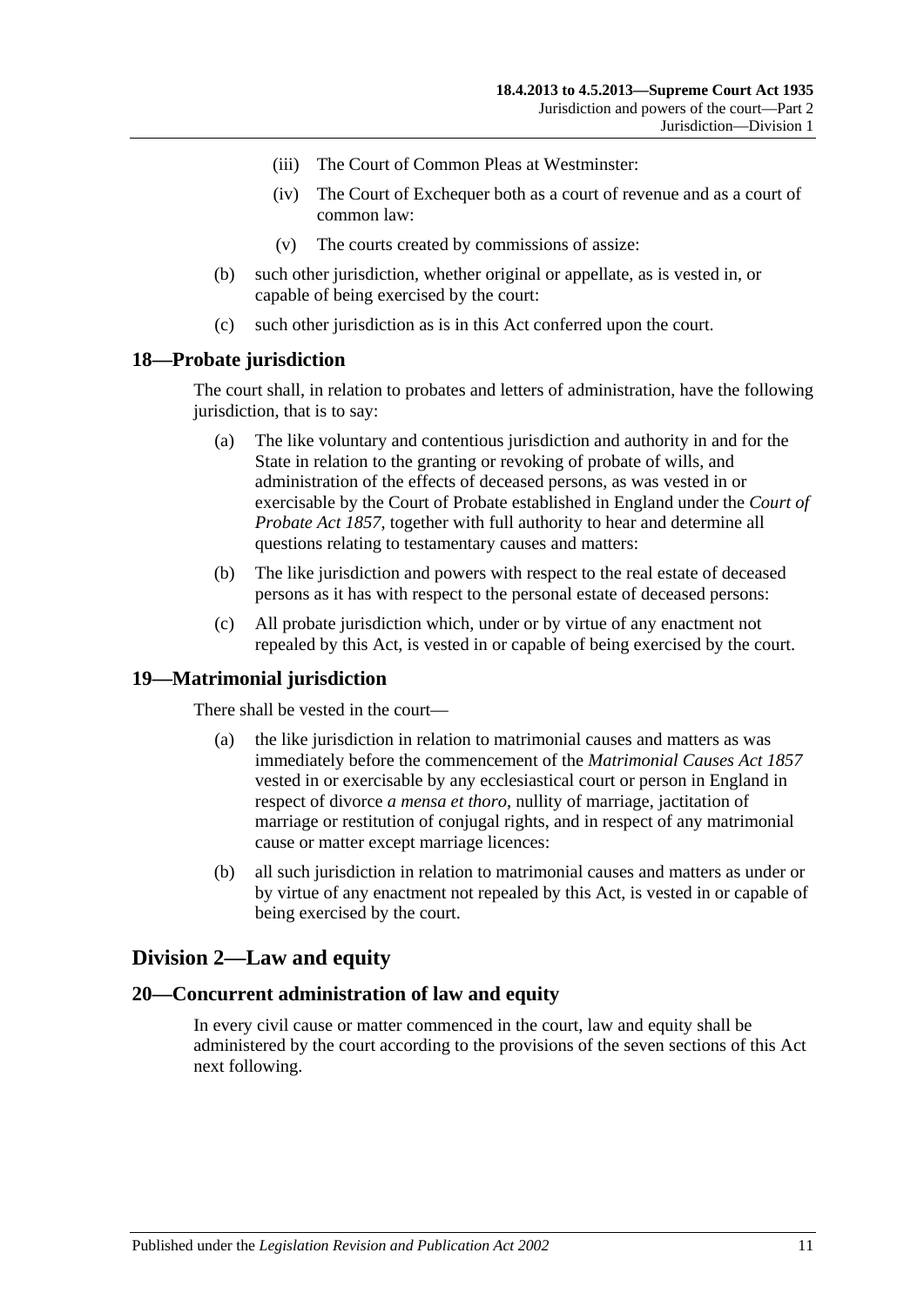## <span id="page-11-0"></span>**21—Equities of plaintiff**

If a plaintiff claims to be entitled to any equitable estate or right, or to relief upon any equitable ground against any deed, instrument, or contract, or against any right, title, or claim whatsoever, asserted by any defendant or respondent in the cause or matter, or to any relief founded upon a legal right which formerly could only have been given by the court in its equitable jurisdiction, the court shall give to the plaintiff the same relief as ought formerly to have been given by the court in its equitable jurisdiction in a suit or proceeding properly instituted for the like purpose.

## <span id="page-11-1"></span>**22—Equitable defences**

If a defendant claims to be entitled to any equitable estate or right, or to relief upon any equitable ground against any deed, instrument, or contract, or against any right, title, or claim asserted by any plaintiff in the cause or matter, or alleges any ground of equitable defence to any such claim of the plaintiff, the court shall give to every equitable estate, right, or ground of relief so claimed, and to every equitable defence so alleged the same effect by way of defence against the claim of the plaintiff as the court in its equitable jurisdiction ought formerly to have given if the same or the like matters had been relied on by way of defence in a suit or proceeding instituted in that court for the like purpose.

## <span id="page-11-2"></span>**23—Counter-claims and third parties**

- (1) The court shall have power to grant to any defendant, in respect of any equitable estate or right, or other matter of equity, and also in respect of any legal estate, right, or title claimed or asserted by him—
	- (a) all such relief against any plaintiff as the defendant has properly claimed by his pleading, and as the court or judge might have granted in any suit instituted for that purpose by the same defendant against the same plaintiff; and
	- (b) all such relief relating to or connected with the original subject of the cause or matter, and in like manner claimed against any other person, whether already a party to the same cause or matter or not, who has been duly served with notice in writing of such claim, pursuant to any rules of court, as might properly have been granted against that person if he had been made a defendant to a cause duly instituted by the same defendant for the like purpose.
- (2) Every person served with any such notice shall thenceforth be deemed a party to the cause or matter with the same rights in respect of his defence against the claim, as if he had been duly sued in the ordinary way by the defendant.

## <span id="page-11-3"></span>**24—Equities appearing incidentally**

The court shall recognise and take notice of all equitable estates, titles, and rights, and all equitable duties and liabilities appearing incidentally in the course of any cause or matter pending before it, in the same manner in which the said court in its equitable jurisdiction would formerly have recognised and taken notice of the same in any suit or proceeding duly instituted therein.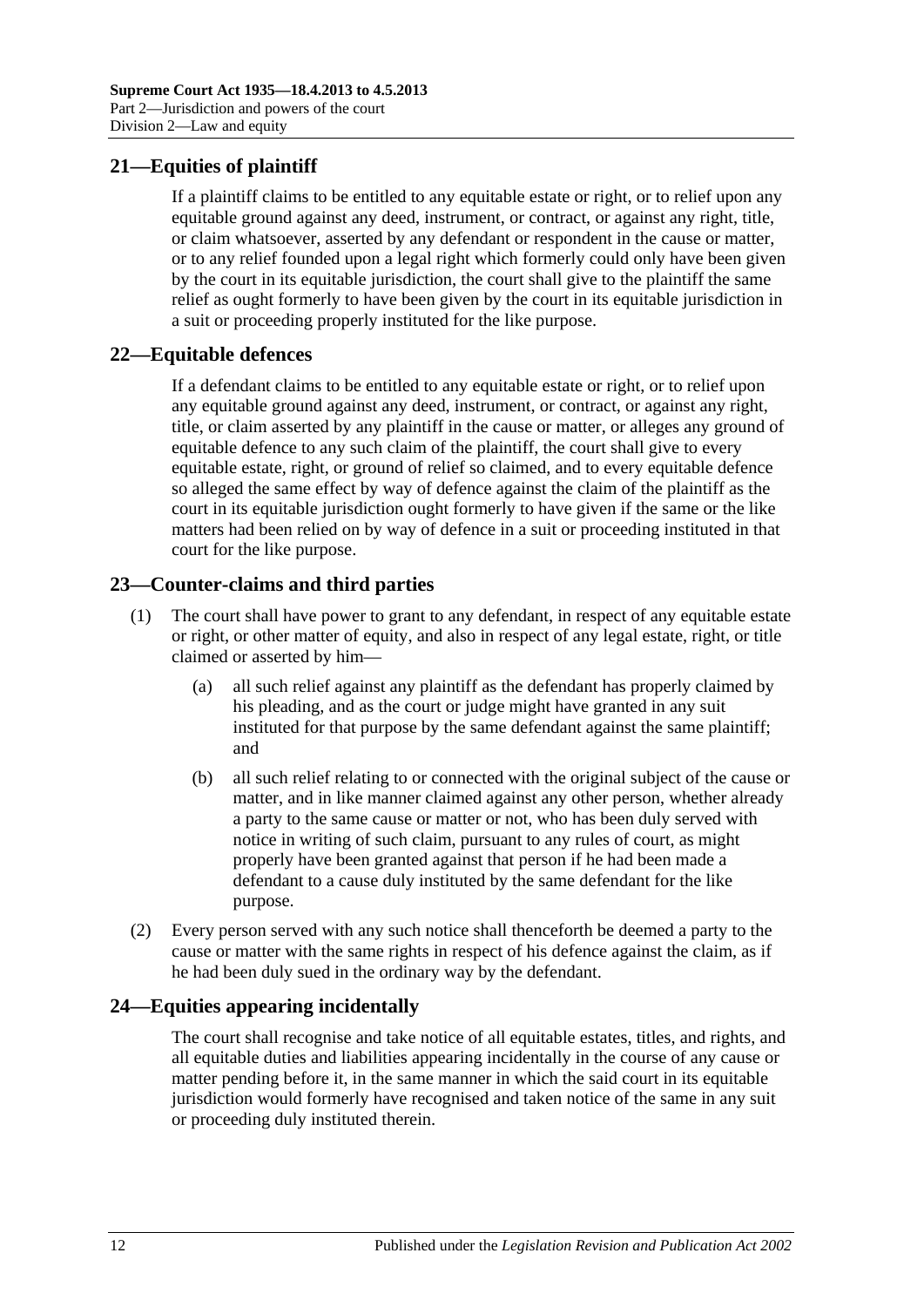## <span id="page-12-0"></span>**25—Defence instead of injunction or prohibition**

No cause or proceeding at any time pending in the court shall be restrained by prohibition or injunction, but every matter of equity on which an unconditional injunction against the prosecution of any such cause or proceeding might formerly have been obtained, may be relied on by way of defence thereto:

Provided that—

- (a) nothing in this Act shall disable the court, if it thinks fit, from directing a stay of proceedings in any cause or matter pending before it; and
- (b) any person, whether a party or not to any such cause or matter, who would formerly have been entitled to apply to the court, in any of its jurisdictions, to restrain the prosecution thereof, or who may be entitled to enforce, by attachment or otherwise, any judgment, decree, rule, or order, in contravention of which all or any part of the proceedings in such cause or matter may have been taken, shall be at liberty to apply to the court, in a summary way, for a stay of proceedings in the cause or matter, either generally or so far as may be necessary for the purposes of justice, and the court shall thereupon make such order as is just.

#### <span id="page-12-1"></span>**26—Common law and statutory rights and duties**

Subject to the provisions of this Act for giving effect to equitable rights and other matters of equity, the court shall recognise and give effect to all legal claims and demands, and all estates, titles, rights, duties, obligations, and liabilities, existing by the common law, or by any custom, or created by any statute, in the same manner as those matters would formerly have been recognised and given effect to by the court in any branch of its jurisdiction.

#### <span id="page-12-2"></span>**27—Court to do complete justice in cause so as to avoid multiplicity of suits**

The court in every cause or matter pending before it shall have power to grant, and shall grant, either absolutely or on such reasonable terms and conditions as it deems just, all such remedies whatsoever as any of the parties thereto may appear to be entitled to in respect of every legal or equitable claim properly brought forward by them respectively, in such cause or matter, so that, as far as possible, all matters so in controversy between the parties may be completely and finally determined, and all multiplicity of legal proceedings concerning any of such matters avoided.

## <span id="page-12-3"></span>**28—Rules of equity to prevail where in conflict with common law**

Subject to the express provisions of any other Act, in questions relating to the custody and education of infants, and generally in all matters not particularly mentioned in this Act in which there was formerly any conflict or variance between the rules of equity and the rules of common law with reference to the same matter, the rules of equity shall prevail in all the courts of the State, so far as the matters to which those rules relate, are cognizable by those courts.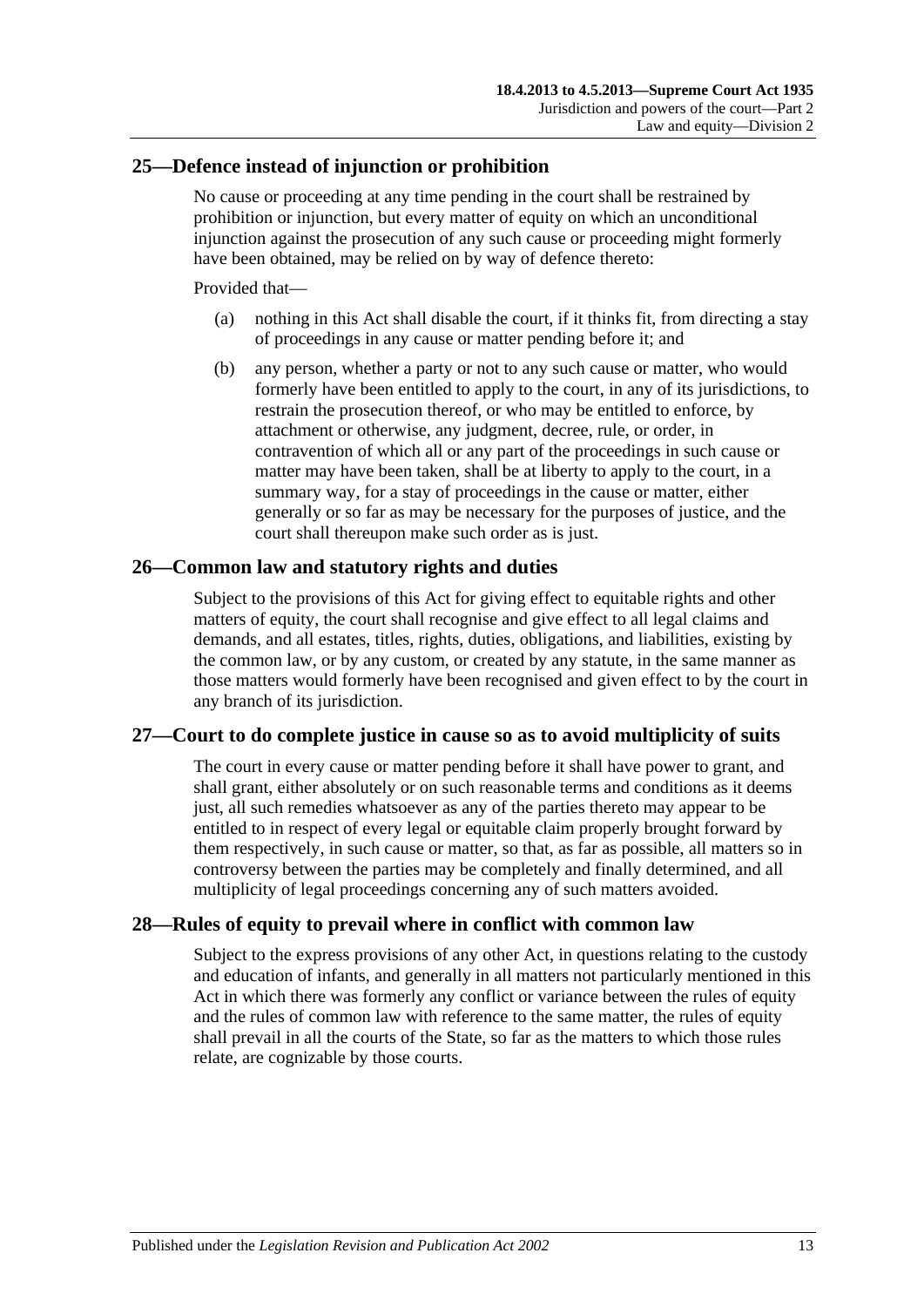## <span id="page-13-0"></span>**Division 3—Miscellaneous powers**

## <span id="page-13-1"></span>**29—Court may make orders to have effect of mandamus or injunction, and may appoint receivers**

- (1) The court may grant a mandamus, or an injunction, or appoint a receiver, by an interlocutory order in all cases in which it appears to the court to be just or convenient so to do.
- (2) Any such order may be made either unconditionally or upon such terms and conditions as the court thinks just.
- (3) If an application is made (whether before, or at, or after the hearing of any cause or matter for an injunction) to prevent any threatened or apprehended waste or trespass, the injunction may be granted, if the court thinks fit, whether the person against whom the order is sought is or is not in possession under any claim of title or otherwise, or (if out of possession) does or does not claim a right to do the act sought to be restrained under any colour of title, and whether the estates claimed by both or by either of the parties are legal or equitable.

#### <span id="page-13-2"></span>**30—Damages in certain cases**

In any action arising out of the breach of any covenant, contract, or agreement, or instituted to prevent the commission or continuance of any wrongful act or for the specific performance of any covenant, contract, or agreement, the court shall have power to award damages to the party injured either in addition to or substitution for the injunction or specific performance, and those damages may be assessed by the court or in such manner as it directs.

## <span id="page-13-3"></span>**30A—Power to direct payment to infant**

Where in any action the court determines that a party (being an infant) is entitled to recover damages from another party, the court may by final or declaratory judgment finally determining the question of liability between the parties order payment of any amount or amounts of damages, direct to the plaintiff. Any acknowledgment or receipt in writing of any moneys paid on account of any such amount or amounts pursuant to a judgment under this section shall not if the court so orders be invalid merely on the ground that the person giving the same was under the age of twenty-one years at the time of his signing or giving the same.

#### <span id="page-13-4"></span>**30B—Power to make interim assessment of damages**

- (1) Where in any action the court determines that a party is entitled to recover damages from another party, it shall be lawful for the court to enter declaratory judgment finally determining the question of liability between the parties, in favour of the party who is entitled to recover damages as aforesaid, and to adjourn the final assessment thereof.
- <span id="page-13-5"></span>(2) It shall be lawful for the court when entering declaratory judgment and for any judge of the court at any time or times thereafter—
	- (a) to make orders that the party held liable make such payment or payments on account of the damages to be assessed as to the court seems just; and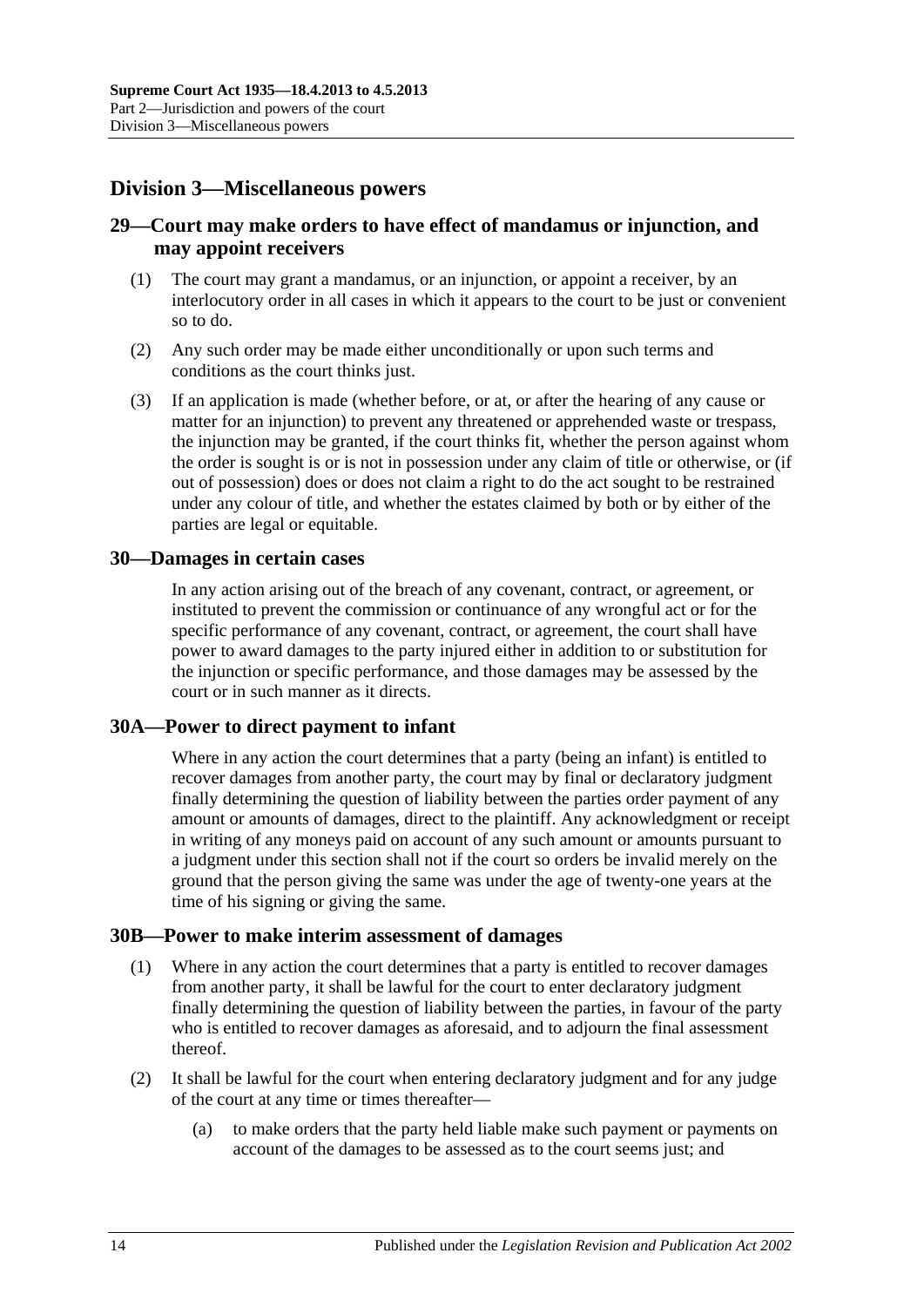(b) in addition to any such order or in lieu thereof, to order that the party held liable make periodic payments to the other party on account of the damages to be assessed during a stated period or until further order:

Provided, however, that where the declaratory judgment has been entered in an action for damages for personal injury, such payment or payments shall not include an allowance for pain or suffering or for bodily or mental harm (as distinct from pecuniary loss resulting therefrom) except where serious and continuing illness or disability results from the injury or except that, where the party entitled to recover damages is incapacitated or partially incapacitated for employment and being in part responsible for his injury is not entitled to recover the full amount of his present or continuing loss of earnings, or of any hospital, medical or other expenses resulting from his injury, the court may order payment or payments not to exceed such loss of earnings and expenses and such payment or payments may be derived either wholly or in part from any damages to which the party entitled to recover damages has, but for the operation of this proviso, established a present and immediate right or except where the judge is of opinion that there are special circumstances by reason of which this proviso should not apply.

- (3) Any order for payment of moneys on account of damages made hereunder may be enforced as a judgment of the court.
- (4) Where the court adjourns assessment of damages under this section, it may order the party held liable to make such payment into court or to give such security for payment of damages when finally assessed as it deems just.
- (5) When damages are finally assessed credit shall be given in the final assessment for all payments which have been made under this section and the final judgment shall state the full amount of damages, the total of all amounts already paid pursuant to this section and the amount of damages then remaining payable, and judgment shall be entered for the last-named amount.
- (6) Where the court adjourns assessment of damages under this section, any party to the proceedings may apply to any judge of the court at any time and from time to time—
	- (a) for an order that the court proceed to final assessment of the damages; or
	- (b) for the variation or termination of any order which may have been made for the making of periodic payments.

On the hearing of any such application the judge shall make such order as he considers just: Provided that, in an action for damages for personal injury, upon an application for an order that the court proceed to final assessment of damages, the Judge to whom such application is made shall not refuse such order if the medical condition of the party entitled to recover damages is such that neither substantial improvement nor substantial deterioration thereof is likely to occur or if a period of four years or more has expired since the date of the declaratory judgment unless the judge is of opinion that there are special circumstances by reason of which such assessment should not then be made.

(7) If it appears to the court that a person in whose favour declaratory judgment has been entered has without reasonable cause failed to undertake such reasonable medical or remedial treatment as his case might have required or require, it shall not award damages for such disability, pain or suffering as would have been remedied but for such failure.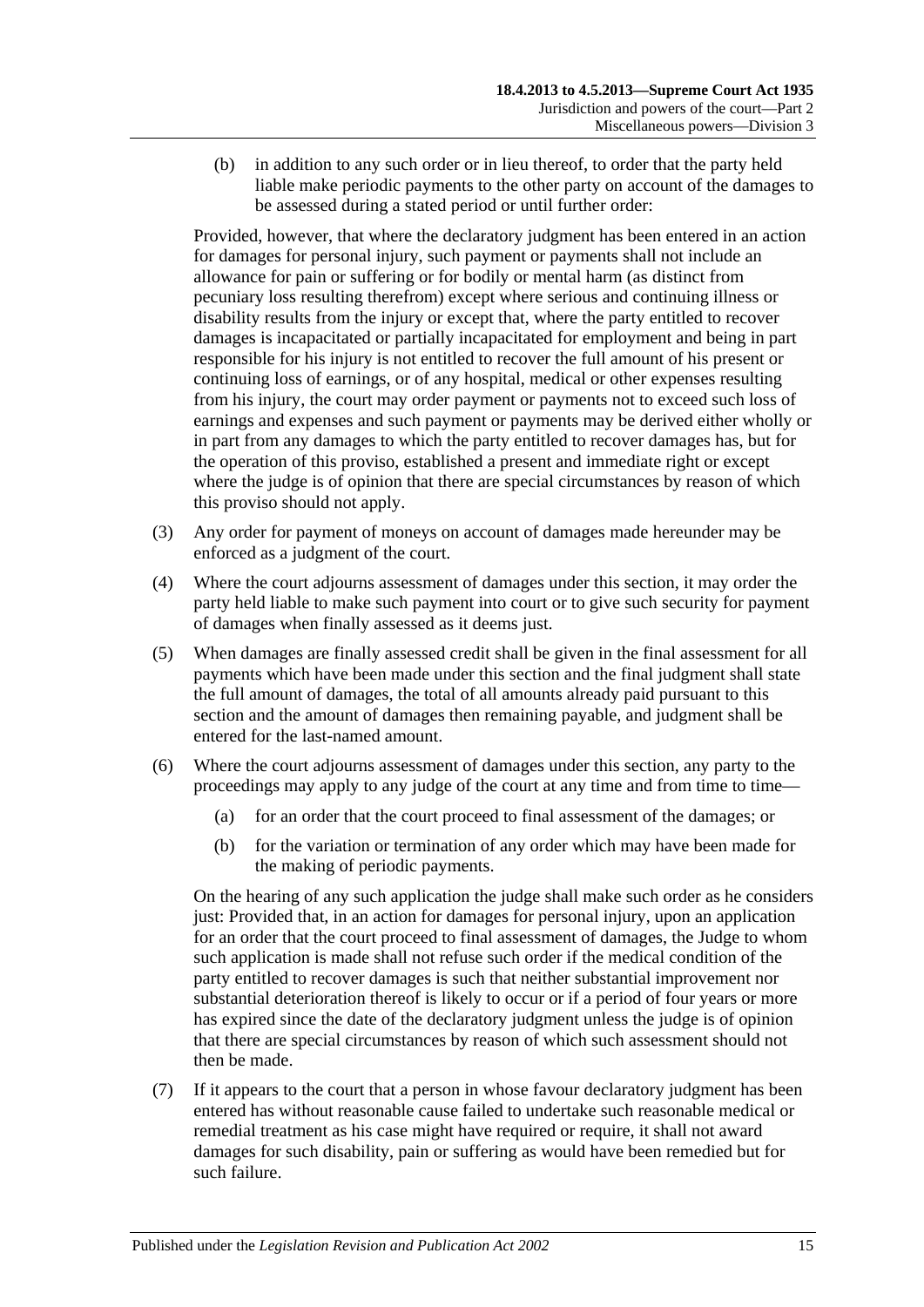- (8) If at any time it appears to a judge that a person in whose favour declaratory judgment has been entered and who is incapacitated or partially incapacitated for employment, is not sincerely or with the diligence which should be expected of him in the circumstances of his case, attempting to rehabilitate himself for employment any payment or payments under [subsection](#page-13-5) (2) of this section shall not include by way of allowance for loss of earnings a sum in excess of seventy-five per centum of such person's loss of earnings.
- <span id="page-15-0"></span> $(9)$
- (a) Notwithstanding anything in the *[Survival of Causes of Action Act](http://www.legislation.sa.gov.au/index.aspx?action=legref&type=act&legtitle=Survival%20of%20Causes%20of%20Action%20Act%201940) 1940*, when damages are finally assessed under this section for the benefit of the estate of a deceased person where the deceased person died after action brought and declaratory judgment has been entered in favour of such person, the damages finally assessed may include such damages in respect of any of the matters referred to in section 3 of that Act as the court deems proper.
- <span id="page-15-1"></span>(b) Where a party dies after declaratory judgment has been entered in his favour but before final assessment of his damages in circumstances which would have entitled any person to recover damages, *solatium* or expenses by action pursuant to Part 2 of the *[Wrongs Act](http://www.legislation.sa.gov.au/index.aspx?action=legref&type=act&legtitle=Wrongs%20Act%201936) 1936*, it shall be lawful for the executor or administrator of the deceased to proceed in the same action for the recovery of such damages, *solatium* or expenses for the benefit of such person notwithstanding the declaratory judgment or that the deceased has received moneys thereunder, provided, however, that in any such proceedings all moneys paid to the deceased pursuant to the declaratory judgment in excess of any actual and subsisting pecuniary loss resulting to him from the wrongful act of the party held liable shall be deemed to have been paid towards satisfaction of the damages, *solatium* or expenses awarded pursuant to the *[Wrongs Act](http://www.legislation.sa.gov.au/index.aspx?action=legref&type=act&legtitle=Wrongs%20Act%201936) 1936* and no further damages shall be payable in respect of the injury sustained by the deceased. In any proceedings hereunder, the declaratory judgment and any finding of fact made in the course of proceedings consequent thereupon shall enure as between the party held liable and the executor or administrator of the deceased.
- <span id="page-15-2"></span>(c) Where a party dies in the circumstances referred to in the preceding paragraph of this subsection except that the death of the deceased is not wholly attributable to the personal injury, the subject of the declaratory judgment, but was accelerated thereby, it shall be lawful for proceedings to be taken and for the court to assess damages, *solatium* or expenses as in the preceding paragraph but such damages, *solatium* or expenses shall be proportioned to the injury to the person for whom and for whose benefit the proceedings are taken resulting from such acceleration of death.
- (d) The court may, if the justice of a case so requires, assess damages under [paragraph](#page-15-0) (a) of this subsection notwithstanding the commencement or prosecution of proceedings under [paragraph](#page-15-1) (b) or [\(c\)](#page-15-2) of this subsection and the damages so assessed shall be for the benefit of the estate of the deceased and no damages shall be awarded under [paragraph](#page-15-1) (b) or [\(c\)](#page-15-2) of this subsection.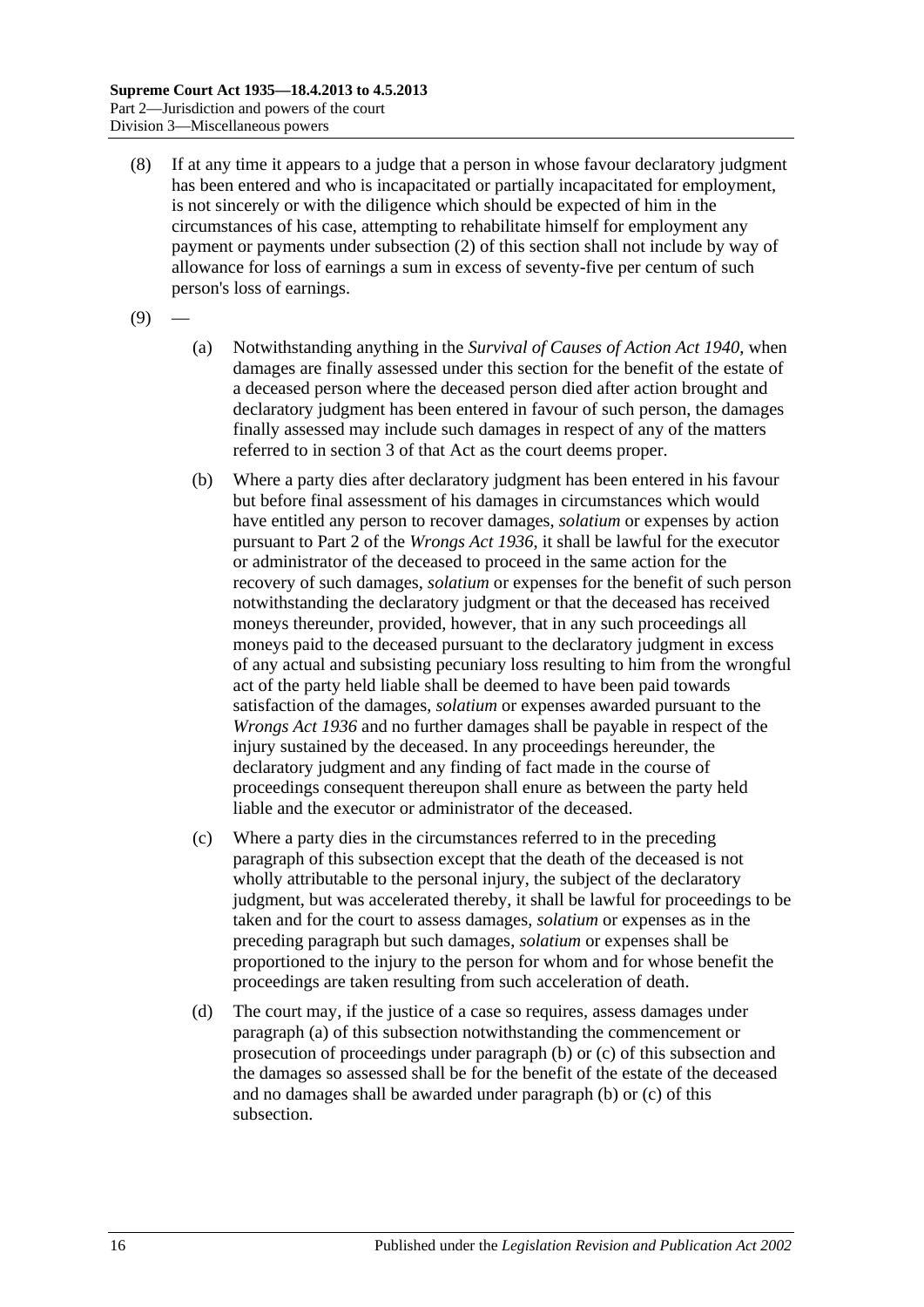(10) In the exercise of the powers conferred by this section the court shall have regard to the facts and circumstances of the particular case, as they exist from time to time, and any allowance, or the final assessment, as the case may be, shall be such as to the court may seem just and reasonable as compensation to the person actually injured or to his or her dependants as the case may be.

## <span id="page-16-0"></span>**30BA—Consent orders for structured settlements**

In an action for damages for personal injury, the court may, with the consent of the parties, make an order for damages to be paid wholly or in part in the form of periodic payments, by way of an annuity or otherwise, instead of in a lump sum.

#### <span id="page-16-1"></span>**30C—Power to award interest**

- (1) Unless good cause is shown to the contrary, the court shall, upon the application of a party in favour of whom a judgment for the payment of damages, compensation or any other pecuniary amount has been, or is to be, pronounced, include in the judgment an award of interest in favour of the judgment creditor in accordance with the provisions of this section.
- <span id="page-16-2"></span>(2) The interest—
	- (a) will be calculated at a rate fixed by the court; and
	- (b) will be calculated in respect of a period fixed by the court (which must, however, in the case of a judgment given on a liquidated claim, be the period running from when the liability to pay the amount of the claim fell due to the date of judgment unless the court otherwise determines); and
	- (c) is payable, in accordance with the court's determination, in respect of the whole or part of the amount for which judgment is given.
- (3) Where a party to any proceedings before the court is entitled to an award of interest under this section, the court may, in the exercise of its discretion, and without proceeding to calculate the interest to which that party may be entitled in accordance with [subsection](#page-16-2) (2) of this section, award a lump sum in lieu of that interest.
- (4) This section does not—
	- (a) authorise the award of interest upon interest; or
	- (ab) authorise the award of interest upon exemplary or punitive damages; or
	- (b) apply in relation to any sum upon which interest is recoverable as of right by virtue of an agreement or otherwise; or
	- (c) affect the damages recoverable upon the dishonour of a negotiable instrument; or
	- (d) authorise the award of any interest otherwise than by consent upon any sum for which judgment is pronounced by consent; or
	- (e) limit the operation of any other enactment or rule of law providing for the award of interest.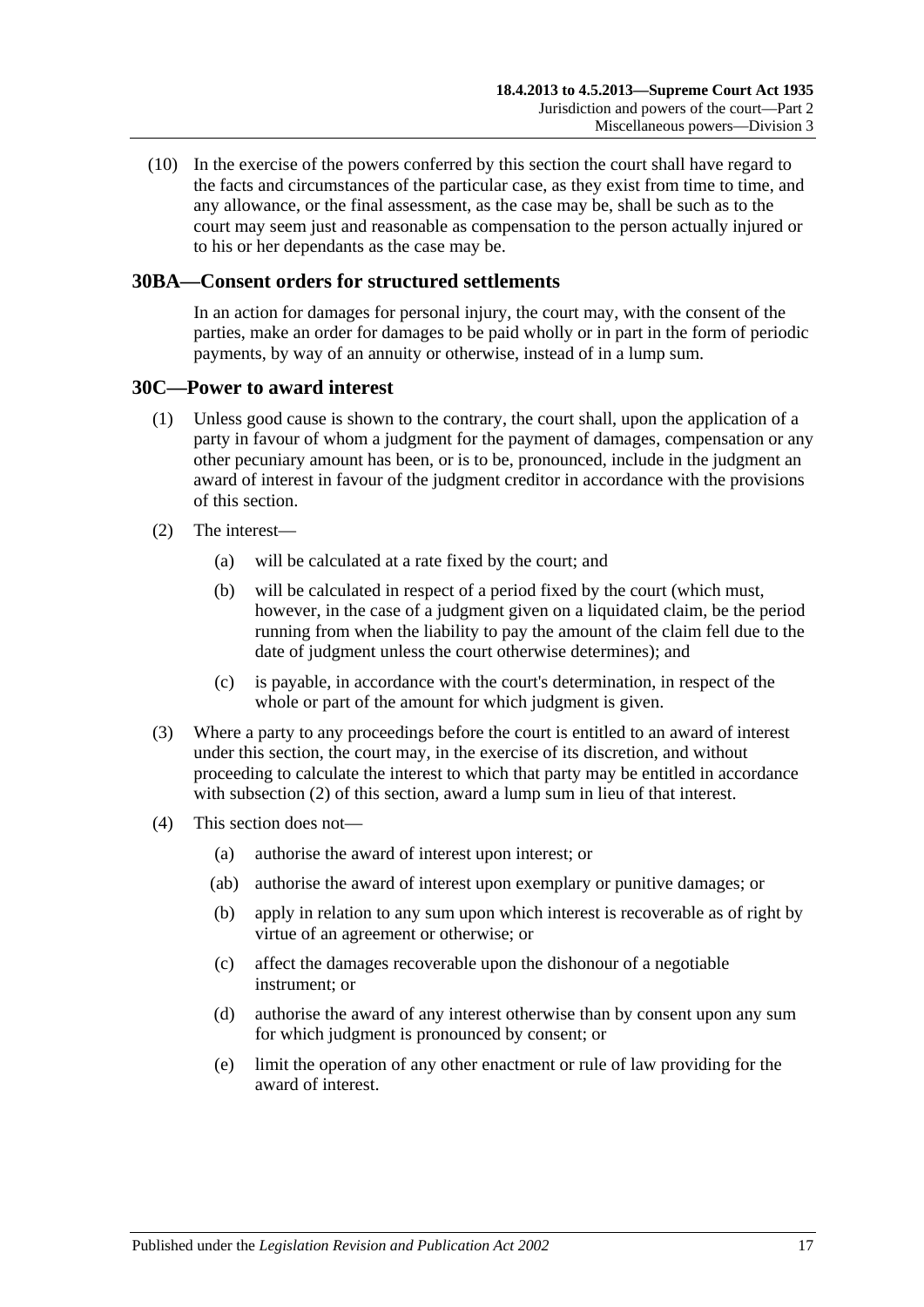## <span id="page-17-0"></span>**31—Declaratory orders**

No action or proceeding shall be open to objection on the ground that a merely declaratory judgment or order is sought thereby, and the court shall have power to make binding declarations of right whether any consequential relief is or could be claimed or not.

#### <span id="page-17-1"></span>**32—Court may order mortgage instead of sale in certain cases**

In any proceeding in which the court has power to order a sale of any real or personal property, the court shall have power, instead of ordering a sale, to make such order, as is just and convenient, for a mortgage of the property, with power of sale to the mortgagee; and, for the purpose of perfecting such mortgage, to order the execution of all deeds and documents in the same manner as in the case of a sale of property.

## <span id="page-17-2"></span>**34—Court may direct sale of mortgaged property etc**

In any action for the foreclosure of the equity of redemption in any mortgaged property, and upon the request of the mortgagee, or of any subsequent encumbrancer, or of the mortgagor, or any person claiming under any such person, the court may direct a sale of the property, or a transfer of the mortgage debt and security, instead of a foreclosure of the equity of redemption, on such terms as the court thinks fit, and, if the court thinks fit, without previously determining the priorities of encumbrances, or giving the usual or any time to redeem: Provided that if the request is made by any subsequent encumbrancer, or by the mortgagor, or by any person claiming under such encumbrancer or mortgagor, no such sale shall be directed without the consent of the mortgagee or the persons claiming under him, unless the party making such request deposits in court a reasonable sum of money, to be fixed by the court, for the purpose of securing the performance of such terms as may be imposed on the party making such request.

## <span id="page-17-3"></span>**35—Power to require attendance of witnesses and production of evidentiary material**

- <span id="page-17-4"></span>(1) The court may, on the application of a party to proceedings or on its own initiative, issue a subpoena requiring a person to appear before the court at a specified time and place to give evidence or to produce evidentiary material (or both).
- (2) A subpoena to produce evidentiary material may, instead of providing for production of the material before the court, provide for production of the material to an officer of the court nominated in the subpoena.
- $(3)$  If—
	- (a) a person fails to comply with a subpoena under [subsection](#page-17-4) (1); or
	- (b) there are grounds for believing that, if such a subpoena were issued, a person would not comply with it,

the court may issue a warrant to have the person arrested and brought before the court.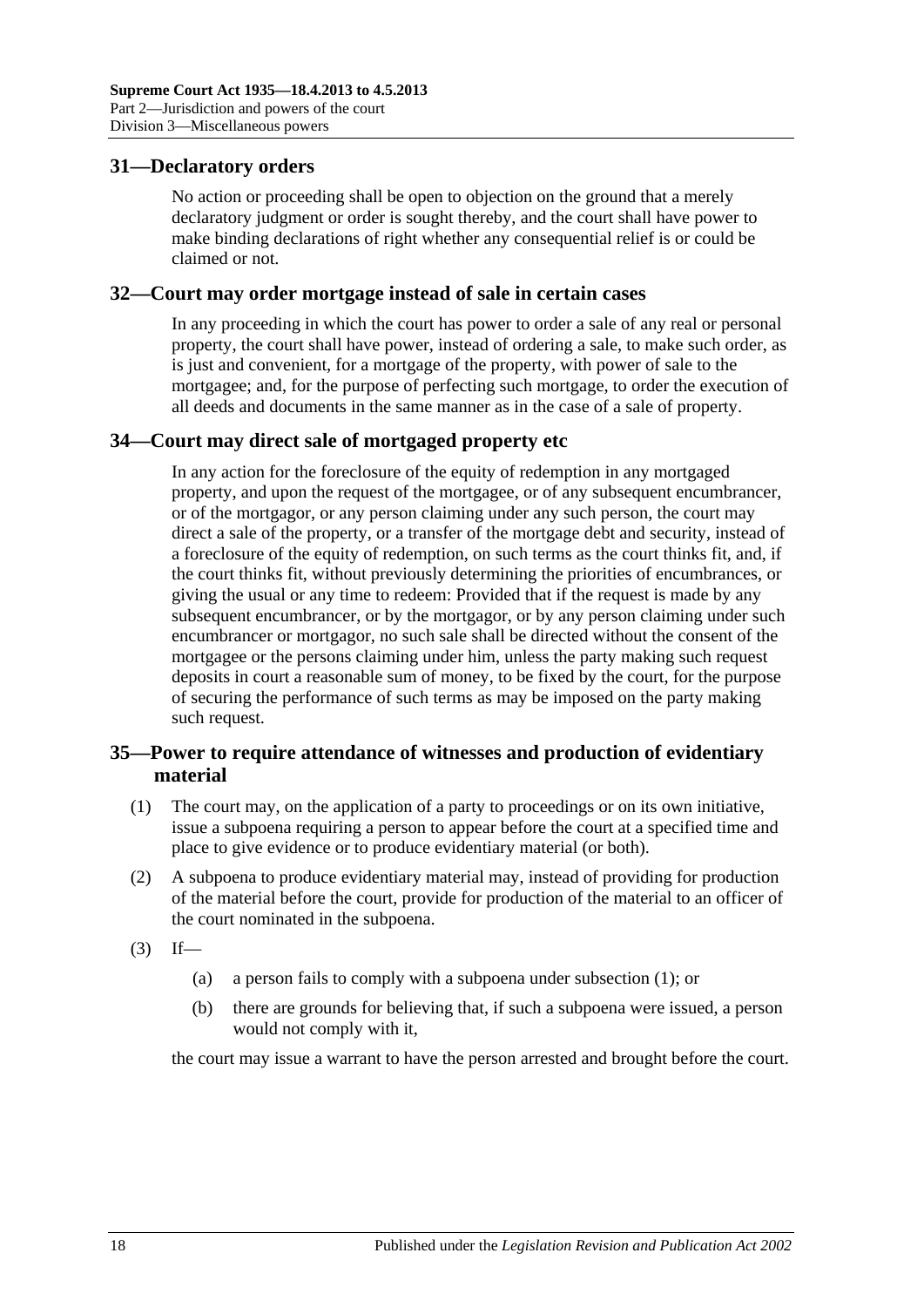## <span id="page-18-0"></span>**36—Appointment of commissioners for taking affidavits**

- (1) Any two or more judges of the court of whom the Chief Justice shall be one, may by commission under the seal of the court from time to time empower such persons as they think fit and necessary, whether within or outside the State, to take all such affidavits as any person desires to make before any person so empowered in or concerning any cause, matter or thing pending in the court.
- (2) Every person so appointed shall be a commissioner for taking oaths in all causes and matters whatsoever in every jurisdiction of the court.

## <span id="page-18-1"></span>**38—Inspection of property in legal proceedings**

- (1) For the purpose of any proceeding therein, the court may order a view or inspection of any land or chattel, and any judge, juryman, or other person authorised by the order, may enter on any land or premises which it is necessary or convenient to enter on for the purpose of such inspection.
- (2) Every person in possession of any such land or premises shall allow such entry for the purposes aforesaid, and in case of any obstruction or refusal of such entry, the person or persons so obstructing or refusing such entry, shall be deemed guilty of a contempt of court, and be liable to punishment accordingly.

## <span id="page-18-2"></span>**39—Vexatious proceedings**

- (1) If, on the application of the Attorney-General or any other interested person, the court is satisfied that a person has persistently instituted vexatious proceedings, the court may make either or both of the following orders:
	- (a) an order prohibiting the person by whom the vexatious proceedings were instituted from instituting further proceedings, or further proceedings of a particular class, without permission of the court;
	- (b) an order staying proceedings already instituted by that person.
- (2) Where it appears to a prescribed court that there are proper grounds for an application under this section, it may refer the matter to the Attorney-General for consideration.
- (3) An order under this section remains in force (subject to variation by the court)—
	- (a) if a period for the operation of the order is fixed—until the expiration of that period or the revocation of the order (whichever first occurs);
	- (b) if no such period is fixed—until revocation of the order.
- (4) Where an order is made under this section, a copy of the order must be published in the Gazette.
- (5) For the purposes of this section, proceedings are vexatious—
	- (a) if instituted to harass or annoy, to cause delay, or for any other ulterior purpose; or
	- (b) if instituted without reasonable ground.
- (6) In this section—

#### *prescribed court* means—

(a) the Supreme Court; or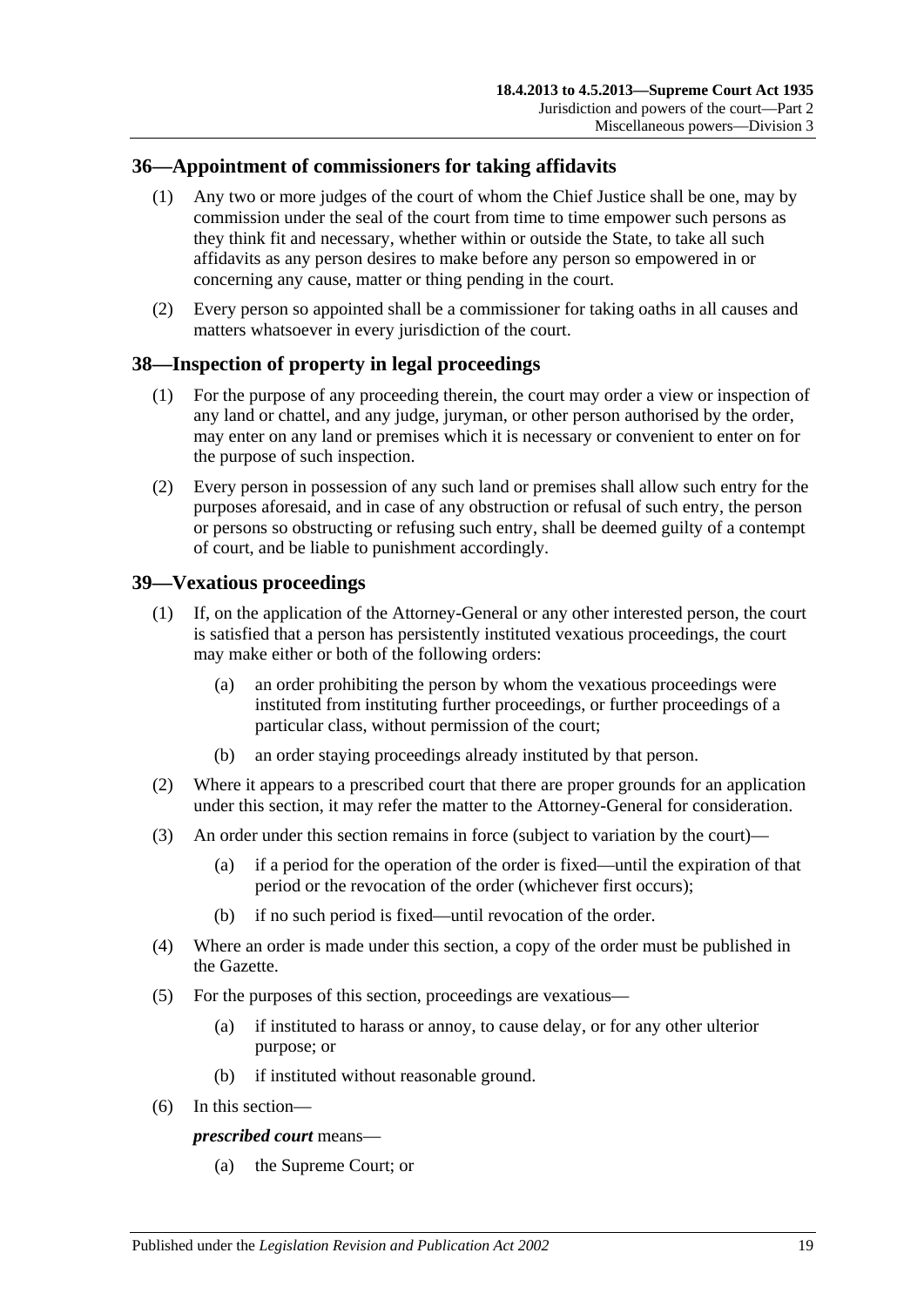- (b) any other court of the State; or
- (c) the Workers Compensation Tribunal; or
- (d) any other tribunal of the State prescribed by the regulations;

*proceedings* means civil or criminal proceedings instituted in a prescribed court.

#### <span id="page-19-0"></span>**40—Power of court with regard to costs**

- (1) Subject to the express provisions of this Act, and to the rules of court, and to the express provisions of any other Act whenever passed, the costs of and incidental to all proceedings in the court, including the administration of estates and trusts, shall be in the discretion of the court or judge, and the court or judge shall have full power to determine by whom and to what extent such costs are to be paid.
- $(2)$  If—
	- (a) an action for the recovery of damages or any other monetary sum is brought in the court; and
	- (b) the action might have been brought in the District Court; and
	- (c) the plaintiff recovers less than an amount fixed by the rules for the purposes of this paragraph,

no order for costs will be made in favour of the plaintiff unless the court is of the opinion that it is just, in the circumstances of the case, that the plaintiff should recover the whole or part of the costs of action.

#### <span id="page-19-1"></span>**41—Power to revive orders on abatement of cause**

When any judgment or order for the payment of any costs or money has been made in any cause or matter, and the suit afterwards becomes abated, it shall be lawful for the court or a judge, upon the application of any person interested under the judgment or order, to make an order reviving the cause or matter, and permitting the applicant to prosecute and enforce the judgment or order, upon such terms (if any) as the court or judge thinks fit.

# <span id="page-19-2"></span>**Part 3—Sittings and distribution of business**

#### <span id="page-19-3"></span>**42—Abolition of terms**

The division of the legal year into terms is abolished as far as relates to the administration of justice, and there shall be no terms applicable to any sitting or business of the court.

#### <span id="page-19-4"></span>**43—Reference to terms for computing time**

In all cases in which the terms, into which the legal year was formerly divided, are used as a measure for determining the time at or within which any act is required to be done, those terms may continue to be referred to for the same or the like purpose, unless provision is otherwise made by law.

#### <span id="page-19-5"></span>**44—Sitting in vacation**

Provision shall be made by rules of court for the hearing during vacation of all such applications as require to be immediately or promptly heard.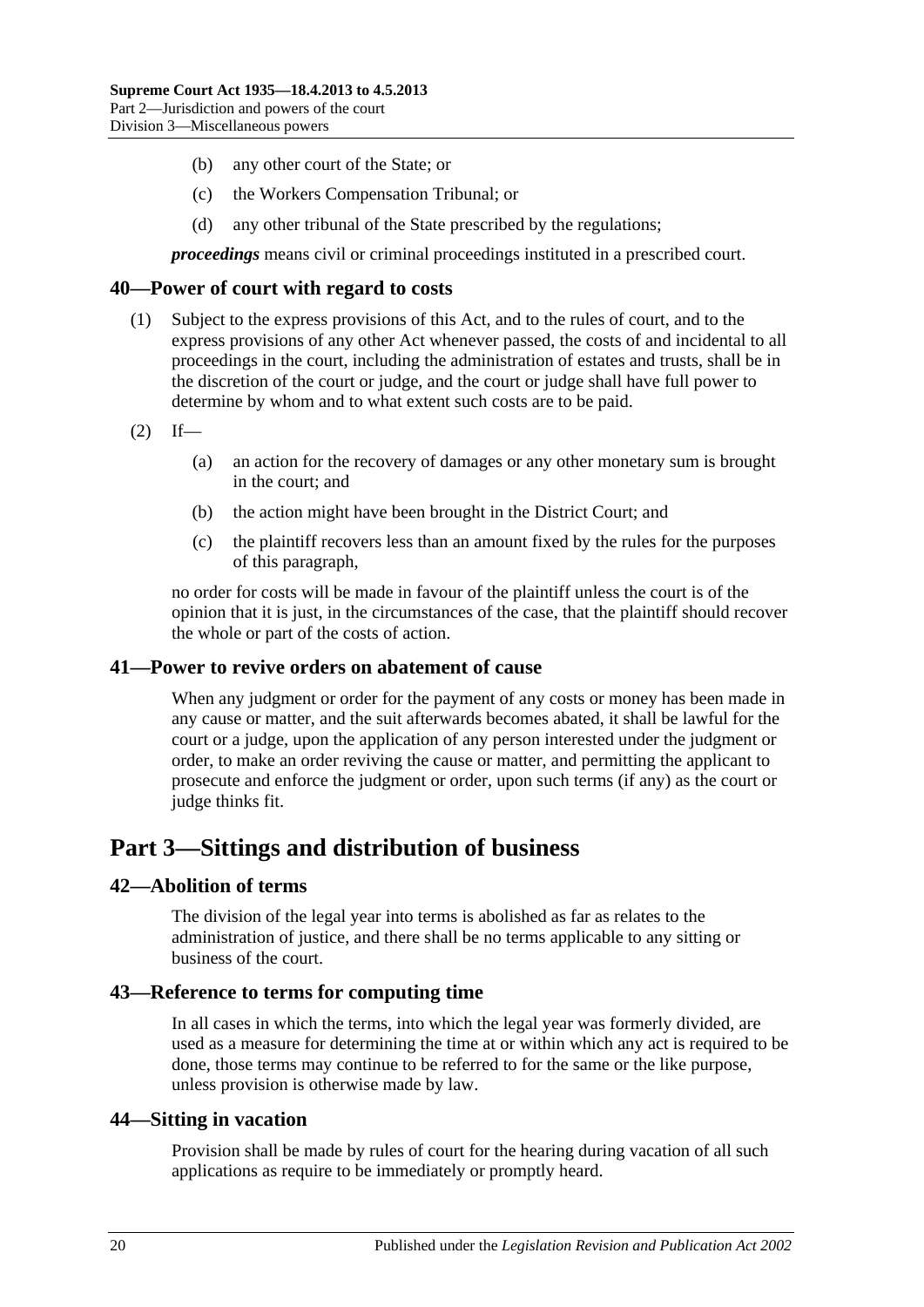#### <span id="page-20-0"></span>**45—Time and place of sittings**

- (1) The court may sit at any time (including a Sunday).
- (2) The court may sit at any place (either within or outside the State).
- (3) The court will sit at such times and places as the Chief Justice may direct.
- (4) Registries of the court will be maintained at such places as the Governor may determine.

#### <span id="page-20-1"></span>**46—Adjournment from time to time and place to place**

The court may—

- (a) adjourn proceedings from time to time and from place to place; or
- (b) adjourn proceedings to a time, or a time and place, to be fixed; or
- (c) order the transfer of proceedings from place to place.

#### <span id="page-20-2"></span>**46A—Sittings in open court or in chambers**

Subject to any provision of an Act or any rule to the contrary, the court's proceedings must be open to the public.

#### <span id="page-20-3"></span>**46B—Sittings required by proclamation**

The Governor may, by proclamation, require that sittings of the court (other than civil sittings) be held with a specified frequency in specified parts of the State.

#### <span id="page-20-4"></span>**47—Power to sit in several jurisdictions at one time**

Any two or more of the judges may sit at the same time, as separate courts or divisions of the court, for the despatch of its business, either in the same jurisdiction or in different jurisdictions, and, in particular, the Full Court may sit in more than one division.

#### <span id="page-20-5"></span>**48—Jurisdiction of Full Court, single judge and master**

- (1) Subject to any express enactment, and to the rules of court, the jurisdiction vested in, or exercisable by the court, shall be exercisable either by the Full Court or by a single judge sitting in court.
- (2) However—
	- (a) the Full Court shall hear and determine—
		- (i) all applications for new trials;
		- (ii) all appeals from a single judge whether sitting in court or chambers;
		- (iii) all rules and orders to show cause returnable before the Full Court:
		- (iv) all questions of law referred to or reserved for the consideration of, or directed to be argued before the Full Court;
		- (v) all trials at bar;
		- (vi) all causes and matters which are required by the rules of court, or by the express provision of any other Act, to be heard or determined by the Full Court;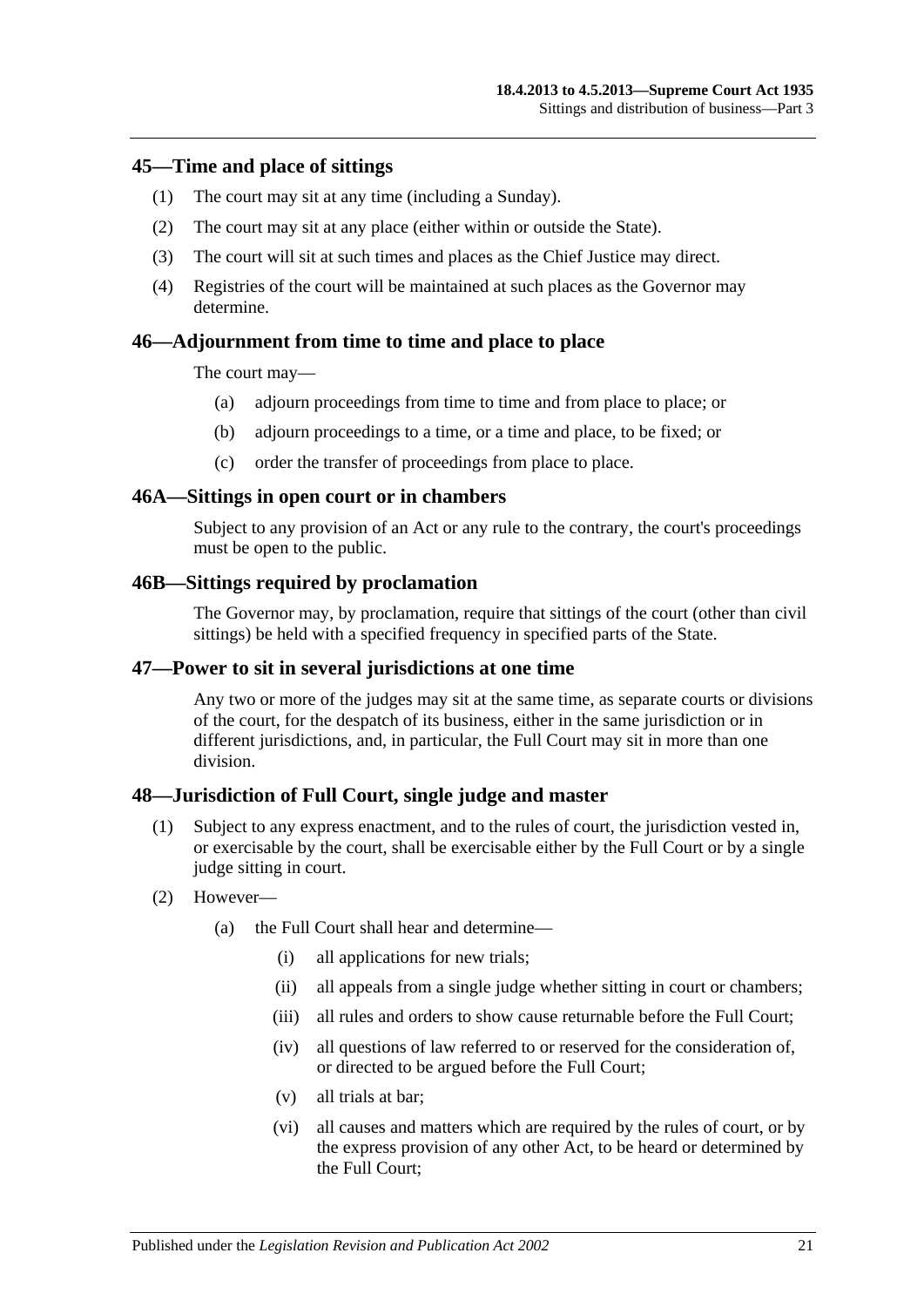- (b) the jurisdiction of the court may be exercised by a judge in chambers in all such causes or matters, and in all such proceedings in any cause or matter, as are authorised by statute or by the rules or practice of the court;
- (c) the jurisdiction of the court may be exercised by a master to the extent authorised by this Act or any other Act, or by rules of court made under this Act or any other Act.

## <span id="page-21-0"></span>**49—Questions of law reserved for Full Court**

- (1) The court constituted of a single judge or a master may reserve a question of law for the consideration of the Full Court.
- (2) Subject to any express enactment the like powers may be exercised in relation to any appeal or matter whatsoever, which comes before a judge, under any enactment by which a judge of the court is designated as the judge, arbitrator, or person appointed to hear and determine the appeal or matter, notwithstanding that the determination of the judge is expressed to be final or without appeal.

## <span id="page-21-1"></span>**50—Appeals**

- (1) Subject to this section—
	- (a) an appeal lies to the Full Court against a judgment of the court constituted of a single judge; and
	- (b) an appeal lies against a judgment of the court constituted of a master.
- (2) An appeal against a judgment of a master lies, if the rules so provide, to the Full Court and otherwise to the court constituted of a single judge.
- (3) No appeal lies against—
	- (a) an order allowing an extension of time to appeal from a judgment; or
	- (b) an order giving unconditional permission to defend an action; or
	- (c) a judgment that is, by statute, under the rules, or by agreement of the parties, final and without appeal.
- (4) An appeal lies only with the permission of the court—
	- (a) from a judgment of any of the following classes:
		- (i) a judgment given by consent of the parties;
		- (ii) a judgment given by a single judge on appeal from a judgment of the Magistrates Court; or
	- (b) if the rules provide that the appeal lies by permission of the court.
- (5) The rules cannot, however, require the court's permission for an appeal if the judgment under appeal—
	- (a) denies, or imposes conditions on, a right to defend an action; or
	- (b) deals with the liberty of the subject or the custody of an infant; or
	- (c) grants or refuses relief in the nature of an injunction or the appointment of a receiver; or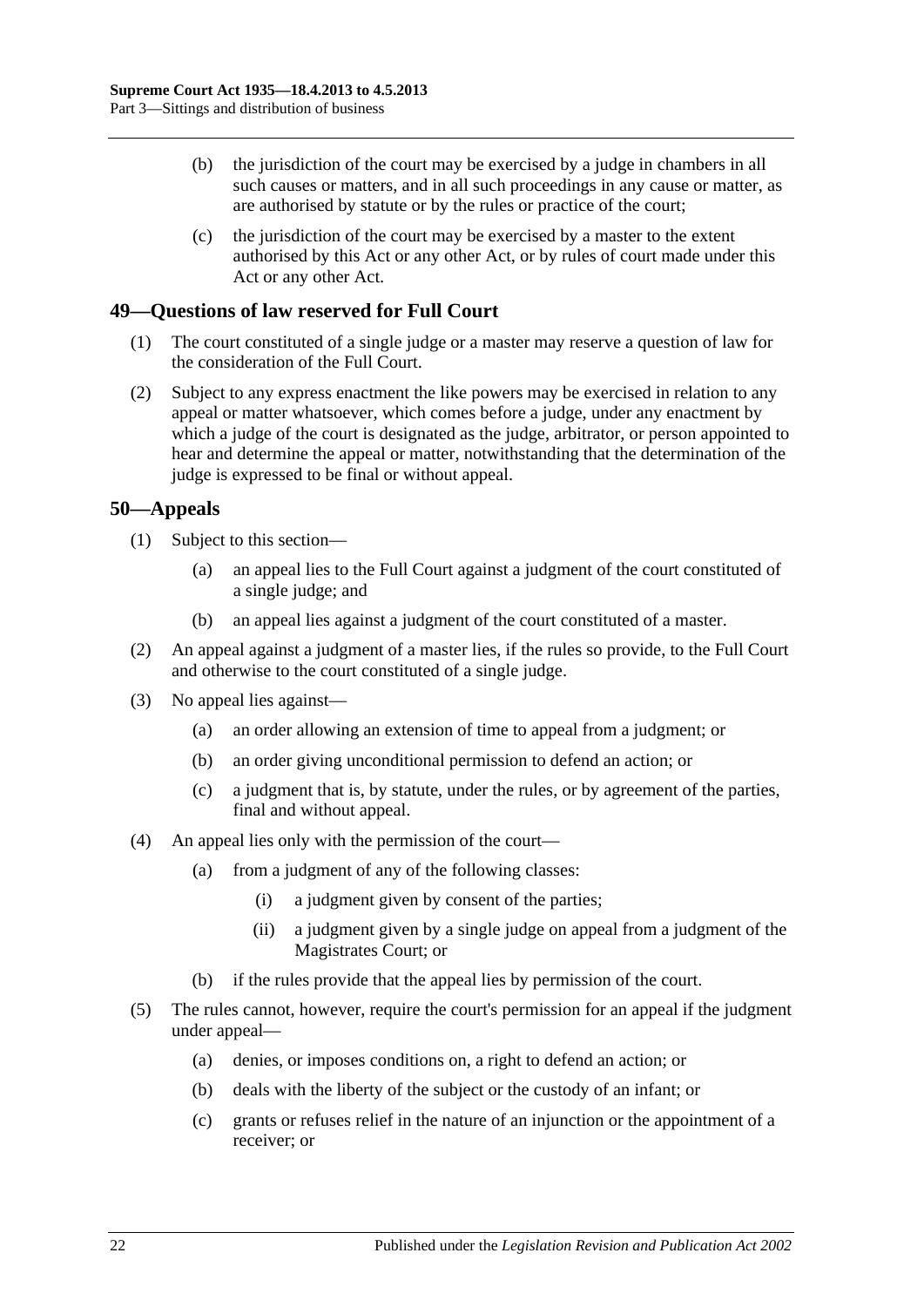- (d) is a declaration of liability or a final assessment of damages under [section](#page-13-4) 30B; or
- (e) makes a final determination of a substantive right.

#### **Exception—**

If a judgment is given by a single judge on appeal from some other court or tribunal, the rules may require the court's permission for a further appeal to the Full Court even though the judgment makes a final determination of a substantive right.

(6) In this section—

*judgment* includes—

- (a) an order or direction; and
- (b) a decision not to make an order or direction.

# <span id="page-22-0"></span>**Part 3A—The Land and Valuation Court**

## <span id="page-22-1"></span>**62A—Interpretation**

In this Part, unless the contrary intention appears—

*the Court* means the Land and Valuation Court constituted under this Part;

*the complementary amending Acts* means the *[Crown Lands Act Amendment](http://www.legislation.sa.gov.au/index.aspx?action=legref&type=act&legtitle=Crown%20Lands%20Act%20Amendment%20Act%201969)  Act [1969](http://www.legislation.sa.gov.au/index.aspx?action=legref&type=act&legtitle=Crown%20Lands%20Act%20Amendment%20Act%201969)*, the *[Encroachments Act Amendment Act](http://www.legislation.sa.gov.au/index.aspx?action=legref&type=act&legtitle=Encroachments%20Act%20Amendment%20Act%201969) 1969*, the *[Highways Act Amendment](http://www.legislation.sa.gov.au/index.aspx?action=legref&type=act&legtitle=Highways%20Act%20Amendment%20Act%201969)  Act [1969](http://www.legislation.sa.gov.au/index.aspx?action=legref&type=act&legtitle=Highways%20Act%20Amendment%20Act%201969)*, the *[Land Settlement \(Development](http://www.legislation.sa.gov.au/index.aspx?action=legref&type=act&legtitle=Land%20Settlement%20(Development%20Leases)%20Act%20Amendment%20Act%201969) Leases) Act Amendment Act 1969*, the *[Land Tax Act Amendment Act](http://www.legislation.sa.gov.au/index.aspx?action=legref&type=act&legtitle=Land%20Tax%20Act%20Amendment%20Act%201969) 1969*, the *[Law of Property Act Amendment Act](http://www.legislation.sa.gov.au/index.aspx?action=legref&type=act&legtitle=Law%20of%20Property%20Act%20Amendment%20Act%201969) 1969*, the *[Local Government Act Amendment Act](http://www.legislation.sa.gov.au/index.aspx?action=legref&type=act&legtitle=Local%20Government%20Act%20Amendment%20Act%201969) 1969*, the *[Pastoral Act Amendment](http://www.legislation.sa.gov.au/index.aspx?action=legref&type=act&legtitle=Pastoral%20Act%20Amendment%20Act%201969)  Act [1969](http://www.legislation.sa.gov.au/index.aspx?action=legref&type=act&legtitle=Pastoral%20Act%20Amendment%20Act%201969)*, the *[Planning and Development Act Amendment Act](http://www.legislation.sa.gov.au/index.aspx?action=legref&type=act&legtitle=Planning%20and%20Development%20Act%20Amendment%20Act%201969) 1969*, the *[Renmark](http://www.legislation.sa.gov.au/index.aspx?action=legref&type=act&legtitle=Renmark%20Irrigation%20Trust%20Act%20Amendment%20Act%201969)  [Irrigation Trust Act Amendment Act](http://www.legislation.sa.gov.au/index.aspx?action=legref&type=act&legtitle=Renmark%20Irrigation%20Trust%20Act%20Amendment%20Act%201969) 1969*, the *[Sewerage Act Amendment Act](http://www.legislation.sa.gov.au/index.aspx?action=legref&type=act&legtitle=Sewerage%20Act%20Amendment%20Act%201969) 1969*, the *[South-Eastern Drainage Act Amendment Act](http://www.legislation.sa.gov.au/index.aspx?action=legref&type=act&legtitle=South-Eastern%20Drainage%20Act%20Amendment%20Act%201969) 1969*, the *[Water Conservation Act](http://www.legislation.sa.gov.au/index.aspx?action=legref&type=act&legtitle=Water%20Conservation%20Act%20Amendment%20Act%201969)  [Amendment Act](http://www.legislation.sa.gov.au/index.aspx?action=legref&type=act&legtitle=Water%20Conservation%20Act%20Amendment%20Act%201969) 1969* and the *[Waterworks Act Amendment Act](http://www.legislation.sa.gov.au/index.aspx?action=legref&type=act&legtitle=Waterworks%20Act%20Amendment%20Act%201969) 1969*.

#### <span id="page-22-3"></span><span id="page-22-2"></span>**62B—Transitional provisions**

- (1) Notwithstanding the enactment of this Part and the complementary amending Acts, any appeal, reference, proceeding or other matter instituted or commenced, but not finally disposed of, at the commencement of the *[Supreme Court Act Amendment Act](http://www.legislation.sa.gov.au/index.aspx?action=legref&type=act&legtitle=Supreme%20Court%20Act%20Amendment%20Act%20(No.%203)%201969)  [\(No. 3\)](http://www.legislation.sa.gov.au/index.aspx?action=legref&type=act&legtitle=Supreme%20Court%20Act%20Amendment%20Act%20(No.%203)%201969) 1969*, and the complementary amending Acts, that would, if it had been instituted or commenced after the commencement of those Acts, have proceeded in, and been heard and determined by the Court, shall, subject to this section, proceed in or before, and be heard and determined by, the court, board, tribunal, arbitrator, or other person or authority having cognizance of it, in all respects as if those Acts had not been enacted.
- (2) The Court may, upon application by a party to a matter of the kind described in [subsection](#page-22-3) (1) of this section, direct that the matter shall proceed in, and be heard and determined by, the Court, and may give and make all such consequential directions and orders as it deems just for disposing of the matter.
- (3) The Court is hereby invested with all powers that are reasonably necessary or expedient to dispose of any such matter according to law.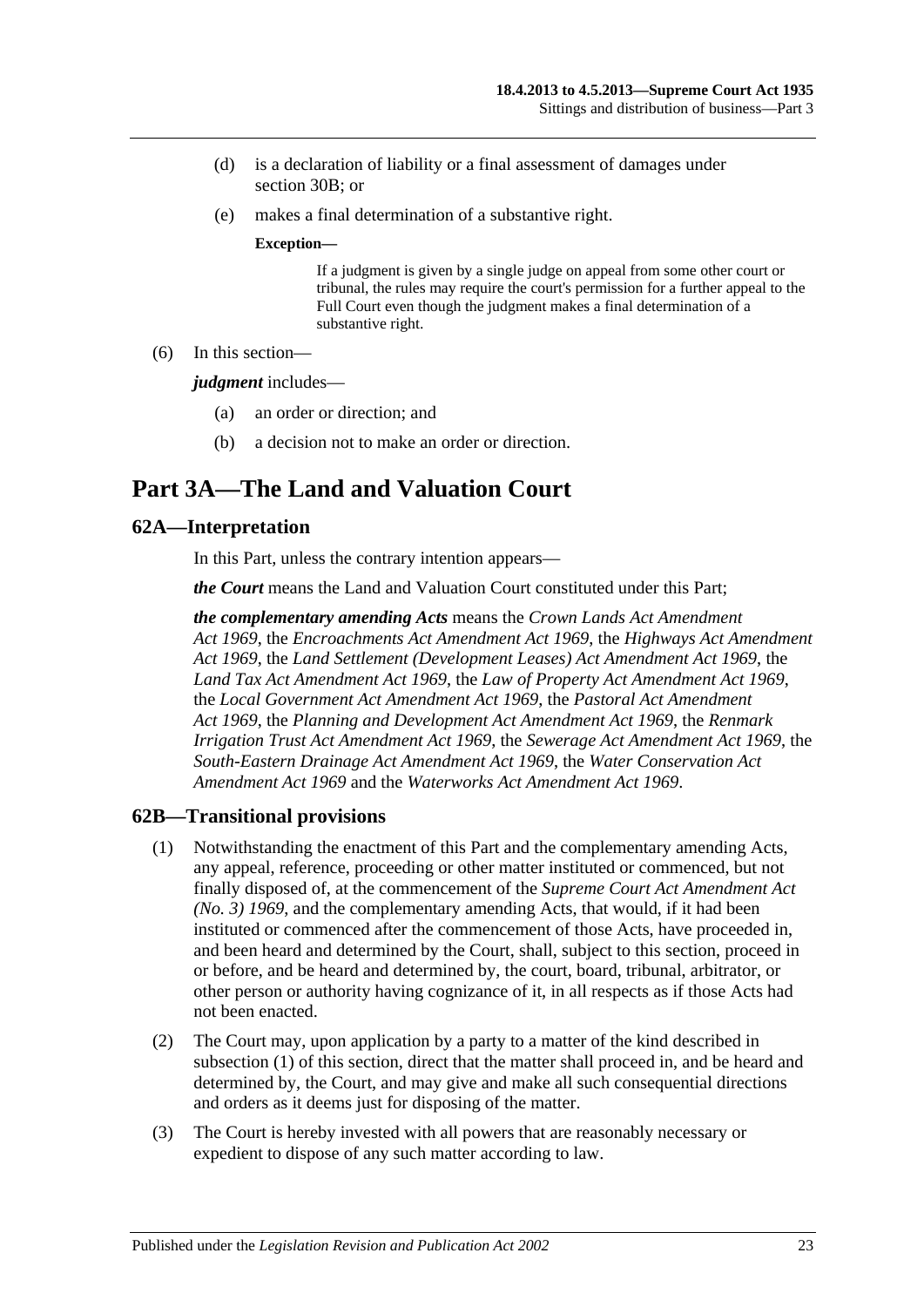(4) Subject to this section, the operation of section 16 of the *[Acts Interpretation Act](http://www.legislation.sa.gov.au/index.aspx?action=legref&type=act&legtitle=Acts%20Interpretation%20Act%201915) 1915* in relation to this Part and the complementary amending Acts is unaffected.

### <span id="page-23-0"></span>**62C—Establishment of Land and Valuation Court**

- (1) There shall be a court entitled the "Land and Valuation Court" which shall be a division of the Supreme Court of South Australia.
- (2) The Court shall be constituted of a judge upon whom the jurisdiction of the Court has, in accordance with this section, been conferred.
- (3) The Governor may, by proclamation, confer the jurisdiction of the Court upon any judge of the Supreme Court.
- (3a) The Governor may, by proclamation, divest any judge of the jurisdiction of the Court and confer that jurisdiction upon any other judge.
- (4) Where—
	- (a) the judge upon whom the jurisdiction of the Court has been conferred deems it improper or undesirable that he should hear and determine any proceeding before the Court, or he is, by reason of ill health or any other cause, unable, wholly or in part, to perform the duties of his office; or
	- (b) the Governor is of the opinion that it is in the interests of the administration of justice to do so.

the Governor may, by proclamation confer temporarily or permanently the jurisdiction of the Court upon any additional judge.

(5) A judge upon whom the jurisdiction of the Court has been conferred is not thereby precluded from performing and discharging any other functions and duties of a judge of the Supreme Court.

## <span id="page-23-1"></span>**62D—Jurisdiction of the Court**

(1) The Court has the jurisdiction conferred upon it under the following Acts:

the *[Crown Lands Act](http://www.legislation.sa.gov.au/index.aspx?action=legref&type=act&legtitle=Crown%20Lands%20Act%201929) 1929*; the *[Encroachments Act](http://www.legislation.sa.gov.au/index.aspx?action=legref&type=act&legtitle=Encroachments%20Act%201944) 1944*; the *[Highways Act](http://www.legislation.sa.gov.au/index.aspx?action=legref&type=act&legtitle=Highways%20Act%201926) 1926*; the *[Land Settlement \(Development Leases\) Act](http://www.legislation.sa.gov.au/index.aspx?action=legref&type=act&legtitle=Land%20Settlement%20(Development%20Leases)%20Act%201949) 1949*; the *[Land Tax Act](http://www.legislation.sa.gov.au/index.aspx?action=legref&type=act&legtitle=Land%20Tax%20Act%201936) 1936*; the *[Law of Property Act](http://www.legislation.sa.gov.au/index.aspx?action=legref&type=act&legtitle=Law%20of%20Property%20Act%201936) 1936*; the *[Local Government Act](http://www.legislation.sa.gov.au/index.aspx?action=legref&type=act&legtitle=Local%20Government%20Act%201934) 1934*; the *[Pastoral Act](http://www.legislation.sa.gov.au/index.aspx?action=legref&type=act&legtitle=Pastoral%20Act%201936) 1936*; the *[Planning and Development Act](http://www.legislation.sa.gov.au/index.aspx?action=legref&type=act&legtitle=Planning%20and%20Development%20Act%201966) 1966*; the *[Renmark Irrigation Trust Act](http://www.legislation.sa.gov.au/index.aspx?action=legref&type=act&legtitle=Renmark%20Irrigation%20Trust%20Act%201936) 1936*; the *[Sewerage Act](http://www.legislation.sa.gov.au/index.aspx?action=legref&type=act&legtitle=Sewerage%20Act%201929) 1929*; the *[South-Eastern Drainage Act](http://www.legislation.sa.gov.au/index.aspx?action=legref&type=act&legtitle=South-Eastern%20Drainage%20Act%201931) 1931*; the *[Water Conservation Act](http://www.legislation.sa.gov.au/index.aspx?action=legref&type=act&legtitle=Water%20Conservation%20Act%201936) 1936*;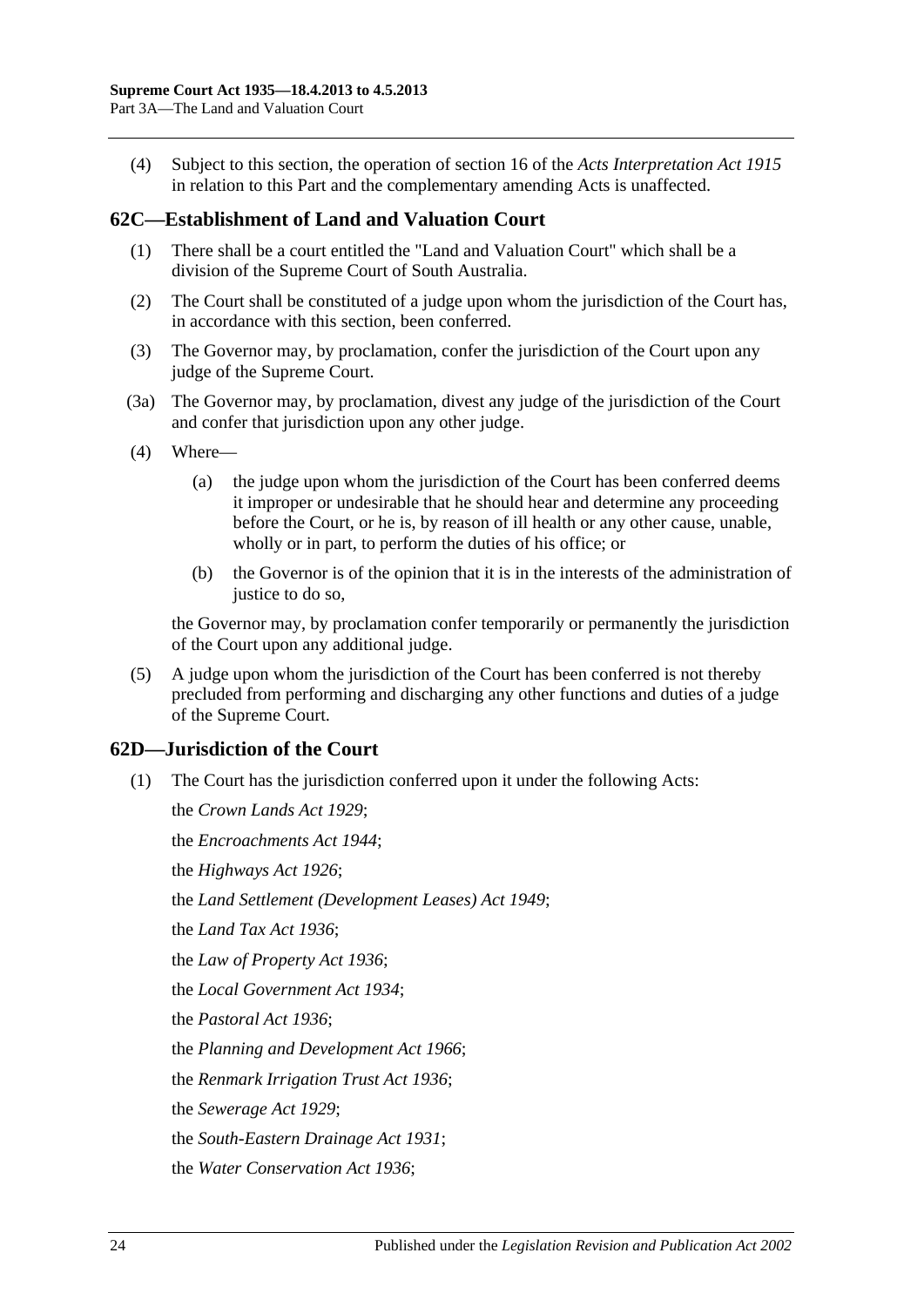the *[Waterworks Act](http://www.legislation.sa.gov.au/index.aspx?action=legref&type=act&legtitle=Waterworks%20Act%201932) 1932*.

- (2) The Court shall have jurisdiction to hear and determine all actions, matters and proceedings in which compensation is to be assessed under and pursuant to the *[Compulsory Acquisition of Land Act](http://www.legislation.sa.gov.au/index.aspx?action=legref&type=act&legtitle=Compulsory%20Acquisition%20of%20Land%20Act%201925) 1925* (as amended from time to time) or under and pursuant to any Act passed in substitution for that Act (as it may be amended from time to time), whether or not that Act is expressly, or impliedly, to be read, or incorporated with another Act or Acts (with or without qualification or modification) and whether or not the action, matter or proceeding would, but for this subsection, have been heard or determined by any other court or by arbitrators, or in any other manner.
- (3) The Court shall have such additional jurisdiction as may be conferred upon it by any Act or any regulation under an Act.
- (4) The Court shall, in the exercise of its jurisdiction, have all the powers and authority of the Supreme Court of South Australia and a judgment or order of the Court shall be regarded as, and shall have the force and validity of, a judgment or order of the Supreme Court of South Australia.
- (5) The Court shall have the full jurisdiction exercisable by a single judge of the Supreme Court, but that jurisdiction shall be exercised by the Court only in respect of any cause, matter or proceeding that is before the Court in pursuance of this Part, or any other Act or any regulation under an Act.

#### <span id="page-24-4"></span><span id="page-24-0"></span>**62E—Reference of matters involving question of valuation**

- (1) Where any judge is of the opinion that in any cause, pending or part-heard, in the Supreme Court, a question has arisen, or is likely to arise, (whether as a preliminary point or in the course of the hearing), as to the value of land, that judge may, on the application of a party to the cause, or on his or her own initiative, refer the cause to the Court for hearing and determination.
- (2) The Court shall hear and determine any cause referred to it under [subsection](#page-24-4) (1) of this section.

#### <span id="page-24-1"></span>**62F—Appeals and cases stated**

The provisions of [sections](#page-21-0) 49 and [50](#page-21-1) of this Act shall extend and apply to and in relation to the Land and Valuation Court and any judgment, order or direction thereof.

### <span id="page-24-2"></span>**62G—Right of crown**

The Crown shall be entitled to appear before the Court in any matter or proceeding in which the public interest, or any right or interest of the Crown, may be involved or affected.

#### <span id="page-24-3"></span>**62H—Rules of Court**

- (1) Rules of Court may be made under this Act by the judge upon whom the jurisdiction of the Court has been conferred to regulate the practice and procedure of the Court and to provide for any matters necessary or expedient for the purposes of this Part.
- (2) The power to make rules under this section includes power to make rules in respect of any jurisdiction conferred on the Court by this or any other Act, whenever passed.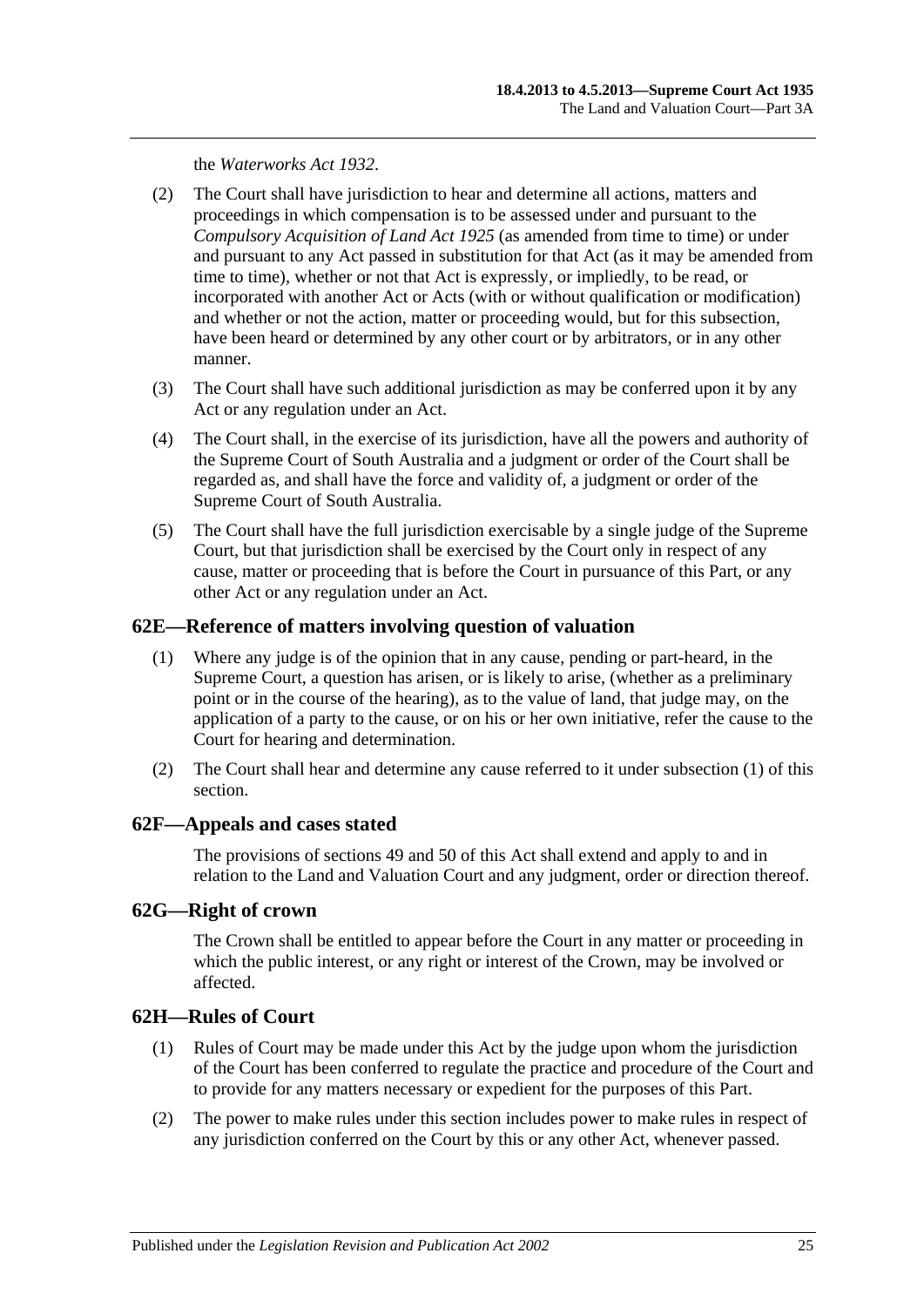- (3) The rules may confer or impose on the registrar such powers, authorities, functions and duties in relation to the administration of the business of the court as may be necessary or expedient for the purposes of this Part.
- (3a) A master may exercise such jurisdiction of the court as may be conferred on him by the rules.
- (3b) Subject to the rules, an appeal from a judgment, order, direction or decision of a master made in the exercise of a jurisdiction conferred by the rules shall lie to a judge upon whom the jurisdiction of the court has been conferred.
- (4) Where provisions in respect of the practice or procedure of the Court are contained in this, or any other Act, or in general orders or rules made under the authority of this or any other Act, rules of Court may be made under this section for modifying those provisions to any extent that may be necessary or expedient.
- (5) Rules of Court made under this section take effect from the date of publication in the Gazette or some later date specified in the rules.

## <span id="page-25-0"></span>**62I—Sittings of Court**

The Court shall sit at such times and places as the judge exercising the jurisdiction of the Court directs.

# <span id="page-25-1"></span>**Part 4—Procedure generally**

## <span id="page-25-2"></span>**63—Criminal procedure**

- (1) The practice and procedure in all criminal causes and matters, including the practice and procedure upon appeal, except as expressly altered by this Act, shall be the same as the practice and procedure in similar causes and matters before the passing of this Act.
- (2) Proceedings in *quo warranto* shall be deemed to be civil proceedings whether for the purposes of appeal or otherwise.

#### <span id="page-25-3"></span>**64—Saving of existing procedure**

Save as is otherwise provided in this or any other Act, the practice and procedure of the court shall be as prescribed in the existing rules, and in all matters, for which no other provision is made, all forms and methods of procedure, which, under or by virtue of any law, general order or rules whatsoever, were formerly in force in the court, may continue to be used in the like cases and for the like purposes:

Provided that nothing in this section shall be deemed to affect the power of the judges to make rules of court repealing or altering the existing rules.

#### <span id="page-25-4"></span>**65—Mediation and conciliation**

- (1) Subject to and in accordance with the rules of court, the court constituted of a judge or master may, with or without the consent of the parties, or the registrar may, with the consent of the parties, appoint a mediator and refer a civil proceeding or any issues arising in a civil proceeding for mediation by the mediator.
- (2) A mediator appointed under this section has the privileges and immunities of a judge and such of the powers of the court as the court may delegate.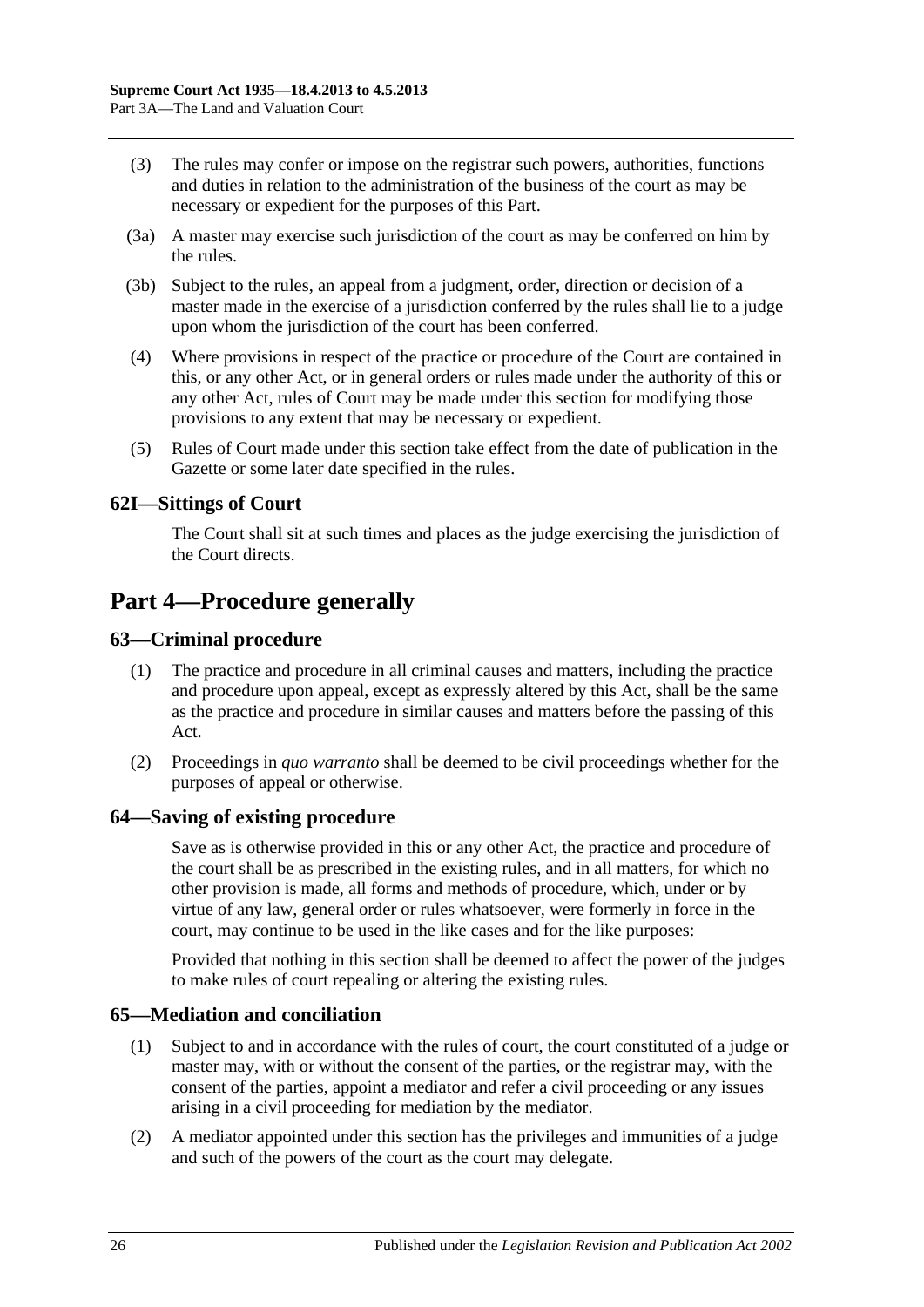- (3) A mediator appointed under this section must not, except as required or authorised to do so by law, disclose to another person any information obtained in the course or for the purposes of the mediation.
- (4) The court may itself endeavour to achieve a negotiated settlement of a civil proceeding or resolution of any issues arising in a civil proceeding.
- (5) A judge or master who attempts to settle a proceeding or to resolve any issues arising in a proceeding is not disqualified from taking further part in the proceeding but will be so disqualified if he or she is appointed as a mediator in relation to the proceeding.
- (6) Evidence of anything said or done in an attempt to settle a proceeding by mediation under this section is not subsequently admissible in the proceeding or in related proceedings.
- (7) If a case is settled under this section, the terms of the settlement may be embodied in a judgment.

## <span id="page-26-0"></span>**66—Trial of issues by arbitrator**

- (1) The court may refer a civil proceeding or any issues arising in a civil proceeding for trial by an arbitrator.
- (2) The arbitrator may be appointed either by the parties to the proceeding or by the court.
- (3) The arbitrator becomes for the purposes of the reference an officer of the court and may exercise such of the powers of the court as the court delegates to the arbitrator.
- (4) The court will, unless good reason is shown to the contrary, adopt the award of the arbitrator as its judgment on the action or issues referred.
- (5) The costs of the arbitrator will be borne, in the first instance, equally by the parties or in such other proportions as the court may direct, but the court may subsequently order that a party be reimbursed wholly or in part by another party for costs incurred under this subsection.

## <span id="page-26-1"></span>**67—Expert reports**

- (1) The court may refer any question arising in a civil proceeding for investigation and report by a referee who is an expert in the relevant field.
- (2) A person to whom a question is referred under this section becomes for the purposes of the investigation an officer of the court and may exercise such of the powers of the court as the court delegates.
- (3) The court may adopt a report obtained under this section in whole or part.
- (4) The costs of the expert's investigation and report will be borne, in the first instance, equally by the parties or in such other proportions as the court may direct, but the court may subsequently order that a party be reimbursed wholly or in part by another party for costs incurred under this subsection.

## <span id="page-26-2"></span>**71—Assessors**

(1) Subject to any rules of court, and to the right of having cases submitted to the verdict of a jury in accordance with the *[Juries Act](http://www.legislation.sa.gov.au/index.aspx?action=legref&type=act&legtitle=Juries%20Act%201927) 1927*, the court may in any cause or matter before the court, in which it thinks it expedient so to do, call in the aid of one or more assessors, specially qualified, and try and hear such cause or matter wholly or partially, with the assistance of such assessors.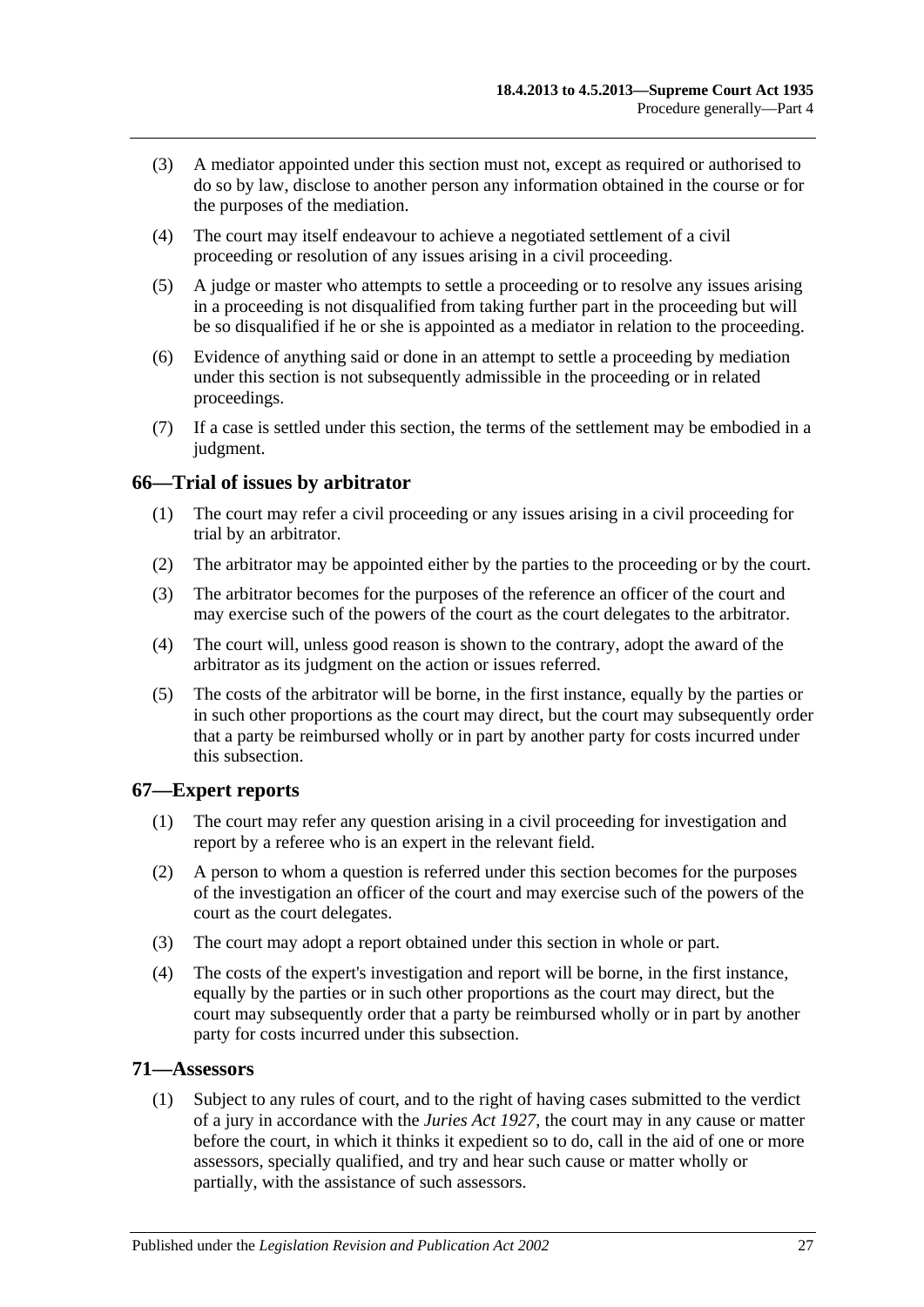(2) The remuneration, if any, to be paid to such assessors shall be determined by the court, and the sum so fixed shall be paid by the sheriff in the same manner as jury fees are paid.

## <span id="page-27-0"></span>**72—Rules of court**

- (1) Rules of court may be made under this Act by any three or more judges of the Supreme Court for any of the following purposes:
	- (a) for regulating the sittings of the court, and of the judges sitting in chambers and the vacations to be observed by the court and the officers of the court;
	- (b) for regulating the pleading practice and procedure of the court in any jurisdiction, and the initiating of actions and proceedings therein;
	- (c) for imposing mutual obligations on parties to proceedings in the court to disclose to each other the contents of expert reports or other material of relevance to the proceedings before the proceedings are brought to trial;
	- (d) for regulating any matters relating to the referral of a proceeding or issues arising in a proceeding to a mediator or arbitrator, the conduct of mediations or arbitrations or the referral of questions for investigation and report by an expert (whether appointed under [section](#page-26-1) 67 or otherwise);
	- (e) for regulating and directing the means by which particular facts may be proved, and the mode in which evidence thereof may be given in any proceedings, or at any stage of the proceedings, and in relation to the purposes aforesaid for allowing examinations, affidavits, or depositions to be read at any trial or hearing, or in any cause or matter, or allowing secondary evidence to be given, and for providing that the court or a judge may give special directions or make special orders in relation to any of the matters aforesaid;
	- (ea) for empowering the court—
		- (i) to order the carrying out of a biological or other scientific test that may be relevant to the determination of a question before the court; and
		- (ii) to include in such an order directions about the carrying out of the test and, in particular, directions requiring a person (including a party to the proceedings) to submit to the test or to have a child or other person who is not of full legal capacity submit to the test; and
		- (iii) if a party is required to submit to the test, or to have another submit to the test—to include in the order a stipulation that, if the party fails to comply with the order, the question to which the test is relevant will be resolved adversely to the party;
	- (f) for empowering a master to do any such thing and to transact any such business and to exercise any such authority and jurisdiction in respect of the same, including the jurisdiction to refer a bill of costs for taxation, or to refer any other matter to a master, as by virtue of any statute, custom, or rule or practice of court may be done, transacted, or exercised by a judge;
	- $(g)$  for regulating any matters relating to the business, authority and jurisdiction that may be transacted or exercised by the master;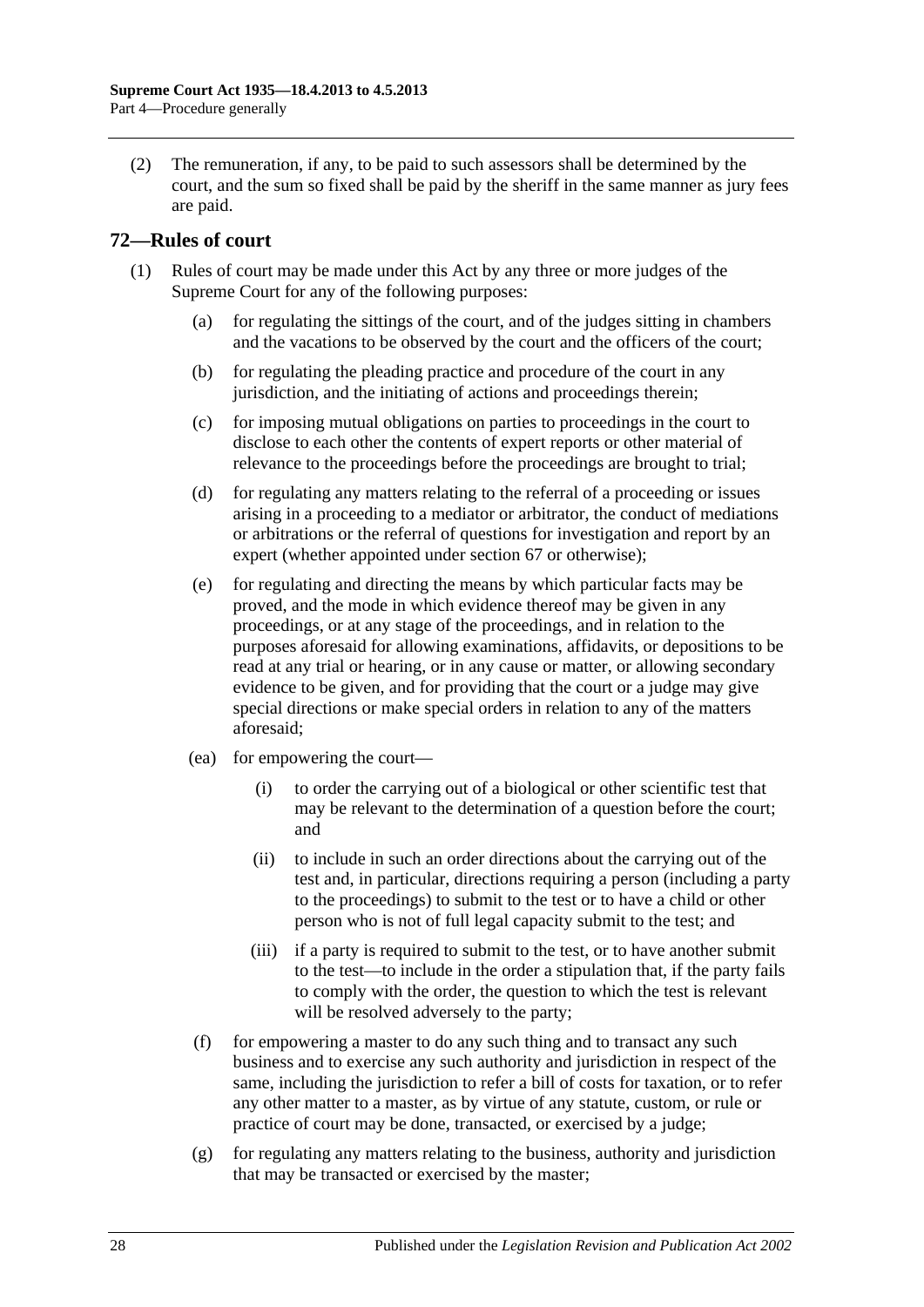- (h) for regulating the duties of the officers of the court and the costs of proceedings therein (including the costs to be allowed to practitioners of the court in respect of business transacted in the court or the offices thereof), and the conduct of any business coming within the cognizance of the court, for which provision is not expressly made by any Act;
- (i) for conferring on the registrar or other member of the non-judicial staff of the court the power to tax costs;
- (j) for regulating the admission of barristers, solicitors, attorneys, and proctors of the court;
- (k) and generally for any purpose mentioned in this Act or for carrying its provisions into effect.
- (2) The power to make rules conferred by this section shall be deemed to include power to make rules in respect of any jurisdiction conferred upon the court or a judge thereof by any Act whenever passed.
- (3) Where any provisions in respect of the practice or procedure of the court are contained in this or any other Act of Parliament, or in general orders or rules made under the authority of any Act, rules of court may be made for modifying such provision to any extent that may be deemed necessary.
- (4) Rules of Court made under this section take effect from the date of publication in the Gazette or some later date specified in the rules.

# <span id="page-28-1"></span><span id="page-28-0"></span>**Part 6—Officers of the court**

## **Division 1—Registrar**

## <span id="page-28-2"></span>**82—The registrar**

- (1) There shall be a registrar of the court.
- (2) No registrar shall be appointed, dismissed or reduced in status, nor shall the office of registrar be abolished, except upon the recommendation, or with the concurrence, of the Chief Justice.
- (3) The registrar is the court's principal administrative officer.
- (3a) The registrar may, in addition to exercising the functions and duties assigned to him or her by this Act or any other Act, exercise any procedural or non-judicial powers of the court assigned by the Chief Justice or by rules of court under this or any other Act.
- (4) The registrar shall, in relation to the performance and discharge of his functions and duties (so far as they relate to the business of the court), be subject to the control and direction of the Chief Justice.

## <span id="page-28-3"></span>**Division 2—Tipstaves**

## <span id="page-28-4"></span>**106—Appointment of tipstaves**

- (1) There will be such tipstaves of the court as are necessary.
- (2) No tipstaff will be appointed except on the recommendation of the Chief Justice.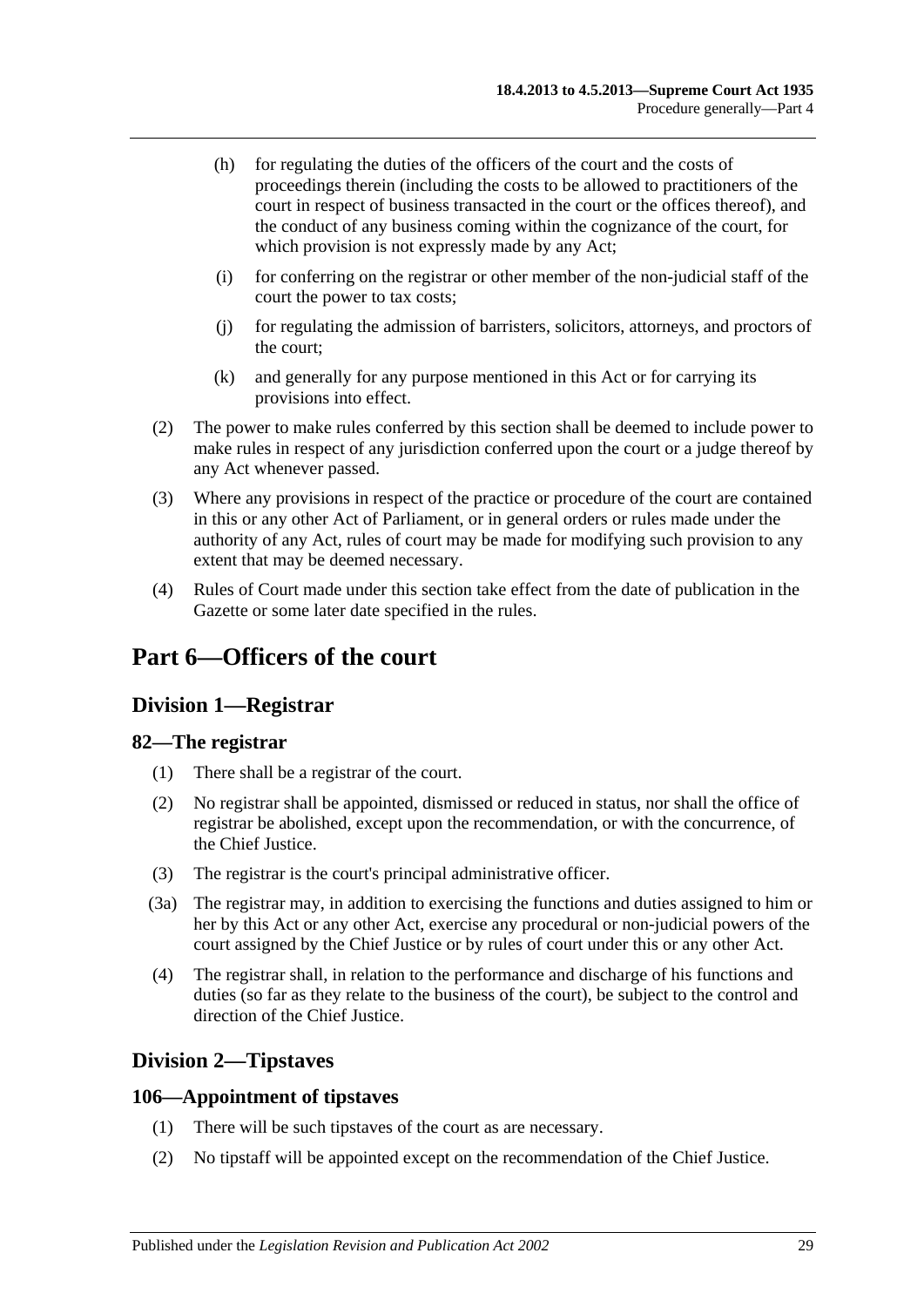#### <span id="page-29-0"></span>**107—Duty of tipstaves**

The tipstaves of the court shall be in attendance on the sittings of the court, and any tipstaff may, without warrant, apprehend and lodge in prison all persons who, by the court or any judge, are ordered to be apprehended or committed into prison for contempt of court or otherwise.

#### <span id="page-29-1"></span>**108—Other duties**

Every tipstaff shall perform all such other duties as from time to time are by the court or a judge or rules of court directed to be performed by him.

## <span id="page-29-2"></span>**Division 3—Further provisions as to officers**

#### <span id="page-29-3"></span>**109—Appointment of other officers**

- (1) The court shall have such other officers as are necessary for the administration of justice therein, and for the due execution of the judgments, decrees, orders, and processes thereof.
- (2) Subject to [subsection](#page-29-7) (3), no such other officer will be appointed except on the recommendation of the Chief Justice.
- <span id="page-29-7"></span>(3) The associates to the judges will be appointed and may be removed from office by the Chief Justice, but otherwise will be subject to the *[Courts Administration Act](http://www.legislation.sa.gov.au/index.aspx?action=legref&type=act&legtitle=Courts%20Administration%20Act%201993) 1993* in the same way as other staff of the court appointed under that Act.

#### <span id="page-29-4"></span>**110—Duties of officers**

Subject to this Act, the business to be performed in the court, or in the chambers of any judge, other than that performed by the judges, shall be distributed among the officers of the court, in such manner as is directed by rules of court, or, in any cases not provided for by rules of court, as the court or any judge thereof may direct, and such officers shall perform such duties in relation to such business as is directed by this Act or by rules of court, or by such court or any judge thereof; and, subject to this Act and such rules of court, all such officers respectively shall continue to perform the same duties as nearly as may be in the same manner as if this Act had not passed.

## <span id="page-29-5"></span>**110A—Administrative and ancillary staff**

- (1) The court's administrative and ancillary staff consists of—
	- (a) the registrar; and
	- (b) any other persons appointed to the non-judicial staff of the Court.
- (2) The Court's administrative and ancillary staff (other than judges' associates) will be appointed under the *[Courts Administration Act](http://www.legislation.sa.gov.au/index.aspx?action=legref&type=act&legtitle=Courts%20Administration%20Act%201993) 1993*.

#### <span id="page-29-6"></span>**110B—Responsibilities of non-judicial staff**

A member of the court's administrative or ancillary staff is responsible to the Chief Justice (through any properly constituted administrative superior) for the proper and efficient discharge or his or her duties.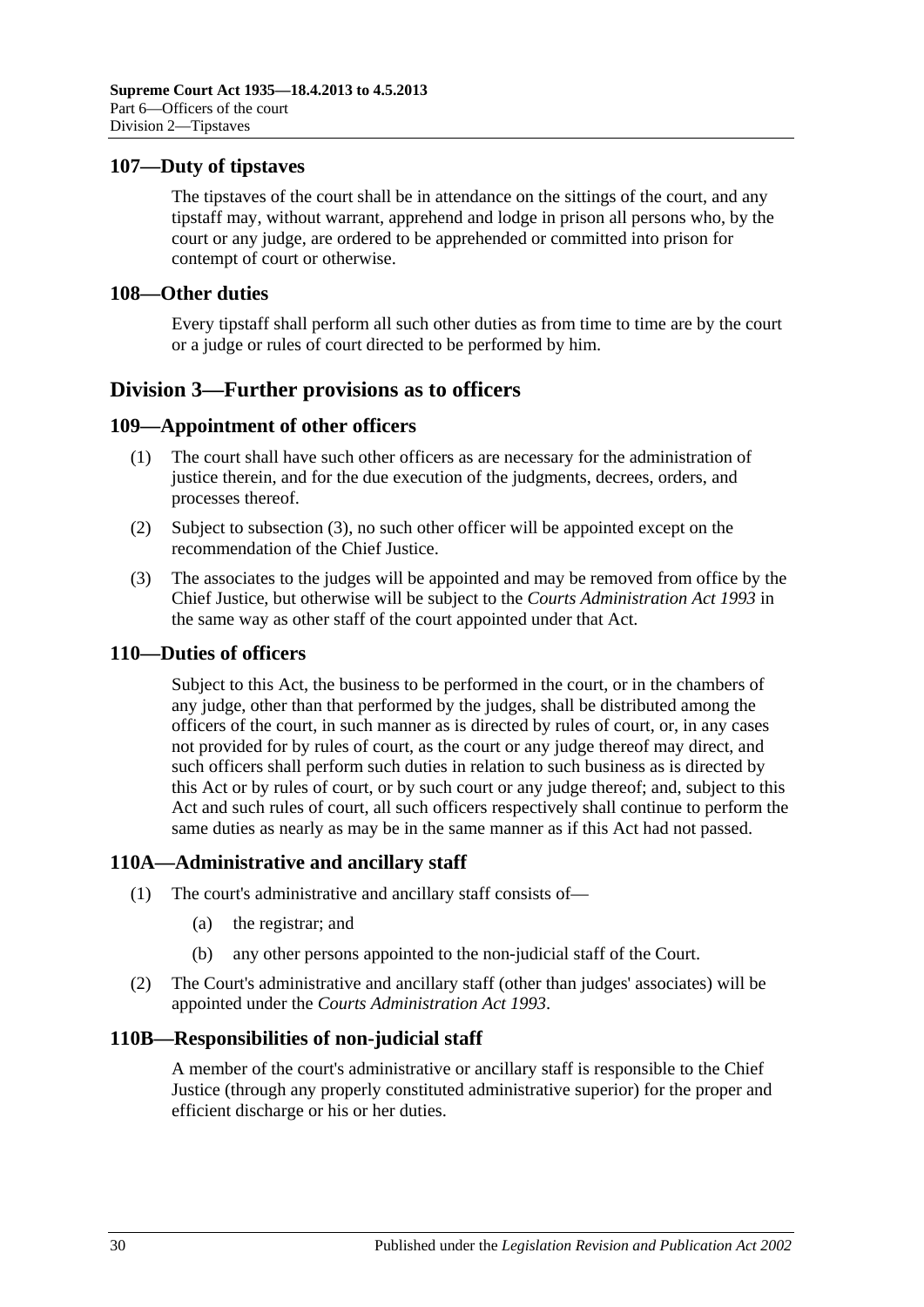# <span id="page-30-0"></span>**Part 7—Miscellaneous provisions**

### <span id="page-30-1"></span>**111—Rules as to division of loss upon collision at sea**

(1) Where, by fault of two or more vessels, damage or loss is caused to one or more vessels, to their cargoes or freight, or to any property on board, the liability to make good the damage or loss shall be in proportion to the degree in which each vessel was in fault:

Provided that, if, having regard to all the circumstances of the case, it is not possible to establish different degrees of fault, the liability shall be apportioned equally.

- (2) Nothing in this section shall operate so as to render any vessel liable for any loss or damage to which her fault has not contributed.
- (3) Nothing in this section shall affect the liability of any person under a contract of carriage or any contract, or shall be construed as imposing any liability upon any person from which he is exempted by any contract or by any provision of law or as affecting the right of any person to limit his liability in manner provided by law.
- (4) For the purposes of this section, the expression *freight* includes passage money and hire, and references to damage or loss caused by the fault of a vessel shall be construed as including references to any salvage or other expenses consequent upon that fault, recoverable at law by way of damages.

## <span id="page-30-2"></span>**112—Damages for personal injuries**

- (1) Where loss of life or personal injuries are suffered by any person on board a vessel owing to the fault of that vessel and of any other vessel or vessels, the liability of the owners of the vessels shall be joint and several.
- (2) Nothing in this section shall be construed as depriving any person of any right of defence on which, independently of this section, he might have relied in an action brought against him by the person injured or any person or persons entitled to sue in respect of such loss of life, or shall affect the right of any person to limit his liability in cases to which this section relates in the manner provided by law.

## <span id="page-30-4"></span><span id="page-30-3"></span>**113—Right of contribution**

(1) Where loss of life or personal injuries are suffered by any person on board a vessel owing to the fault of that vessel, and any other vessel or vessels, and a proportion of the damages is recovered against the owner of one of the vessels which exceeds the proportion in which she was in fault, he may recover by way of contribution the amount of the excess from the owners of the other vessels to the extent to which those vessels were respectively in fault:

Provided that no amount shall be so recovered which could not, by reason of any statutory or contractual limitation of, or exemption from, liability, or which could not for any other reason, have been recovered in the first instance as damages by the persons entitled to sue therefor.

(2) In addition to any other remedy provided by law, the persons entitled to any contribution as provided by [subsection](#page-30-4) (1) of this section shall, for the purpose of recovering the contribution, have subject to the provisions of this Act, the same rights and powers as the persons entitled to sue for damages in the first instance.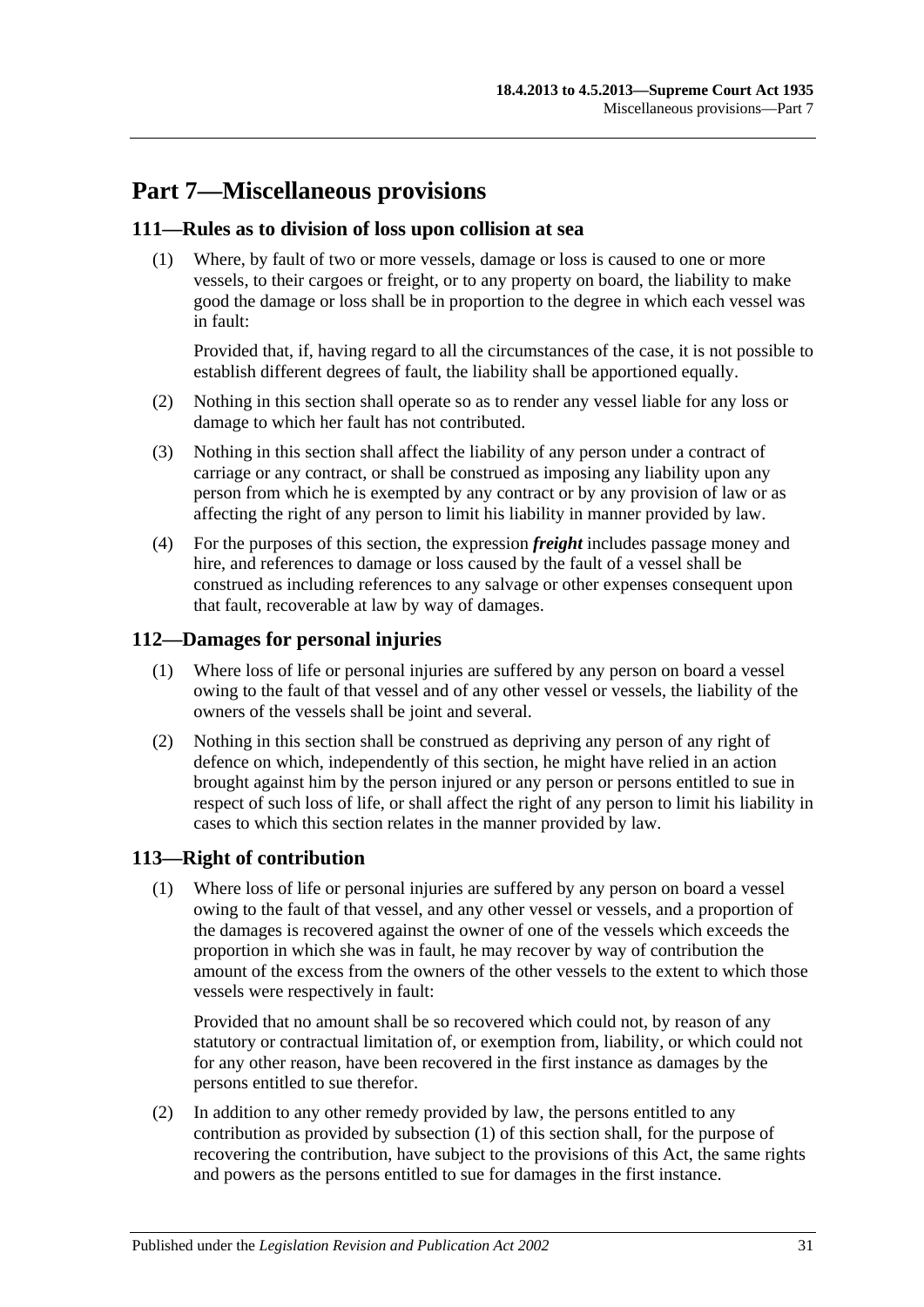### <span id="page-31-0"></span>**114—Interest on judgement debts**

- (1) All money, including costs, payable under any judgment or order shall bear interest at the rate from time to time prescribed by the rules of court.
- (2) The interest shall be computed from the following times:
	- (a) in the case of money other than taxed costs, from the time specified in the judgment or order, and if no time is so specified from the date of the judgment or order:
	- (b) in the case of taxed costs, from the date of the certificate of the taxing officer by whom the costs were taxed or an earlier date specified by the taxing officer in the certificate.

#### <span id="page-31-1"></span>**117—Orders to bring prisoners for examination**

- (1) Any sheriff, gaoler, or other officer, having the custody of any prisoner, whose evidence is required in any action, trial, or proceeding, civil or criminal, shall upon receiving an order of a judge for that purpose, take such prisoner for examination before the court, or any judge thereof, or before any official or arbitrator or other person appointed to take any examination.
- (2) Such an order may be obtained upon affidavit by the party requiring the attendance of such prisoner, and shall set forth the time when and place where such prisoner is to be taken for the purpose of the examination.
- (3) The officer so ordered as aforesaid shall be entitled to be paid the like travelling and other expenses, and compensation for loss of time, as upon attendance at a trial.

#### <span id="page-31-2"></span>**118—Legal process**

- (1) Any process of the court may be issued, served or executed on a Sunday as well as any other day.
- (2) The validity of process is not affected by the fact that the person who issued it dies or ceases to hold office.

#### <span id="page-31-5"></span><span id="page-31-3"></span>**118A—Service**

- (1) If it is not practicable to serve any process, notice or other document relating to civil or criminal proceedings in the manner otherwise prescribed or contemplated by law, the court may, by order—
	- (a) provide for service by post; or
	- (b) make any other provision that may be necessary or desirable for service.
- (2) Any process, notice or other document served in accordance with an order under [subsection](#page-31-5) (1) will, despite any other law, be taken to have been duly served.

#### <span id="page-31-4"></span>**119—Suitors' funds to vest in master**

All suitors' funds shall be vested in the registrar on behalf of the court and shall be dealt with by him in accordance with this Act and the rules of court, and any order of the court or a judge.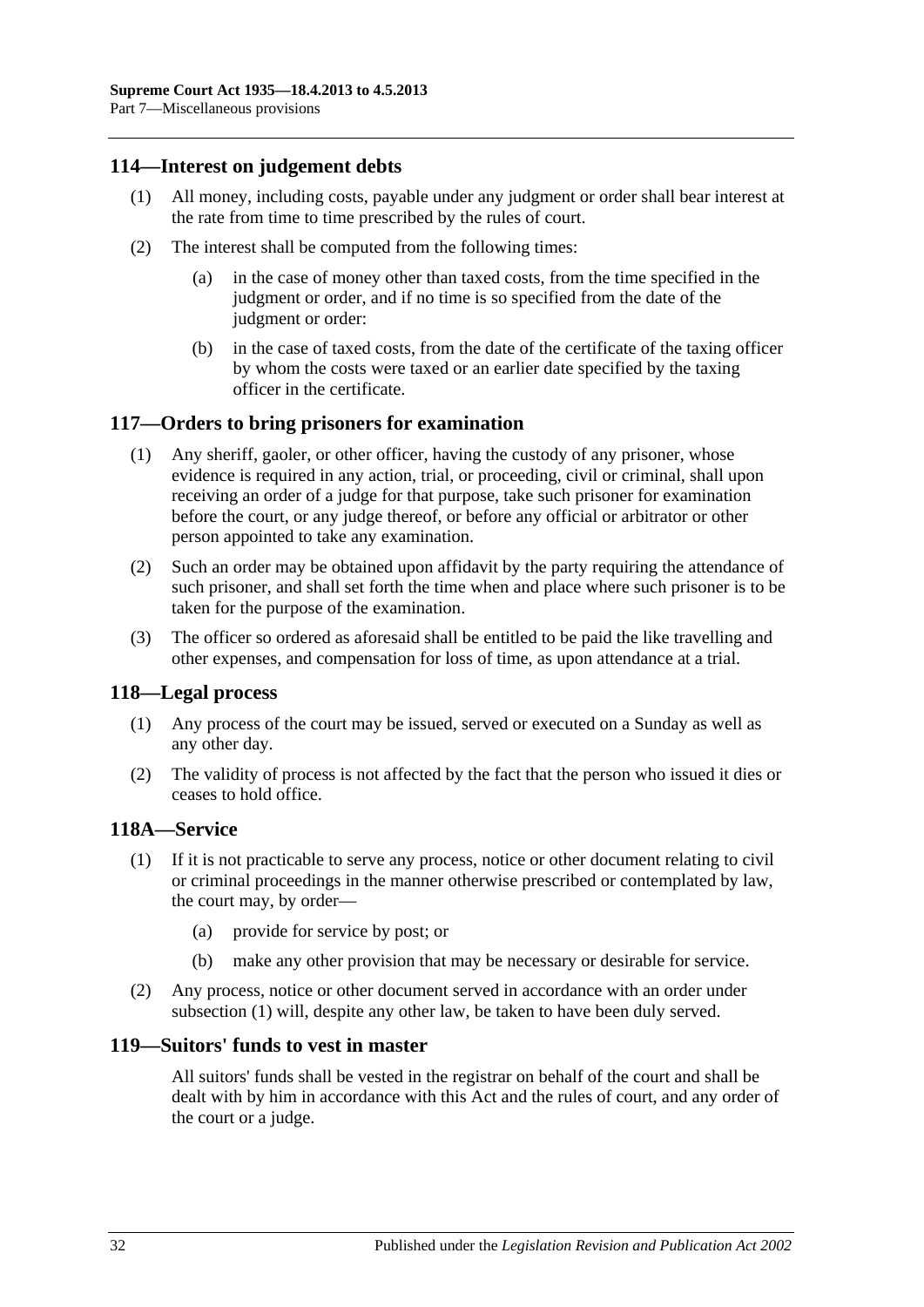#### <span id="page-32-0"></span>**120—Securities in court**

All securities standing in court or at any time deposited in court shall be held by the registrar in trust to apply the same in accordance with law.

#### <span id="page-32-1"></span>**121—Liability of Treasurer for default of master**

- (1) The Treasurer shall be liable to make good to the suitors of the court all suitors' funds and securities in court, and for that purpose may by authority of this Act, and without any further appropriation, make any necessary payments out of the general revenue of the State.
- (2) If the Chief Justice certifies to the Treasurer in writing that the registrar has failed to pay any money in court or to transfer or deliver any securities in court required by law or by any order of the court to be paid, transferred, or delivered by him, or has been guilty of any default with respect to any such money or securities, the Treasurer shall pay out of the general revenue to such persons as are named by the Chief Justice in the certificate, such sums as the Chief Justice certifies in writing to be required for the purpose of paying the money so required to be paid or of replacing the securities so required to be transferred or delivered, or of making good such default.

#### <span id="page-32-2"></span>**122—Banking and investment of suitors' funds**

- (1) All suitors' funds shall, as soon as practicable after payment into, or deposit in court, be paid into the Treasury or an ADI in Adelaide.
- (2) Such funds or such part thereof as the rules direct shall be invested in such manner and at such times as the rules of court prescribe.
- (3) The interest or other income from such investment shall be dealt with as prescribed by rules of court.
- (4) Until rules of court are made under this section the law and practice relating to the deposit, payment, delivery and transfer in into and out of court of suitors' funds and securities which belong to suitors, shall continue as at the commencement of this Act.

#### <span id="page-32-3"></span>**123—Investments made under order of the court**

Any money in court which under the rules of court or under the order of the court is required to be laid out in any particular investment shall be so laid out notwithstanding anything in this Act.

#### <span id="page-32-4"></span>**124—Validity of payments etc pursuant to rules of court**

All acts done by the registrar with reference to funds in court pursuant to and in accordance with rules of court shall be as valid and effectual as if they had been done in pursuance of an order of the court.

#### <span id="page-32-5"></span>**125—Remittances by post**

Where by rules of court the registrar is authorised to make payments of money to persons entitled thereto upon their request by transmitting to them by post crossed cheques or other documents intended to enable them to obtain payment of the sums expressed therein, the posting of a letter containing the cheque or document and addressed to the person entitled thereto at the address given by him in his request shall, as respects the liability of the registrar and of the Treasurer respectively, be equivalent to the delivery of the cheque or document to that person himself.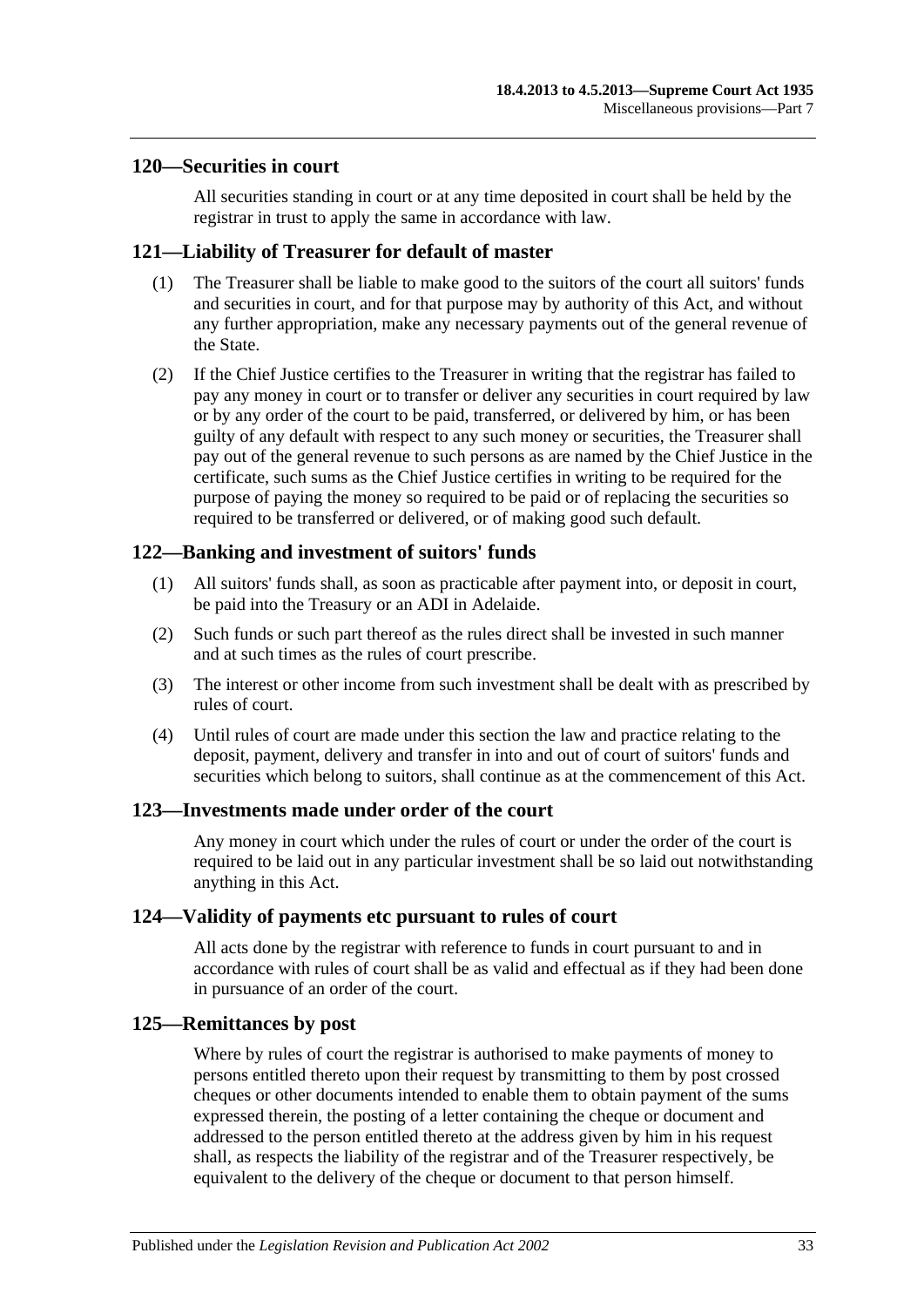### <span id="page-33-0"></span>**126—Power to appoint deputies**

In [sections](#page-32-0) 120 to 126, inclusive, the term registrar shall not include an acting registrar, but the registrar may do any act, sign or execute any instrument and exercise any authority required or authorised to be done, signed, executed, or exercised by him in relation to suitors' funds, by a deputy of the registrar appointed by the Chief Justice.

#### <span id="page-33-1"></span>**126A—Trials of sexual offences involving children to be given priority**

- (1) The court will give the necessary directions to ensure that a trial of a sexual offence where the alleged victim of the offence is a child is given priority over any less urgent criminal trial and is dealt with as expeditiously as the proper administration of justice allows.
- (2) In this section—

*sexual offence* means—

- (a) rape; or
- (b) indecent assault; or
- (c) any offence involving unlawful sexual intercourse or an act of gross indecency; or
- (d) incest; or
- (e) any offence involving sexual exploitation or abuse of a child, or exploitation of a child as an object of prurient interest; or
- (f) any attempt to commit, or assault with intent to commit, any of the offences referred to in a preceding paragraph.

#### <span id="page-33-2"></span>**127—Rules of Court**

The judges may make rules of court in accordance with the provisions for making rules of court contained in this Act for regulating—

- (a) the deposit, payment, delivery and transfer in, into, and out of court of money and securities which belong to suitors or are otherwise capable of being deposited in or paid or transferred into court or under the custody of the court; and
- (b) the investment of and other dealings with money and securities in court; and
- (c) the disposal of the interest or other income from such investments; and
- (d) the execution of the orders of the court and the powers and duties of the registrar with reference to such money and securities; and
- (e) any other matters incidental to or connected with the matters previously mentioned in this section.

#### <span id="page-33-3"></span>**128—Payment to the Treasurer of unclaimed suitors' funds**

- (1) In the month of July in every year the registrar shall pay to the Treasurer, as part of the general revenue of the State, all suitors' funds which, on the first day of that month, have been unclaimed for the period of six years next preceding.
- (2) Such moneys shall not be afterwards claimable from the Treasurer unless the court otherwise orders.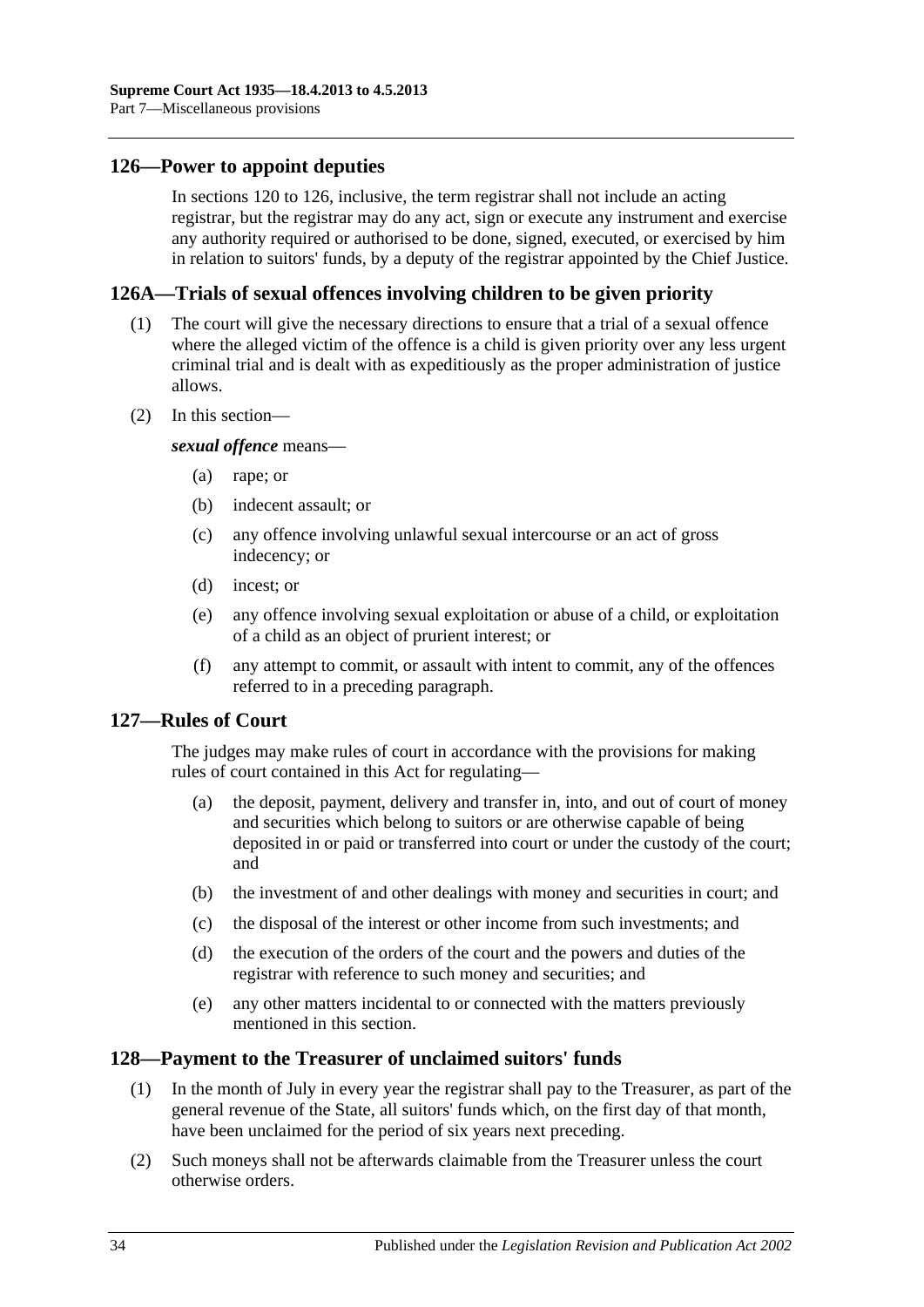## <span id="page-34-0"></span>**129—Party subsequently claiming may petition the Supreme Court etc**

- (1) If at any time after any such money has been so paid to the Treasurer, any person applies to the court, by summons, for the payment to him of that money or any part thereof, and the court is satisfied upon affidavit or other sufficient evidence adduced that the applicant is entitled to the whole or any part of the money claimed by him, the court shall make an order for payment of the sum to which the applicant is entitled, with or without such additional amount as would have accrued (whether as interest or otherwise) had that sum been retained by the court from the time when it was paid to the Treasurer to the time of the court order.
- (2) On any such order being served on the Treasurer he shall issue and pay the money mentioned in the order to the persons to whom it is payable by virtue of the order, and the receipt of any person to whom any such money is so paid shall be a full and valid discharge for the sum stated in the receipt to have been received.

#### <span id="page-34-1"></span>**130—Court fees**

- (1) The Governor may, by regulation, prescribe and provide for the payment of fees in respect of proceedings in the court, or any step in such proceedings.
- (2) The court may remit or reduce a fee on account of the poverty of the party by whom the fee is payable or for any other proper reason.

#### <span id="page-34-2"></span>**131—Accessibility of evidence**

- (1) Subject to this section, the court must, on application by any member of the public, allow the applicant to inspect or obtain a copy of—
	- (aa) any process relating to proceedings and forming part of the court's records;
	- (a) a transcript of evidence taken by the court in any proceedings;
	- (b) any documentary material admitted into evidence in any proceedings;
	- (c) a transcript of submissions by counsel;
	- (d) a transcript of the judge's summing up or directions to the jury, in a trial by jury:
	- (e) a transcript of reasons for judgment (including remarks made by the court on passing sentence);
	- (f) a judgment or order given or made by the court.
- <span id="page-34-3"></span>(2) A member of the public may inspect or obtain a copy of the following material only with the permission of the court:
	- (a) material that was not taken or received in open court;
	- (b) material that the court has suppressed from publication;
	- (ba) sensitive material in the custody of the court;
	- (c) material placed before the court during sentencing proceedings (including material furnished under section 7 of the *[Criminal Law \(Sentencing\)](http://www.legislation.sa.gov.au/index.aspx?action=legref&type=act&legtitle=Criminal%20Law%20(Sentencing)%20Act%201988)  Act [1988](http://www.legislation.sa.gov.au/index.aspx?action=legref&type=act&legtitle=Criminal%20Law%20(Sentencing)%20Act%201988)*);
	- (d) documentary material filed in connection with a preliminary examination;
	- (e) a transcript of any oral evidence taken at a preliminary examination;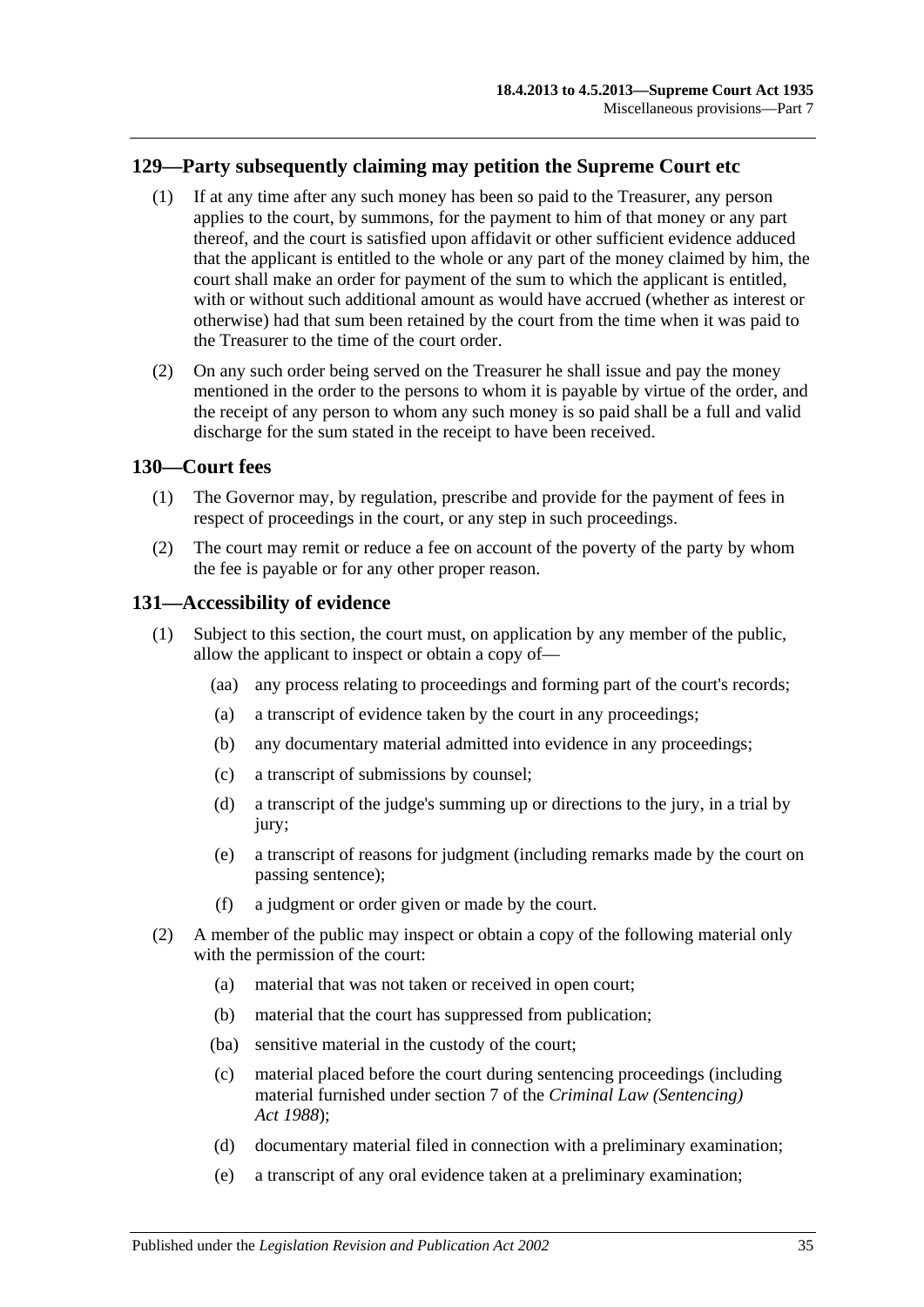- (f) a photograph, slide, film, video tape, audio tape or other form of recording from which a visual image or sound can be produced;
- (fa) a report prepared to assist the court in determining a person's eligibility for, or progress in, an intervention program (within the meaning of the *[Bail Act](http://www.legislation.sa.gov.au/index.aspx?action=legref&type=act&legtitle=Bail%20Act%201985) 1985* or the *[Criminal Law \(Sentencing\) Act](http://www.legislation.sa.gov.au/index.aspx?action=legref&type=act&legtitle=Criminal%20Law%20(Sentencing)%20Act%201988) 1988* or the *Intervention Orders (Prevention of Abuse) Act 2009*);
- (g) material of a class prescribed by the regulations.
- (3) The court may permit inspection or copying of material referred to in [subsection](#page-34-3) (2) subject to any of the following conditions:
	- (a) a condition that material that is sensitive material will be available for examination under the supervision of the court at a place specified in the notice and at a time to be arranged;
	- (b) a condition limiting the publication or use of the material;
	- (c) any other condition that the court considers appropriate.
- (4) A decision by the court on an application under this section is administrative and is final and not subject to any form of review.
- (5) The court may charge a fee, fixed by regulation, for inspection or copying of material under this section.
- (6) In this section—

*sensitive material*—see section 67H of the *[Evidence Act](http://www.legislation.sa.gov.au/index.aspx?action=legref&type=act&legtitle=Evidence%20Act%201929) 1929*.

# <span id="page-35-0"></span>**Schedule—Acts repealed**

| Number and year<br>of Act | Short or long title of Act                                                                                                                                                                                                                                                                                                                                                                                                                                                  | <b>Extent of repeal</b>                            |
|---------------------------|-----------------------------------------------------------------------------------------------------------------------------------------------------------------------------------------------------------------------------------------------------------------------------------------------------------------------------------------------------------------------------------------------------------------------------------------------------------------------------|----------------------------------------------------|
| 15 of 1842                | An Act to regulate the Appointment and the Duties of the<br>Sheriff of the Province of South Australia                                                                                                                                                                                                                                                                                                                                                                      | The whole                                          |
| 3 of 1843                 | An Ordinance to amend an Ordinance intituled "An Act to<br>regulate the Appointment and Duties of the Sheriff of the<br>Province of South Australia"                                                                                                                                                                                                                                                                                                                        | The whole                                          |
| 9 of 1845                 | An Ordinance for adopting in South Australia certain parts of<br>an Act made and passed in the Imperial Parliament which was<br>held in the First and Second Years of the Reign of Her present<br>Majesty intituled "An Act for abolishing Arrest on mesne<br>Process in Civil Actions, except in certain cases; for extending<br>the remedies of Creditors against the property of Debtors; and<br>for amending the laws for the relief of Insolvent Debtors in<br>England | The whole                                          |
| 14 of 1845                | An Ordinance to provide for the performance of certain matters The whole<br>in the Supreme Court during the occasional absence of the<br>Judge at a distance from Adelaide                                                                                                                                                                                                                                                                                                  |                                                    |
| 20 of 1852                | An Act to enable the Sheriff to appoint a Deputy to perform the The whole<br>Duties of his Office, and to abolish the Poundage now payable<br>on taking the body in execution                                                                                                                                                                                                                                                                                               |                                                    |
| 5 of 1853                 | Supreme Court Procedure Amendment Act                                                                                                                                                                                                                                                                                                                                                                                                                                       | The whole except sections<br>$162-172$ , inclusive |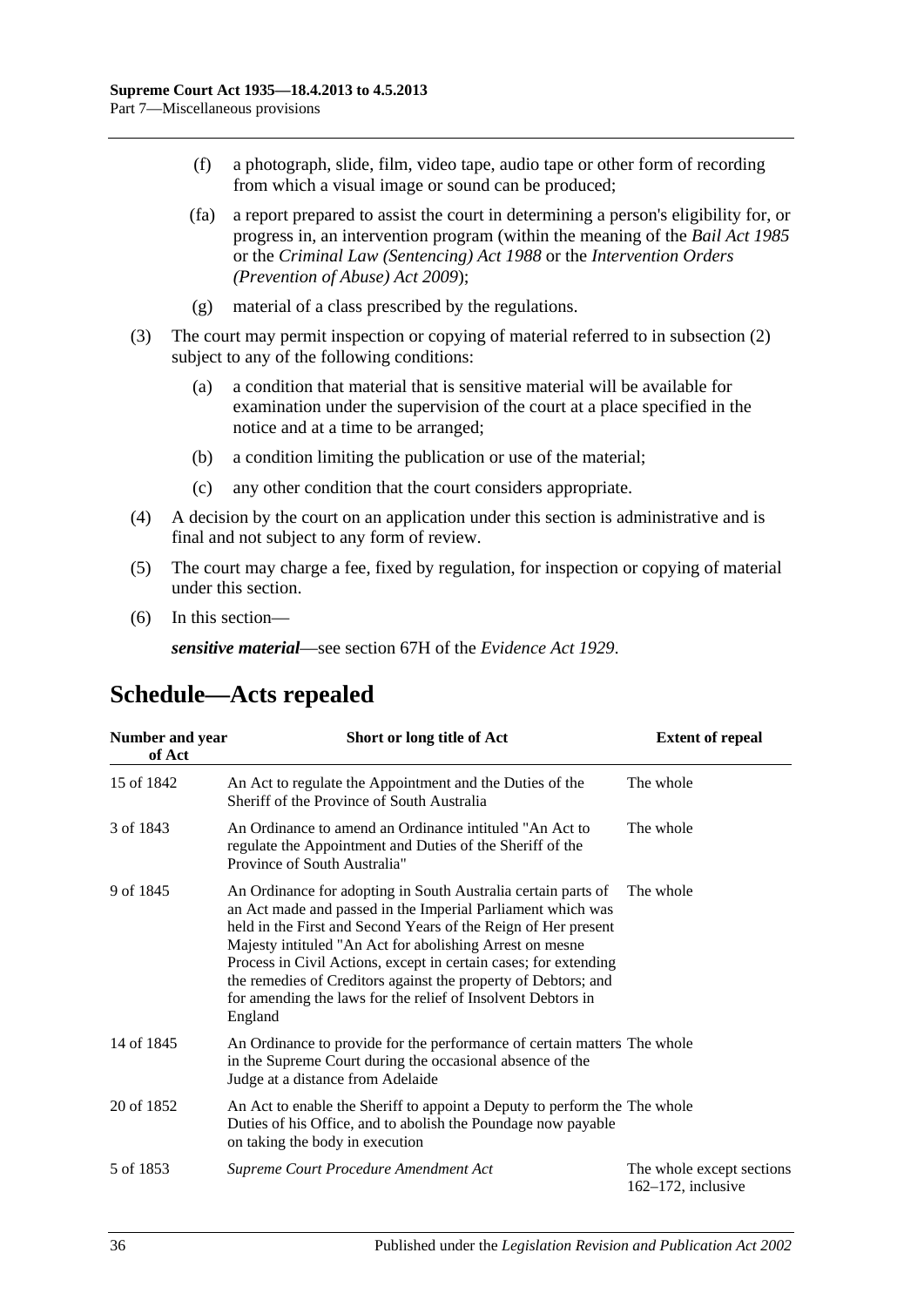| Number and year<br>of Act | Short or long title of Act                                                                                                                                                                                                                                                                                     | <b>Extent of repeal</b>                        |
|---------------------------|----------------------------------------------------------------------------------------------------------------------------------------------------------------------------------------------------------------------------------------------------------------------------------------------------------------|------------------------------------------------|
| 6 of 1853                 | An Act to give relief to Persons having Claims against the<br>Local Government of South Australia by authorising them to try<br>the validity of such Claims in a Court of Law or Equity                                                                                                                        | The whole                                      |
| 24 of 1855–6              | The Supreme Court Procedure Act 1855                                                                                                                                                                                                                                                                           | The whole                                      |
| 30 of $1855 - 6$          | An Act to facilitate Actions against Persons absent from the<br>colony and against persons sued as Joint Contractors                                                                                                                                                                                           |                                                |
| 31 of 1855–6              | An Act to consolidate the several Ordinances relating to the<br>establishment of the Supreme Court of the Province of South<br>Australia                                                                                                                                                                       | The whole                                      |
| 4 of 1858                 | The Summary Procedure on Bills of Exchange Act 1858                                                                                                                                                                                                                                                            | The whole                                      |
| 5 of 1858                 | Supreme Court Procedure Further Amendment Act of 1858                                                                                                                                                                                                                                                          | The whole                                      |
| 13 of 1858                | The Third Judge and District Courts                                                                                                                                                                                                                                                                            | The whole                                      |
| 23 of 1859                | An Act to provide for the appointment of Commissioners to<br>take Affidavits as well in South Australia as elsewhere, to be<br>made use of in the Supreme Court of South Australia and for<br>the more easy Administration of Oaths to persons appointed to<br>act as Justices of the Peace in South Australia | The whole                                      |
| 5 of 1861                 | An Act to amend the Laws regulating the Court of Appeals of<br>the Province of South Australia, and to extend the Powers<br>thereof                                                                                                                                                                            | The whole                                      |
| 3 of 1862                 | The Common Law Procedure Act 1862                                                                                                                                                                                                                                                                              | The whole, except<br>sections $1, 2$ , and $3$ |
| 15 of 1865                | The Court of Appeals Amendment Act 1865                                                                                                                                                                                                                                                                        | The whole                                      |
| 12 of 1865–6              | An Act to provide for the more speedy administration of justice The whole<br>by means of the Supreme Court                                                                                                                                                                                                     |                                                |
| 2 of 1866                 | An Act to protect certain persons from actions by reason of<br>their being elected to Parliament while members of the Court of<br>Appeals                                                                                                                                                                      | The whole                                      |
| 7 of 1866                 | An Act to regulate and amend the Practice and Procedure of the The whole, except<br>Supreme Court of the Province of South Australia in its<br>Revenue Jurisdiction                                                                                                                                            | sections 15 and 26                             |
| 20 of 1866-7              | The Equity Act 1866                                                                                                                                                                                                                                                                                            | The whole, except<br>sections 150 and 151      |
| 8 of 1867                 | Supreme Court Act 1867                                                                                                                                                                                                                                                                                         | The whole                                      |
| 6 of 1868-9               | An Act to repeal Act No. 11 of 1866–7 intituled "An Act to<br>amend The Third Judge and Districts Courts Act, and for other<br>purposes" and to make further provision for the trial of Causes,<br>and trial of Offences at places remote from the Supreme Court                                               | The whole                                      |
| 7 of 1868-9               | An Act to amend the "Supreme Court Act 1867"                                                                                                                                                                                                                                                                   | The whole                                      |
| 23 of 1870–71             | An Act to fix the tenure of office of the Primary Judge in<br>Equity, and to provide for the performance of the duties of the<br>office of Primary Judge in Equity in certain cases                                                                                                                            | The whole                                      |
| 28 of 1873                | An Act to increase the salaries of the Judges of the Supreme<br>Court, and of certain officers of the Civil Service of the<br>Province of South Australia                                                                                                                                                      | The whole                                      |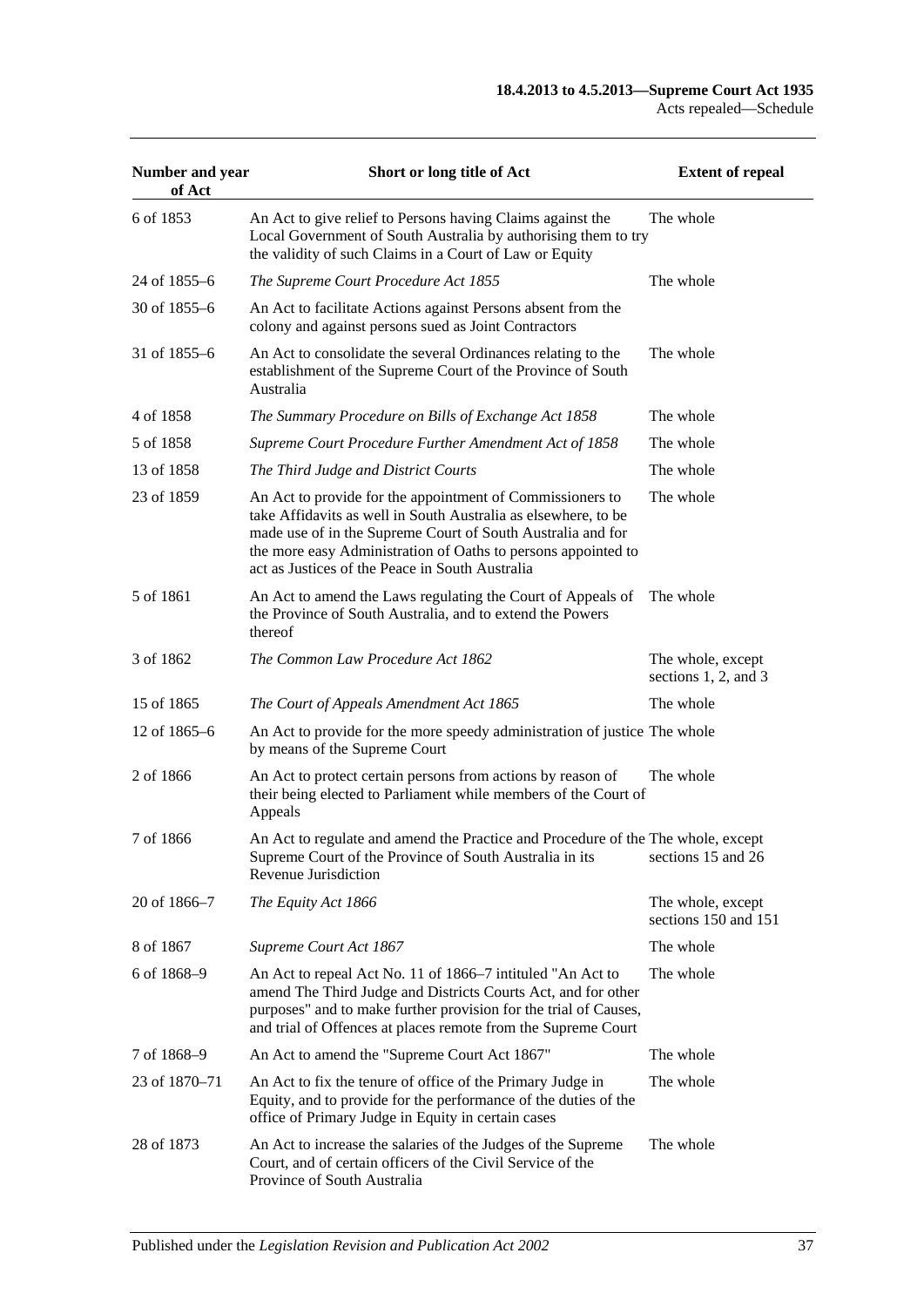#### **Supreme Court Act 1935—18.4.2013 to 4.5.2013** Schedule—Acts repealed

| Number and year<br>of Act | Short or long title of Act                                                                 | <b>Extent of repeal</b>                                           |
|---------------------------|--------------------------------------------------------------------------------------------|-------------------------------------------------------------------|
| 116 of 1878               | Supreme Court Act 1878                                                                     | The whole, except<br>paragraphs I-VII,<br>inclusive, of section 6 |
| 120 of 1878               | An Act to amend "The Equity Act 1866"                                                      | The whole                                                         |
| 286 of 1883               | An Act to amend "The Third Judge and District Courts Act"<br>and the Act No. 6 of $1868-9$ | The whole                                                         |
| 514 of 1891               | The Suitors Unclaimed Funds Act 1891                                                       | The whole                                                         |
| 1358 of 1919              | Fourth Judge Act 1919                                                                      | The whole                                                         |
| 1564 of 1923              | <b>Acts Interpretation Act Amendment Act 1923</b>                                          | The whole                                                         |
| 1739 of 1926              | Supreme Court Act Amendment Act 1926                                                       | The whole                                                         |
| 1761 of 1926              | Fifth Judge Act 1926                                                                       | The whole                                                         |
| 1864 of 1928              | Supreme Court Act 1928                                                                     | The whole                                                         |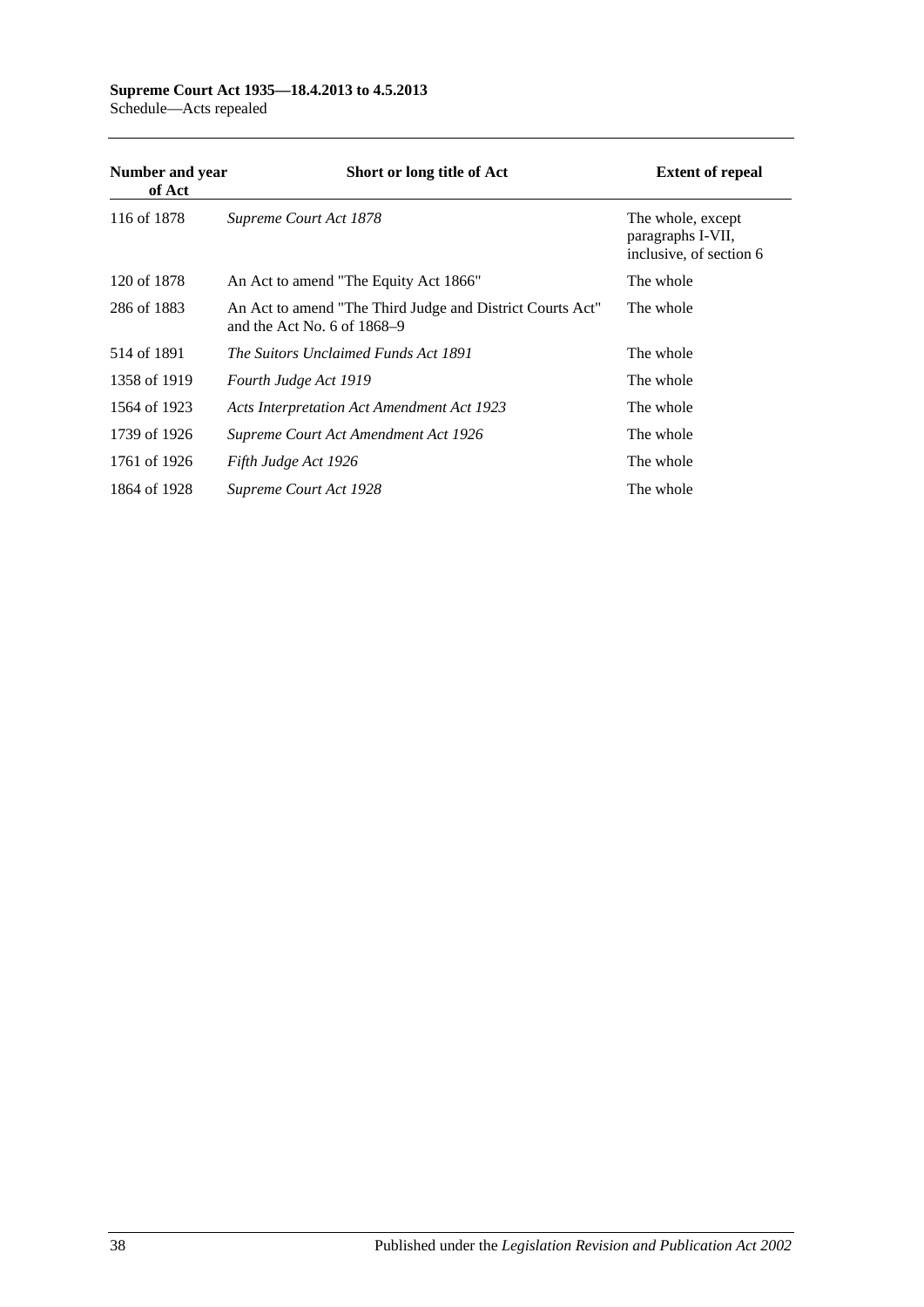# <span id="page-38-0"></span>**Legislative history**

## **Notes**

- Amendments of this version that are uncommenced are not incorporated into the text.
- Please note—References in the legislation to other legislation or instruments or to titles of bodies or offices are not automatically updated as part of the program for the revision and publication of legislation and therefore may be obsolete.
- Earlier versions of this Act (historical versions) are listed at the end of the legislative history.
- For further information relating to the Act and subordinate legislation made under the Act see the Index of South Australian Statutes or www.legislation.sa.gov.au.

# **Principal Act and amendments**

New entries appear in bold.

| Year No |      | Title                                                      | Assent     | Commencement                       |
|---------|------|------------------------------------------------------------|------------|------------------------------------|
| 1935    | 2253 | Supreme Court Act 1935                                     | 21.12.1935 | 1.11.1937 (Gazette 25.3.1937 p646) |
| 1936    | 2293 | <b>Statute Law Revision Act 1936</b>                       | 8.10.1936  | 8.10.1936                          |
| 1944    | 38   | Supreme Court Act Amendment<br>Act 1944                    | 14.12.1944 | 14.12.1944                         |
| 1947    | 33   | Supreme Court Act Amendment<br>Act 1947                    | 4.12.1947  | 4.12.1947                          |
| 1951    | - 6  | Supreme Court Act Amendment<br>Act 1951                    | 6.9.1951   | 1.7.1951: s4                       |
| 1952    | -13  | Supreme Court Act Amendment<br>Act 1952                    | 16.10.1952 | 16.10.1952                         |
| 1953 45 |      | Supreme Court Act Amendment<br>Act 1953                    | 17.12.1953 | 17.12.1953                         |
| 1955    | 3    | Statutes Amendment (Public Salaries) 23.6.1955<br>Act 1955 |            | $1.6.1955$ : s $16(2)$             |
| 1955    | -12  | Supreme Court Act Amendment<br>Act 1955                    | 30.9.1955  | 30.9.1955                          |
| 1958    | 41   | Supreme Court Act Amendment<br>Act 1958                    | 27.11.1958 | $1.7.1958$ : s 4                   |
| 1960    | 67   | Supreme Court Act Amendment<br>Act 1960                    | 24.11.1960 | 24.11.1960                         |
| 1960    | 71   | Supreme Court Act Amendment Act<br>$(No. 2)$ 1960          | 1.12.1960  | 1.12.1960                          |
| 1962    | 52   | Supreme Court Act Amendment<br>Act 1962                    | 15.11.1962 | 15.11.1962                         |
| 1963    | 29   | Supreme Court Act Amendment<br>Act 1963                    | 21.11.1963 | 21.11.1963                         |
| 1965    | -9   | Supreme Court Act Amendment<br>Act 1965                    | 23.9.1965  | 23.9.1965                          |
| 1965    | 49   | Supreme Court Act Amendment Act<br>$(No. 2)$ 1965          | 9.12.1965  | 9.12.1965                          |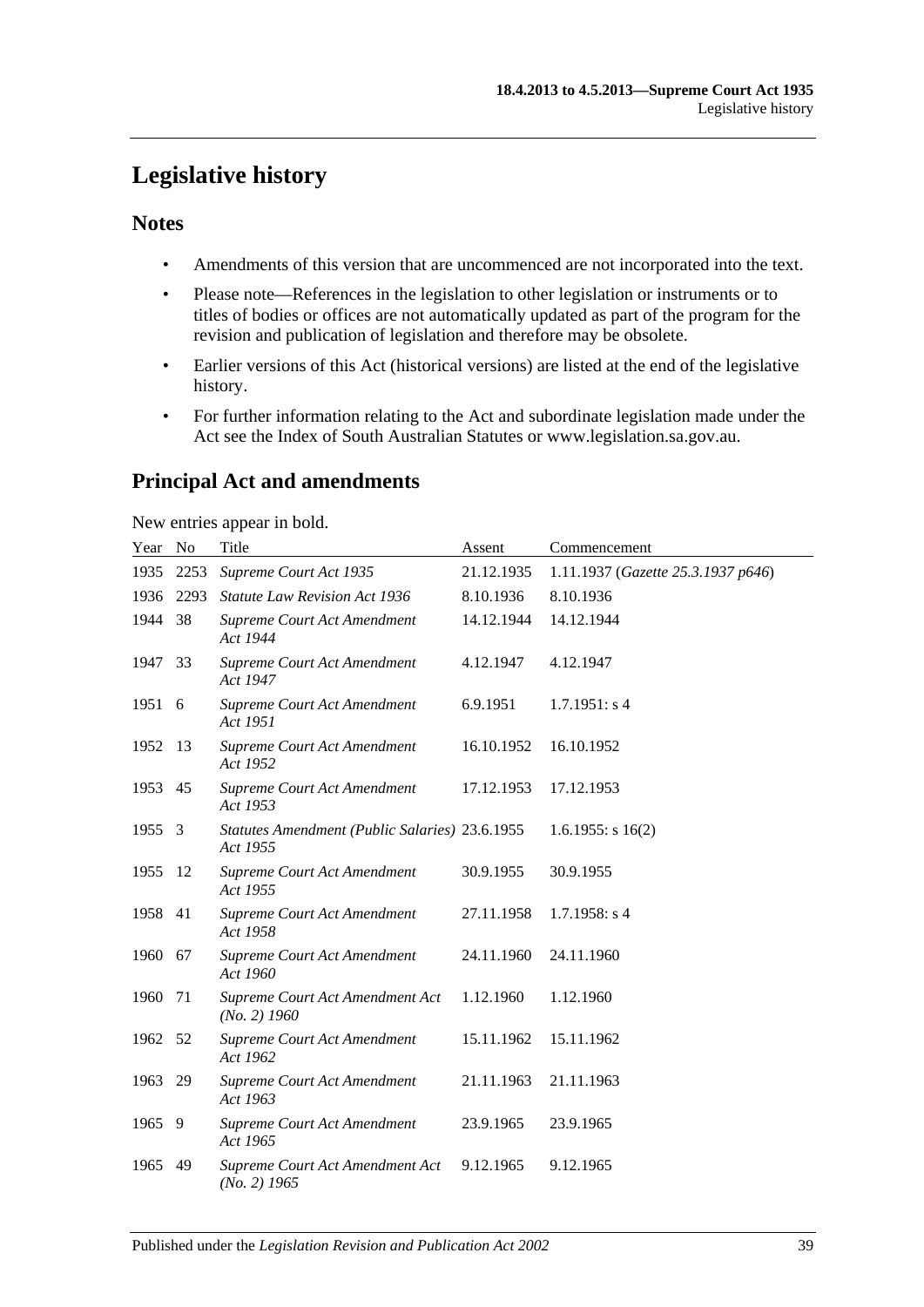| 1966 85 |     | Supreme Court Act Amendment Act<br>$(No. 1)$ 1966                              | 1.12.1966  | 12.1.1967 (Gazette 12.1.1967 p51)     |
|---------|-----|--------------------------------------------------------------------------------|------------|---------------------------------------|
| 1967    | 9   | Supreme Court Act Amendment<br>Act 1967                                        | 30.3.1967  | 30.3.1967                             |
| 1967    | 21  | Supreme Court Act Amendment Act<br>$(No. 2)$ 1967                              | 13.4.1967  | 22.6.1967 (Gazette 22.6.1967 p1850)   |
| 1969    | 10  | Supreme Court Act Amendment<br>Act 1969                                        | 27.2.1969  | 27.2.1969                             |
| 1969    | 22  | Supreme Court Act Amendment Act<br>$(No. 2)$ 1969                              | 26.6.1969  | 26.6.1969                             |
| 1969    | 62  | Supreme Court Act Amendment Act<br>$(No. 3)$ 1969                              | 4.12.1969  | 21.5.1970 (Gazette 21.5.1970 p1842)   |
| 1970    | -14 | Supreme Court Act Amendment<br>Act 1970                                        | 17.9.1970  | 17.9.1970                             |
| 1970    | -16 | Supreme Court Act Amendment Act<br>$(No. 2)$ 1970                              | 17.9.1970  | 17.9.1970                             |
| 1970    | -58 | Supreme Court Act Amendment Act<br>(No. 3) 1970                                | 10.12.1970 | 1.1.1971 (Gazette 10.12.1970 p2646)   |
| 1971    | 30  | Judges' Pensions Act 1971                                                      | 22.4.1971  | 1.5.1971 (Gazette 22.4.1971 p2186)    |
| 1971    | 49  | Supreme Court Act Amendment<br>Act 1971                                        | 26.8.1971  | 26.8.1971                             |
| 1972    | -39 | Statutes Amendment (Judges' Salaries)13.4.1972<br>Act 1972                     |            | 13.4.1972                             |
| 1972    | 40  | Supreme Court Act Amendment<br>Act 1972                                        | 13.4.1972  | 9.11.1972 (Gazette 9.11.1972 p2254)   |
| 1972    | 41  | Crown Proceedings Act 1972                                                     | 20.4.1972  | 14.12.1972 (Gazette 14.12.1972 p2630) |
| 1974    | 8   | Statutes Amendment (Judges' Salaries)21.3.1974<br>Act 1974                     |            | 21.3.1974                             |
| 1974    | -12 | Supreme Court Act Amendment<br>Act 1974                                        | 28.3.1974  | 20.6.1974 (Gazette 20.6.1974 p2450)   |
| 1975    | 18  | Statutes Amendment (Judges' Salaries) 27.3.1975<br>Act 1975                    |            | 27.3.1975                             |
| 1975    | 24  | <b>Statute Law Revision Act 1975</b>                                           | 27.3.1975  | 27.3.1975                             |
| 1978 67 |     | Supreme Court Act Amendment<br>Act 1978                                        | 26.10.1978 | 6.7.1992 (Gazette 2.7.1992 p209)      |
| 1978    | 82  | Sheriff's Act 1978                                                             | 30.11.1978 | 6.7.1992 (Gazette 2.7.1992 p209)      |
| 1980    | 53  | Supreme Court Act Amendment<br>Act 1980                                        | 3.7.1980   | 3.7.1980                              |
| 1981    | 34  | <b>Statutes Amendment (Administration</b><br>of Courts and Tribunals) Act 1981 | 19.3.1981  | 1.7.1981 (Gazette 25.6.1981 p1896)    |
| 1982    | 82  | Supreme Court Act Amendment<br>Act 1982                                        | 16.9.1982  | 16.9.1982                             |
| 1982    | 92  | <b>Judicial Remuneration Act 1982</b>                                          | 14.10.1982 | 28.10.1982 (Gazette 28.10.1982 p1214) |
| 1983    | 2   | Supreme Court Act Amendment<br>Act 1983                                        | 14.4.1983  | 14.4.1983                             |
| 1983    | 73  | Supreme Court Act Amendment Act<br>$(No. 2)$ 1983                              | 3.11.1983  | 3.11.1983                             |
| 1984    | 56  | Statutes Amendment (Oaths and<br>Affirmations) Act 1984                        | 24.5.1984  | 1.7.1984 (Gazette 28.6.1984 p1897)    |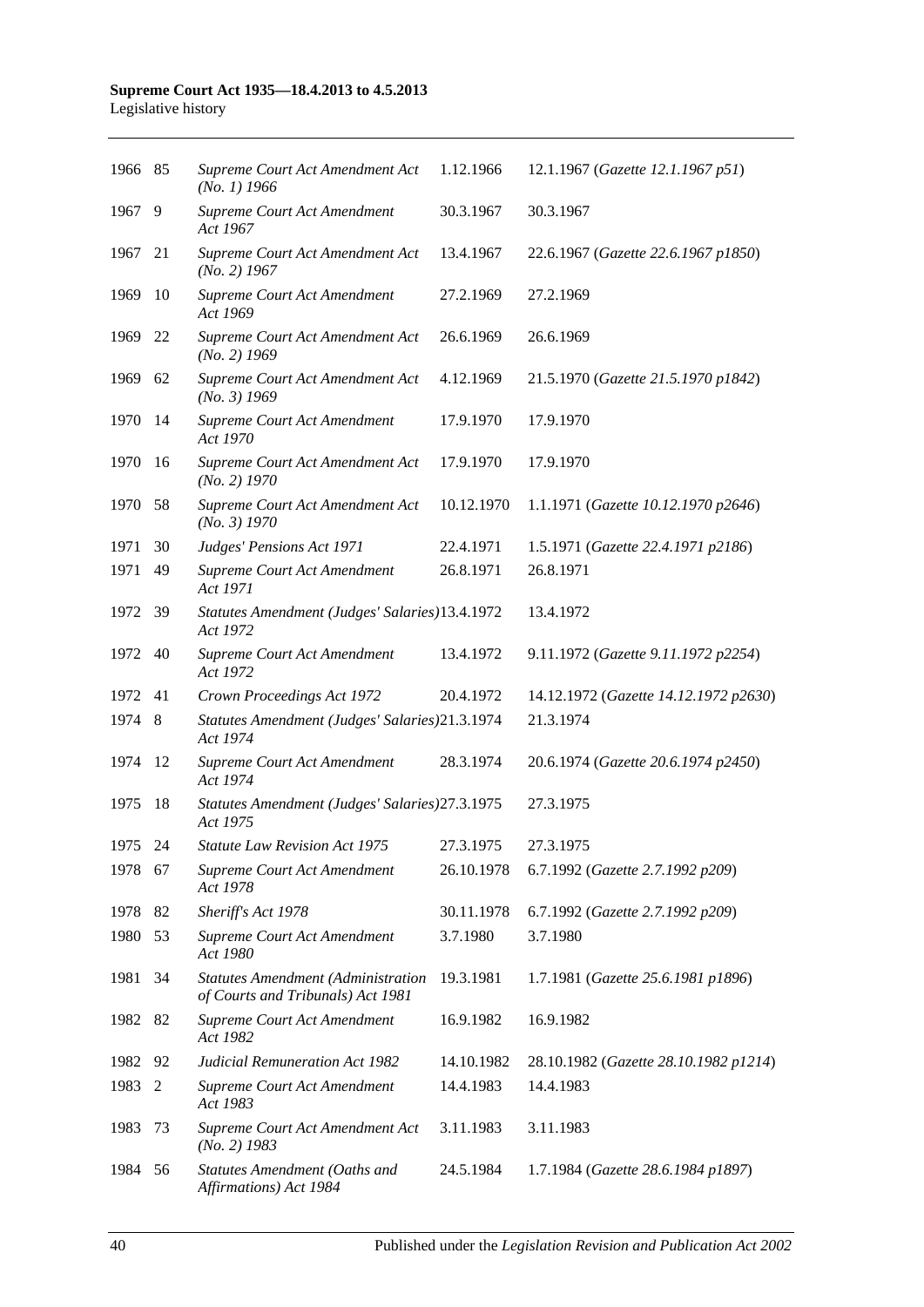| 1985 6  |     | Statutes Amendment (Bail) Act 1985                                         | 7.3.1985   | 7.7.1985 (Gazette 9.5.1985 p1398)                                                                                                                                                                                                                   |
|---------|-----|----------------------------------------------------------------------------|------------|-----------------------------------------------------------------------------------------------------------------------------------------------------------------------------------------------------------------------------------------------------|
| 1985    | -59 | <b>Statutes Amendment (Remuneration)</b><br>Act 1985                       | 30.5.1985  | 13.6.1985 (Gazette 13.6.1985 p2132)                                                                                                                                                                                                                 |
| 1985    | 70  | <b>Statutes Amendment (Courts)</b><br>Act 1985                             | 6.6.1985   | 1.8.1985 (Gazette 11.7.1985 p92)                                                                                                                                                                                                                    |
| 1986    | 102 | <b>Commercial Arbitration Act 1986</b>                                     | 18.12.1986 | 9.7.1987 (Gazette 9.7.1987 p57)                                                                                                                                                                                                                     |
| 1987    | 80  | Supreme Court Act Amendment<br>Act 1987                                    | 19.11.1987 | 19.11.1987                                                                                                                                                                                                                                          |
| 1988    | 95  | Judicial Administration (Auxiliary<br>Appointments and Powers) Act 1988    | 15.12.1988 | 15.12.1988                                                                                                                                                                                                                                          |
| 1991    | 33  | <b>Statutes Amendment</b><br>(Attorney-General's Portfolio)<br>Act 1991    | 24.4.1991  | 6.6.1991 (Gazette 6.6.1991 p1776)                                                                                                                                                                                                                   |
| 1991    | 49  | Director of Public Prosecutions<br>Act 1991                                | 21.11.1991 | 6.7.1992 (Gazette 25.6.1992 p1869)                                                                                                                                                                                                                  |
| 1991    | 69  | <b>Statutes Repeal and Amendment</b><br>$(Courts)$ Act 1991                | 12.12.1991 | 6.7.1992 (Gazette 2.7.1992 p209)                                                                                                                                                                                                                    |
| 1993    | 62  | <b>Statutes Amendment (Courts)</b><br>Act 1993                             | 27.5.1993  | Pt 2 (s 5)-1.7.1993 (Gazette 24.6.1993<br>p2047); Pt 2 (s 4)-28.10.1993 (Gazette<br>27.10.1993 p1892)                                                                                                                                               |
| 1993    | 75  | Statutes Amendment (Abolition of<br>Compulsory Retirement) Act 1993        | 21.10.1993 | $1.1.1994$ : s 2                                                                                                                                                                                                                                    |
| 1994    | 21  | <b>Statutes Amendment</b><br>(Attorney-General's Portfolio)<br>Act 1994    | 26.5.1994  | 7.7.1994 (Gazette 7.7.1994 p4)                                                                                                                                                                                                                      |
| 1994 43 |     | <b>Statutes Amendment (Courts)</b><br>Act 1994                             | 2.6.1994   | 9.6.1994 (Gazette 9.6.1994 p1669)                                                                                                                                                                                                                   |
| 1995    | 65  | <b>Statutes Amendment (Recording of</b><br>Interviews) Act 1995            | 10.8.1995  | Sch (cll 2-4)-21.12.1995 (Gazette<br>21.12.1995 p1760)                                                                                                                                                                                              |
| 1995    | 84  | <b>Statutes Amendment (Courts)</b><br>Act 1995                             | 30.11.1995 | 21.12.1995 (Gazette 21.12.1995 p1759)                                                                                                                                                                                                               |
| 1995    | 85  | <b>Statutes Amendment (Courts</b><br>Administration Staff) Act 1995        | 30.11.1995 | 14.12.1995 (Gazette 14.12.1995 p1641)                                                                                                                                                                                                               |
| 1996 46 |     | Statutes Amendment (Mediation,<br>Arbitration and Referral) Act 1996       | 27.6.1996  | 30.9.1996 (Gazette 29.8.1996 p808)                                                                                                                                                                                                                  |
| 1996    | 67  | <b>Statutes Amendment</b><br>(Attorney-General's Portfolio)<br>Act 1996    | 15.8.1996  | Pt 17 (ss 34–36)–17.10.1996 (Gazette<br>17.10.1996 p1361)                                                                                                                                                                                           |
| 1999    | 6   | Supreme Court (Rules of Court)<br>Amendment Act 1999                       | 11.3.1999  | 23.4.1999 (Gazette 22.4.1999 p2171)                                                                                                                                                                                                                 |
| 1999    | 33  | Financial Sector Reform (South<br>Australia) Act 1999                      | 17.6.1999  | Sch (item $57$ )—1.7.1999 being the date<br>specified under s 3(16) of the Financial<br>Sector Reform (Amendments and<br>Transitional Provisions) Act (No. 1) 1999<br>of the Commonwealth as the transfer date<br>for the purposes of that Act: s 2 |
| 1999    | 66  | <b>Statutes Amendment (Magistrates</b><br>Court Appeals) Act 1999          | 18.11.1999 | Pt 3 (s 6)-3.1.2000 (Gazette 9.12.1999<br>p3114)                                                                                                                                                                                                    |
| 2001    | 69  | <b>Statutes Amendment (Courts and</b><br>Judicial Administration) Act 2001 | 6.12.2001  | Pt 14 (s 32)-13.1.2002 (Gazette<br>$10.1.2002\ p4)$                                                                                                                                                                                                 |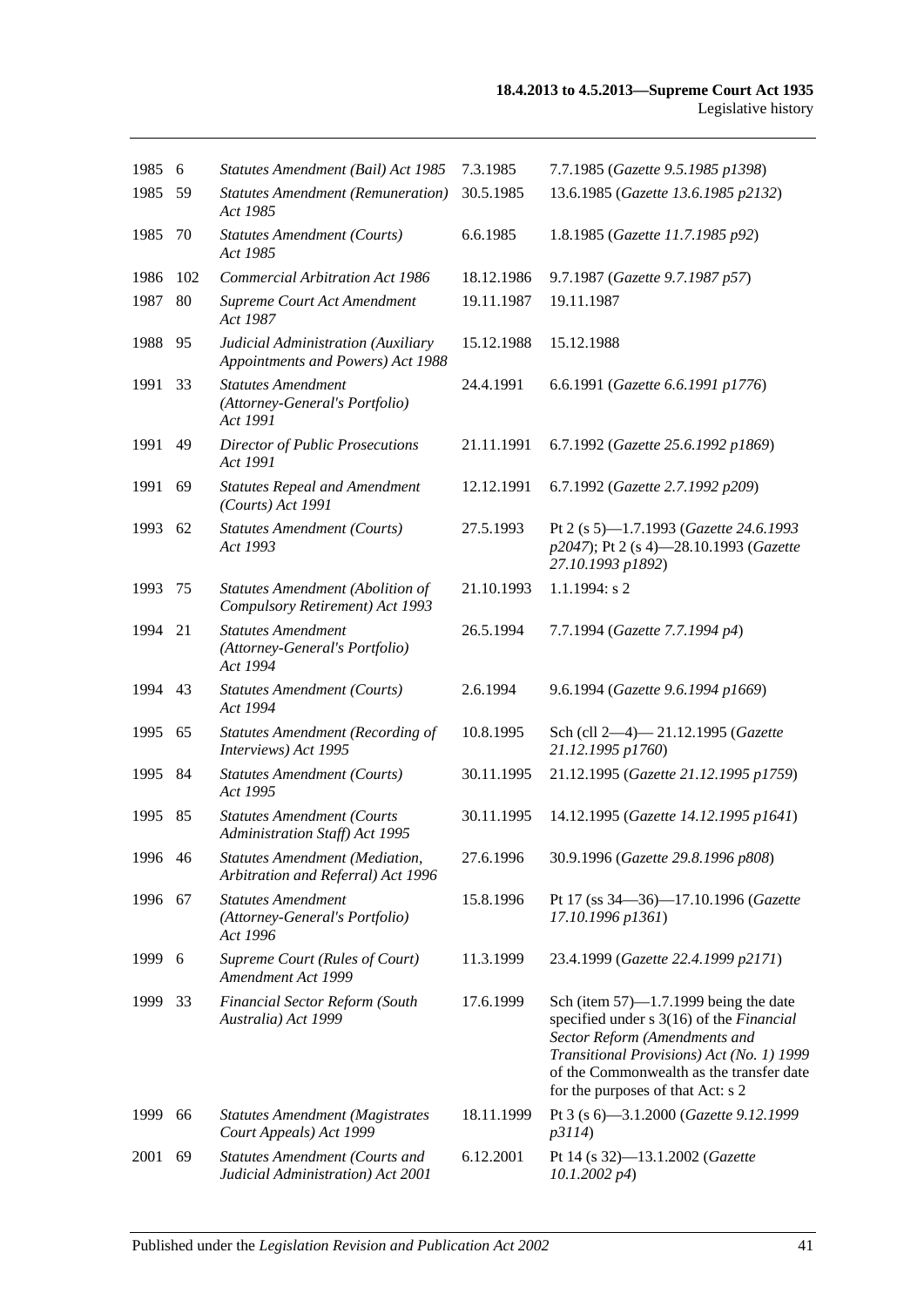| 2002    | - 16 | <b>Statutes Amendment (Structured)</b><br>Settlements) Act 2002                                   | 5.9.2002   | Pt 4 (s 6)-1.12.2002 (Gazette 7.11.2002<br>p4043                      |
|---------|------|---------------------------------------------------------------------------------------------------|------------|-----------------------------------------------------------------------|
| 2003    | 44   | <b>Statute Law Revision Act 2003</b>                                                              | 23.10.2003 | Sch 1-24.11.2003 (Gazette 13.11.2003)<br>p4048)                       |
| 2004    | 23   | Statutes Amendment (Courts) Act<br>2004                                                           | 8.7.2004   | Pt 9 (s $27$ )-1.9.2004 ( <i>Gazette</i> 26.8.2004<br><i>p</i> 3402)  |
| 2005    | 49   | <b>Statutes Amendment (Intervention</b><br><b>Programs and Sentencing Procedures)</b><br>Act 2005 | 27.10.2005 | Pt 6 (s 14)-19.12.2005 (Gazette<br>15.12.2005 p4326)                  |
| 2006    | -17  | <b>Statutes Amendment (New Rules of</b><br>Civil Procedure) Act 2006                              | 6.7.2006   | Pt 2 (ss $4-15$ ) $-4.9.2006$ (Gazette<br>17.8.2006 p2831)            |
| 2006 43 |      | <b>Statutes Amendment (Domestic</b><br>Partners) Act 2006                                         | 14.12.2006 | Pt 86 (s 212)-1.6.2007 (Gazette<br>26.4.2007 p1352)                   |
| 2008    | -7   | Statutes Amendment (Evidence and<br>Procedure) Act 2008                                           | 17.4.2008  | Pt 7 (ss 27 & 28)-23.11.2008 (Gazette<br>20.11.2008 p5171)            |
| 2009 85 |      | Intervention Orders (Prevention of<br>Abuse) Act 2009                                             | 10.12.2009 | Sch 1 (cl 34)-9.12.2011 (Gazette<br>20.10.2011 p4269)                 |
| 2012    | -17  | <b>Statutes Amendment</b><br>(Attorney-General's Portfolio)<br>Act 2012                           | 24.5.2012  | Pt 12 (s 24)-5.8.2012 (Gazette 2.8.2012<br>p3302)                     |
| 2013    | -9   | Statutes Amendment (Appeals) Act<br>2013                                                          | 28.3.2013  | Pt 4 (ss 13 & 14) & Sch 1-5.5.2013<br>(Gazette 26.4.2013 p1185)       |
| 2013 11 |      | <b>Statutes Amendment</b><br>(Attorney-General's Portfolio) Act<br>2013                           | 18.4.2013  | Pt 13 (s 28)-18.4.2013 (Gazette<br>18.4.2013 p1155); s 29-uncommenced |

## **Provisions amended since 3 February 1976**

• Legislative history prior to 3 February 1976 appears in marginal notes and footnotes included in the consolidation of this Act contained in Volume 10 of The Public General Acts of South Australia 1837-1975 at page 718.

New entries appear in bold.

Entries that relate to provisions that have been deleted appear in italics.

| Provision         | How varied                                                            | Commencement                 |
|-------------------|-----------------------------------------------------------------------|------------------------------|
| Pt A1             | heading inserted by $44/2003$ s 3(1) (Sch 1)                          | 24.11.2003                   |
| s 1               | amended by $44/2003$ s 3(1) (Sch 1)                                   | 24.11.2003                   |
| s <sub>2</sub>    | amended by 34/1981 s 5                                                | 1.7.1981                     |
|                   | omitted under Legislation Revision and<br><b>Publication Act 2002</b> | 24.11.2003                   |
| s <sub>5</sub>    |                                                                       |                              |
| s 5(1)            | s 5 redesignated as s $5(1)$ by $34/1981$ s $6(e)$                    | 1.7.1981                     |
|                   | evidentiary material inserted by 84/1995 s 19                         | 21.12.1995                   |
| <b>Full Court</b> | amended by 9/2013 s 13                                                | uncommenced—not incorporated |
| jurisdiction      | substituted by $34/1981$ s $6(a)$                                     | 1.7.1981                     |
| master            | substituted by $34/1981$ s $6(b)$                                     | 1.7.1981                     |
| petitioner        | deleted by $17/2006 s 4(1)$                                           | 4.9.2006                     |
| plaintiff         | substituted by $17/2006$ s $4(2)$                                     | 4.9.2006                     |
|                   |                                                                       |                              |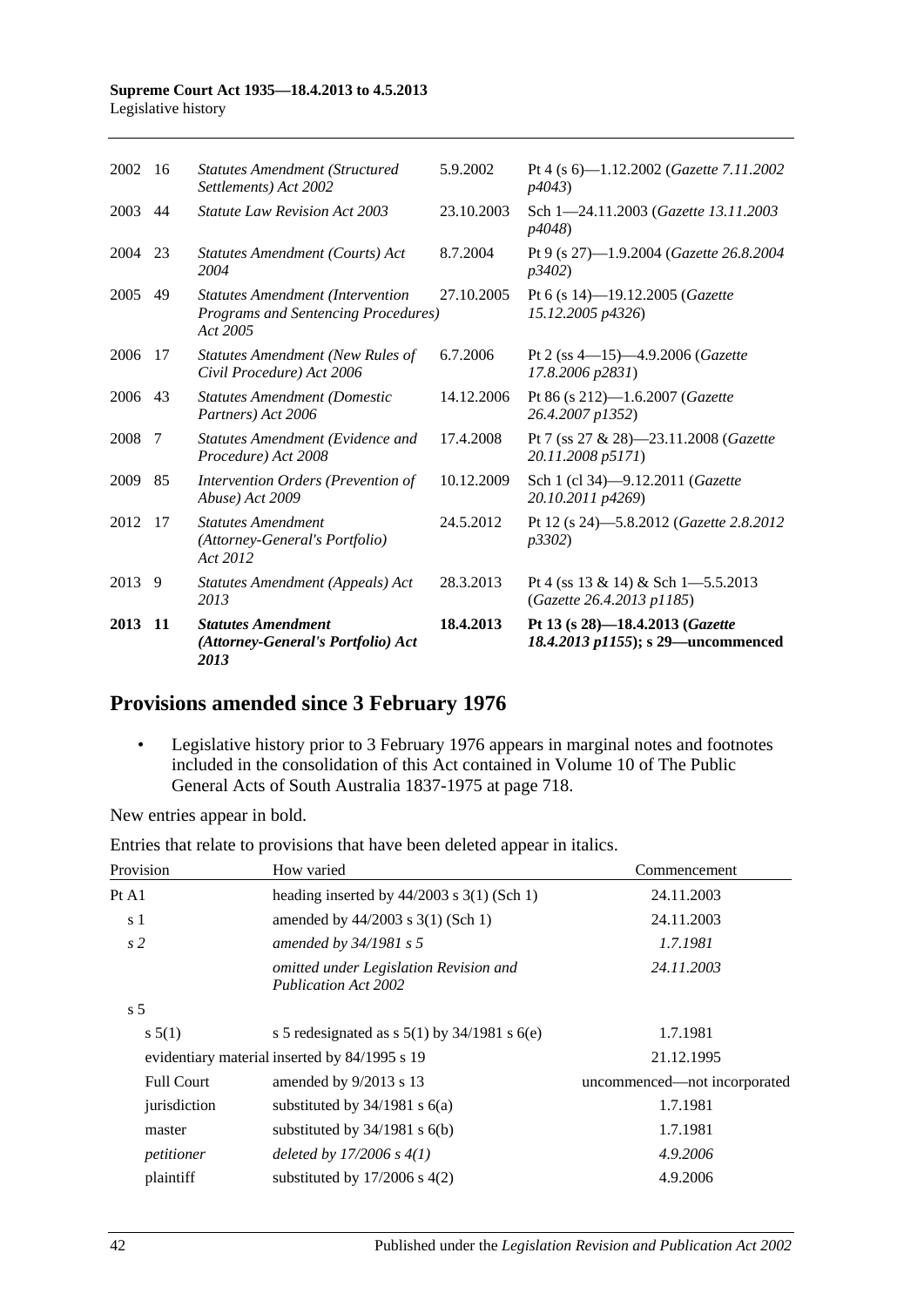| pleading                            | amended by 17/2006 s 4(3)                                                                         | 4.9.2006   |
|-------------------------------------|---------------------------------------------------------------------------------------------------|------------|
| registrar                           | inserted by $34/1981$ s $6(c)$                                                                    | 1.7.1981   |
| suitors' funds                      | substituted by $34/1981$ s $6(d)$                                                                 | 1.7.1981   |
| s 5(2)                              | inserted by $34/1981$ s $6(e)$                                                                    | 1.7.1981   |
| Pt <sub>1</sub>                     |                                                                                                   |            |
| s 7                                 | substituted by 34/1981 s 7                                                                        | 1.7.1981   |
| s7(4)                               | inserted by $69/1991$ s $9(a)$                                                                    | 6.7.1992   |
| $\sqrt{s}$ 8                        |                                                                                                   |            |
| s(3)                                | inserted by 34/1981 s 8                                                                           | 1.7.1981   |
| s 8(4)                              | inserted by 95/1988 Sch 1                                                                         | 15.12.1988 |
| s 9                                 | substituted by 34/1981 s 9                                                                        | 1.7.1981   |
| s <sub>9A</sub>                     | inserted by 67/1996 s 34                                                                          | 17.10.1996 |
| s 10                                | substituted by 11/2013 s 28                                                                       | 18.4.2013  |
| s 11                                | substituted by 34/1981 s 10                                                                       | 1.7.1981   |
| s 11(1)                             | substituted by $70/1985$ s $3(a)$                                                                 | 1.8.1985   |
| s11(1a)                             | inserted by $70/1985$ s $3(a)$                                                                    | 1.8.1985   |
|                                     | substituted by 95/1988 Sch 1                                                                      | 15.12.1988 |
| s 11(1b)                            | inserted by 95/1988 Sch 1                                                                         | 15.12.1988 |
| s 11(4)                             | deleted by $70/1985$ s $3(b)$                                                                     | 1.8.1985   |
| s 11(6)                             | inserted by $70/1985$ s $3(c)$                                                                    | 1.8.1985   |
| s 12                                | substituted by 34/1981 s 11                                                                       | 1.7.1981   |
|                                     | substituted by $92/1982$ s 3(1)                                                                   | 28.10.1982 |
|                                     | amended by 59/1985 s 21                                                                           | 13.6.1985  |
|                                     | substituted by 95/1988 Sch 1                                                                      | 15.12.1988 |
| s 13A                               | amended by 53/1980 s 2                                                                            | 3.7.1980   |
|                                     | substituted by 34/1981 s 12                                                                       | 1.7.1981   |
| s 13B                               | inserted by 34/1981 s 12                                                                          | 1.7.1981   |
|                                     | deleted by 75/1993 s 27                                                                           | 1.1.1994   |
|                                     | inserted by 43/1994 s 22                                                                          | 9.6.1994   |
| <b>Heading</b> preceding<br>$s$ 13H | deleted by $44/2003$ s $3(1)$ (Sch 1)                                                             | 24.11.2003 |
| s 13H                               |                                                                                                   |            |
| s 13H(1)                            | amended by $82/1982$ s $2(a)$                                                                     | 16.9.1982  |
| s 13H(2)                            | amended by $82/1982$ s $2(b)$ , (c)                                                               | 16.9.1982  |
| s 13H(3)                            | amended by $82/1982$ s $2(a)$                                                                     | 16.9.1982  |
| s 13H(4)                            | amended by $82/1982$ s $2(a)$                                                                     | 16.9.1982  |
| $s$ 13H $(4a)$                      | s 13H(4) second sentence amended by 82/1982<br>s(2(a)                                             | 16.9.1982  |
|                                     | s 13H(4) second sentence redesignated as<br>s 13H(4a) by 44/2003 s 3(1) (Sch 1)                   | 24.11.2003 |
| $s$ 13H $(4b)$                      | s 13H(4) third sentence amended and<br>redesignated as $s$ 13H(4b) by 44/2003 $s$ 3(1)<br>(Sch 1) | 24.11.2003 |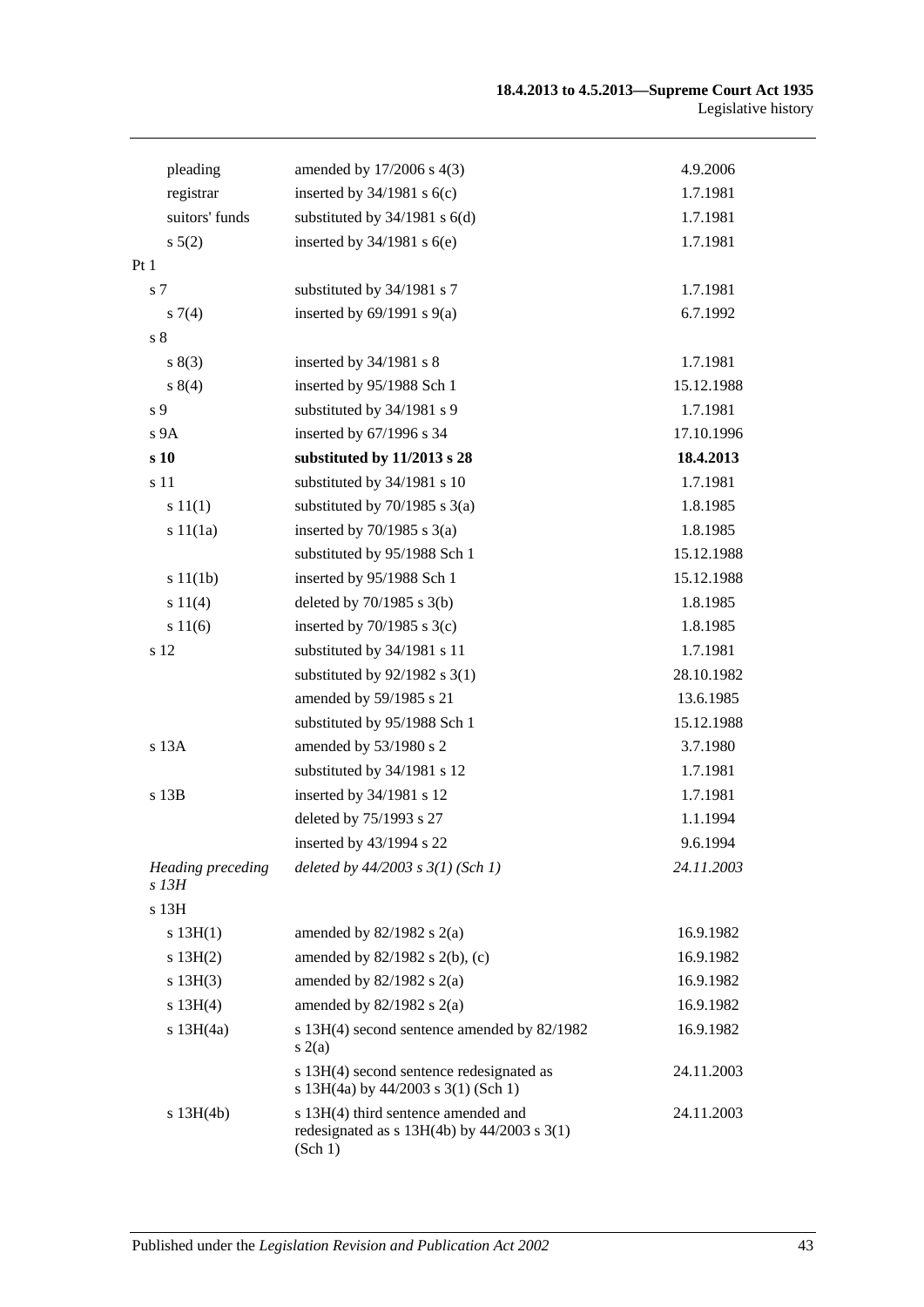| $s$ 13H(4c)              | s 13H(4) fourth sentence amended and<br>redesignated as $s$ 13H(4c) by 44/2003 $s$ 3(1)<br>(Sch 1)        | 24.11.2003                   |
|--------------------------|-----------------------------------------------------------------------------------------------------------|------------------------------|
| domestic partner         | inserted by 43/2006 s 212(1)                                                                              | 1.6.2007                     |
| members of the<br>family | amended by 43/2006 s 212(2)                                                                               | 1.6.2007                     |
| spouse                   | inserted by 43/2006 s 213(3)                                                                              | 1.6.2007                     |
| s 13H(5)                 | amended by $82/1982$ s $2(a)$                                                                             | 16.9.1982                    |
| $s$ 13H(6)               | inserted by $82/1982$ s $2(d)$                                                                            | 16.9.1982                    |
| s 14                     | amended by 34/1981 s 13                                                                                   | 1.7.1981                     |
| s 15                     |                                                                                                           |                              |
| s 15(1)                  | amended by 34/1981 s 14                                                                                   | 1.7.1981                     |
| Pt 2                     |                                                                                                           |                              |
| Pt 2 Div 1               | heading substituted by $44/2003$ s $3(1)$ (Sch 1)                                                         | 24.11.2003                   |
| Pt 2 Div 2               | heading substituted by $44/2003$ s $3(1)$ (Sch 1)                                                         | 24.11.2003                   |
| s 21                     | amended by 17/2006 s 5                                                                                    | 4.9.2006                     |
| s 22                     | amended by 17/2006 s 6                                                                                    | 4.9.2006                     |
| s 23                     |                                                                                                           |                              |
| $s\,23(1)$               | amended by 17/2006 s 7                                                                                    | 4.9.2006                     |
| Pt 2 Div 3               | heading substituted by $44/2003$ s $3(1)$ (Sch 1)                                                         | 24.11.2003                   |
| s 30BA                   | inserted by 16/2002 s 6                                                                                   | 1.12.2002                    |
| s 30C                    |                                                                                                           |                              |
| $s \, 30C(2)$            | substituted by 62/1993 s 4                                                                                | 28.10.1993                   |
| s 33                     | deleted by 67/1978 s 3                                                                                    | 6.7.1992                     |
| s 35                     | deleted by $69/1991$ s $9(b)$                                                                             | 6.7.1992                     |
|                          | inserted by 43/1994 s 23                                                                                  | 9.6.1994                     |
| s <sub>37</sub>          | deleted by $56/1984 s 8$                                                                                  | 1.7.1984                     |
| s 39                     | substituted by 80/1987 s 2                                                                                | 9.11.1987                    |
| $s \, 39(1)$             | amended by 84/1995 s 20                                                                                   | 21.12.1995                   |
|                          | amended by 17/2006 s 8                                                                                    | 4.9.2006                     |
| $s \, 39(2)$             | amended by 23/2004 s 27(1)                                                                                | 1.9.2004                     |
| $s \, 39(6)$             | substituted by $23/2004$ s $27(2)$                                                                        | 1.9.2004                     |
| s 40                     |                                                                                                           |                              |
| $s\ 40(2)$               | inserted by $69/1991$ s $9(c)$                                                                            | 6.7.1992                     |
| Pt 3                     |                                                                                                           |                              |
| ss 45 and 46             | substituted by 67/1996 s 35                                                                               | 17.10.1996                   |
| ss 46A and 46B           | inserted by 67/1996 s 35                                                                                  | 17.10.1996                   |
| s 47                     | amended by 34/1981 s 15                                                                                   | 1.7.1981                     |
| s 48                     | amended by 34/1981 s 16                                                                                   | 1.7.1981                     |
|                          | amended and redesignated as subsections,<br>paragraphs and subparagraphs by $44/2003$ s $3(1)$<br>(Sch 1) | 24.11.2003                   |
| $s\ 48(2)$               | amended by 17/2006 s 9(1), (2)                                                                            | 4.9.2006                     |
| $s\ 48(3)$ and (4)       | inserted by 9/2013 s 14                                                                                   | uncommenced-not incorporated |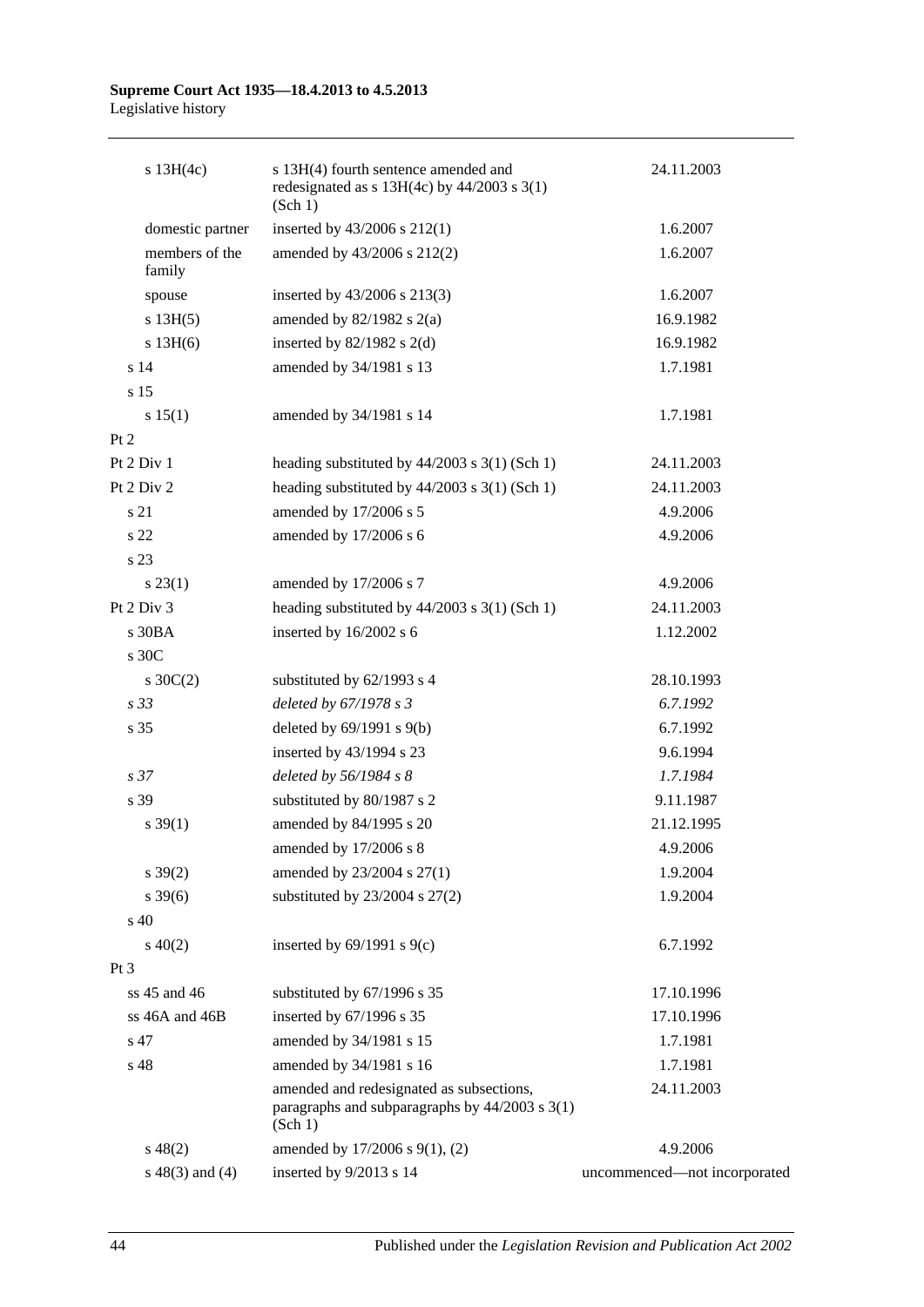| s 49                                        |                                                                                                                          |            |
|---------------------------------------------|--------------------------------------------------------------------------------------------------------------------------|------------|
| $s\,49(1)$                                  | substituted by 17/2006 s 10                                                                                              | 4.9.2006   |
| s 50 before<br>substitution by<br>17/2006   |                                                                                                                          |            |
| $s\,50(1)$                                  | s 50 redesignated as s $50(1)$ by 34/1981 s 17                                                                           | 1.7.1981   |
|                                             | contents commencing "Provided that" amended<br>by 66/1999 s 6                                                            | 3.1.2000   |
| $s\,50(1a)$                                 | $s$ 50(1) contents commencing "Provided that"<br>amended and redesignated as $s$ 50(1a) by<br>$44/2003$ s $3(1)$ (Sch 1) | 24.11.2003 |
| $s\,50(2)$                                  | inserted by 34/1981 s 17                                                                                                 | 1.7.1981   |
| s <sub>50</sub>                             | substituted by 17/2006 s 11                                                                                              | 4.9.2006   |
| s <sub>51</sub>                             | deleted by 17/2006 s 12                                                                                                  | 4.9.2006   |
| <b>Heading</b> preceding<br>s <sub>52</sub> | deleted by 67/1996 s 36                                                                                                  | 17.10.1996 |
| ss 52-53A                                   | deleted by 67/1996 s 36                                                                                                  | 17.10.1996 |
| s <sub>54</sub>                             | amended by $6/1985 s 8(a)$                                                                                               | 7.7.1985   |
|                                             | deleted by 67/1996 s 36                                                                                                  | 17.10.1996 |
| $ss 55 - 57$                                | deleted by 67/1996 s 36                                                                                                  | 17.10.1996 |
| s 59                                        | amended by $6/1985$ s $8(b)$ , (c)                                                                                       | 7.7.1985   |
|                                             | deleted by 67/1996 s 36                                                                                                  | 17.10.1996 |
| s 60                                        | deleted by 67/1996 s 36                                                                                                  | 17.10.1996 |
| $s \omega$                                  | deleted by $6/1985$ s $8(d)$                                                                                             | 7.7.1985   |
| $s\,62$                                     | deleted by 67/1996 s 36                                                                                                  | 17.10.1996 |
| Pt <sub>3</sub> A                           |                                                                                                                          |            |
| $s$ 62 $E$                                  |                                                                                                                          |            |
| s 62E(1)<br>s 62H                           | amended by 17/2006 s 13                                                                                                  | 4.9.2006   |
| s $62H(3)$ and $(3a)$                       | substituted by 34/1981 s 18                                                                                              | 1.7.1981   |
| s 62H(3b)                                   | inserted by 34/1981 s 18                                                                                                 | 1.7.1981   |
| $s$ 62H(5)                                  | substituted by 21/1994 s 29                                                                                              | 7.7.1994   |
| s 62H(6)                                    | deleted by 21/1994 s 29                                                                                                  | 7.7.1994   |
| Pt 4                                        |                                                                                                                          |            |
| <b>Heading preceding</b><br>s 65            | substituted by 46/1996 s 10                                                                                              | 30.9.1996  |
|                                             | deleted by $44/2003$ s $3(1)$ (Sch 1)                                                                                    | 24.11.2003 |
| s <sub>65</sub>                             | substituted by 46/1996 s 10                                                                                              | 30.9.1996  |
| s 65(1)                                     | amended by 17/2012 s 24                                                                                                  | 5.8.2012   |
| s 66 and 67                                 | substituted by 46/1996 s 10                                                                                              | 30.9.1996  |
| s 68                                        | substituted by $102/1986$ s $3(1)$ (Sch)                                                                                 | 9.7.1987   |
|                                             | deleted by 46/1996 s 10                                                                                                  | 30.9.1996  |
| ss 69 and 70                                | deleted by 46/1996 s 10                                                                                                  | 30.9.1996  |
| <b>Heading</b> preceding<br>s 71            | deleted by $44/2003$ s $3(1)$ (Sch 1)                                                                                    | 24.11.2003 |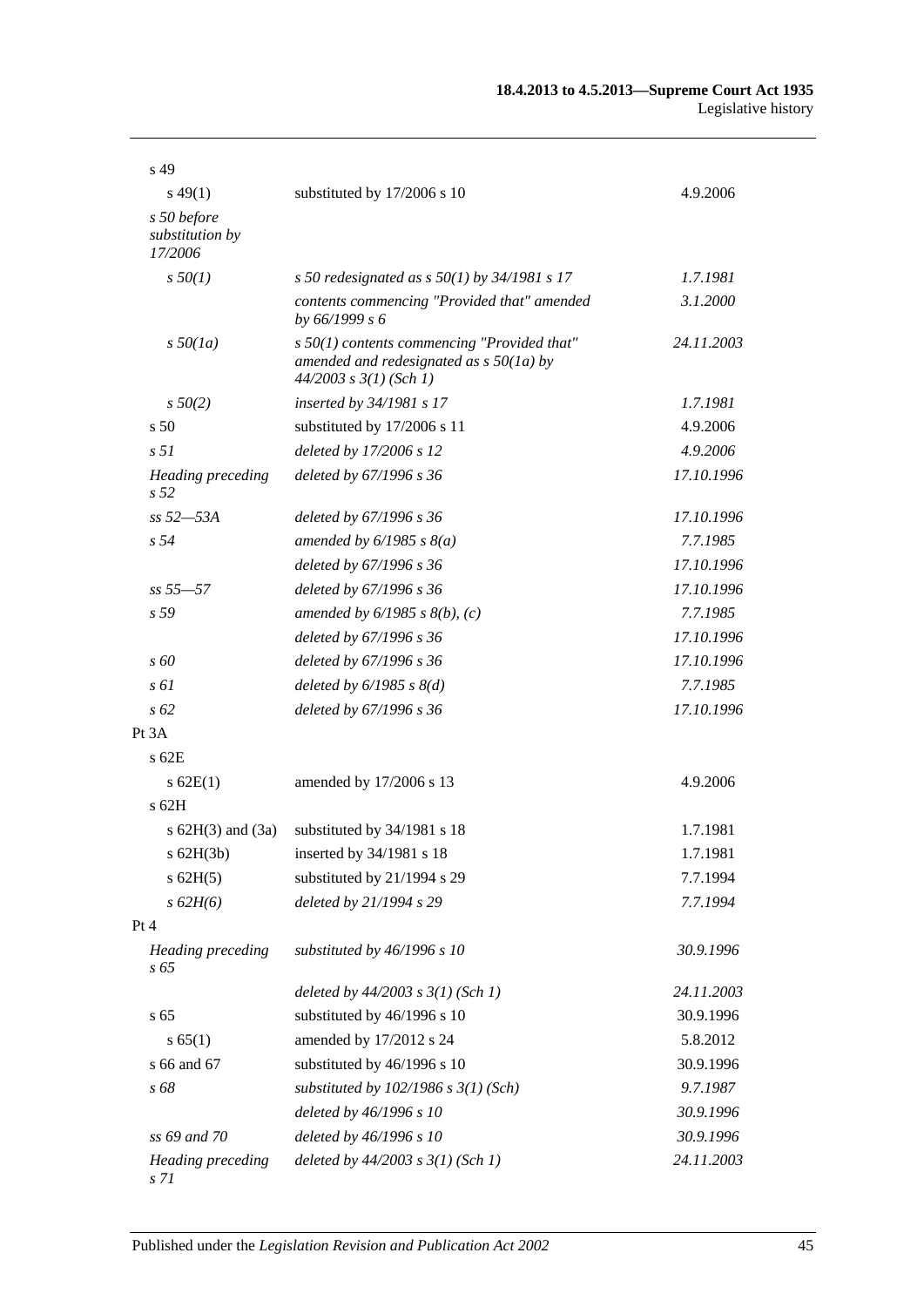| Heading preceding<br>s 72        | deleted by $44/2003$ s $3(1)$ (Sch 1)           | 24.11.2003 |
|----------------------------------|-------------------------------------------------|------------|
| s 72                             |                                                 |            |
| $s \, 72(1)$                     | amended by 34/1981 s 19                         | 1.7.1981   |
|                                  | amended by 2/1983 s 2                           | 14.4.1983  |
|                                  | amended by $69/1991$ s $9(d)$                   | 6.7.1992   |
|                                  | amended by 46/1996 s 11                         | 30.9.1996  |
|                                  | amended by 6/1999 s 3                           | 23.4.1999  |
|                                  | amended by 44/2003 s 3(1) (Sch 1)               | 24.11.2003 |
|                                  | amended by 17/2006 s 14                         | 4.9.2006   |
| $s \, 72(4)$                     | substituted by 21/1994 s 30                     | 7.7.1994   |
| $Pt\ 6$                          | heading substituted by 34/1981 s 20             | 1.7.1981   |
| <b>Heading</b> preceding<br>s 82 | substituted by 34/1981 s 21                     | 1.7.1981   |
|                                  | deleted by $44/2003$ s $3(1)$ (Sch 1)           | 24.11.2003 |
| Pt 6 Div 1                       | heading inserted by $44/2003$ s 3(1) (Sch 1)    | 24.11.2003 |
| s 82                             | substituted by 34/1981 s 21                     | 1.7.1981   |
| $s\,82(2)$                       | amended by $69/1991$ s $9(e)$                   | 6.7.1992   |
| s 82(3)                          | substituted by 84/1995 s 21                     | 21.12.1995 |
| $s \, 82(3a)$                    | inserted by 84/1995 s 21                        | 21.12.1995 |
| s83                              | deleted by 34/1981 s 21                         | 1.7.1981   |
| <b>Heading</b> preceding<br>s 84 | deleted by $82/1978 s 3(1)$                     | 6.7.1992   |
| s 84                             | amended by 34/1981 s 22                         | 1.7.1981   |
|                                  | deleted by $82/1978 s 3(1)$                     | 6.7.1992   |
| $ss 85 - 105$                    | deleted by $82/1978 s 3(1)$                     | 6.7.1992   |
| Pt 6 Div 2                       | heading substituted by $44/2003$ s 3(1) (Sch 1) | 24.11.2003 |
| s 106                            | amended by 34/1981 s 23                         | 1.7.1981   |
|                                  | substituted by 85/1995 s 15                     | 14.12.1995 |
| Pt 6 Div 3                       | heading substituted by $44/2003$ s 3(1) (Sch 1) | 24.11.2003 |
| s 109                            | amended by 34/1981 s 24                         | 1.7.1981   |
|                                  | substituted by 85/1995 s 16                     | 14.12.1995 |
| s 110A                           |                                                 |            |
| s 110A(1)                        | inserted by $69/1991$ s $9(f)$                  | 6.7.1992   |
|                                  | amended by 85/1995 s 17(a)                      | 14.12.1995 |
|                                  | (c) deleted by $85/1995$ s $17(a)$              | 14.12.1995 |
| s 110A(2)                        | substituted by $85/1995$ s 17(b)                | 14.12.1995 |
| s 110B                           | inserted by $69/1991$ s $9(f)$                  | 6.7.1992   |
| Pt 7                             |                                                 |            |
| s 114                            |                                                 |            |
| s 114(2)                         | amended by $69/1991$ s $9(g)$                   | 6.7.1992   |
| ss 115 and 116                   | deleted by 67/1978 s 4                          | 6.7.1992   |
| s 117                            |                                                 |            |
| s 117(1)                         | amended by 17/2006 s 15                         | 4.9.2006   |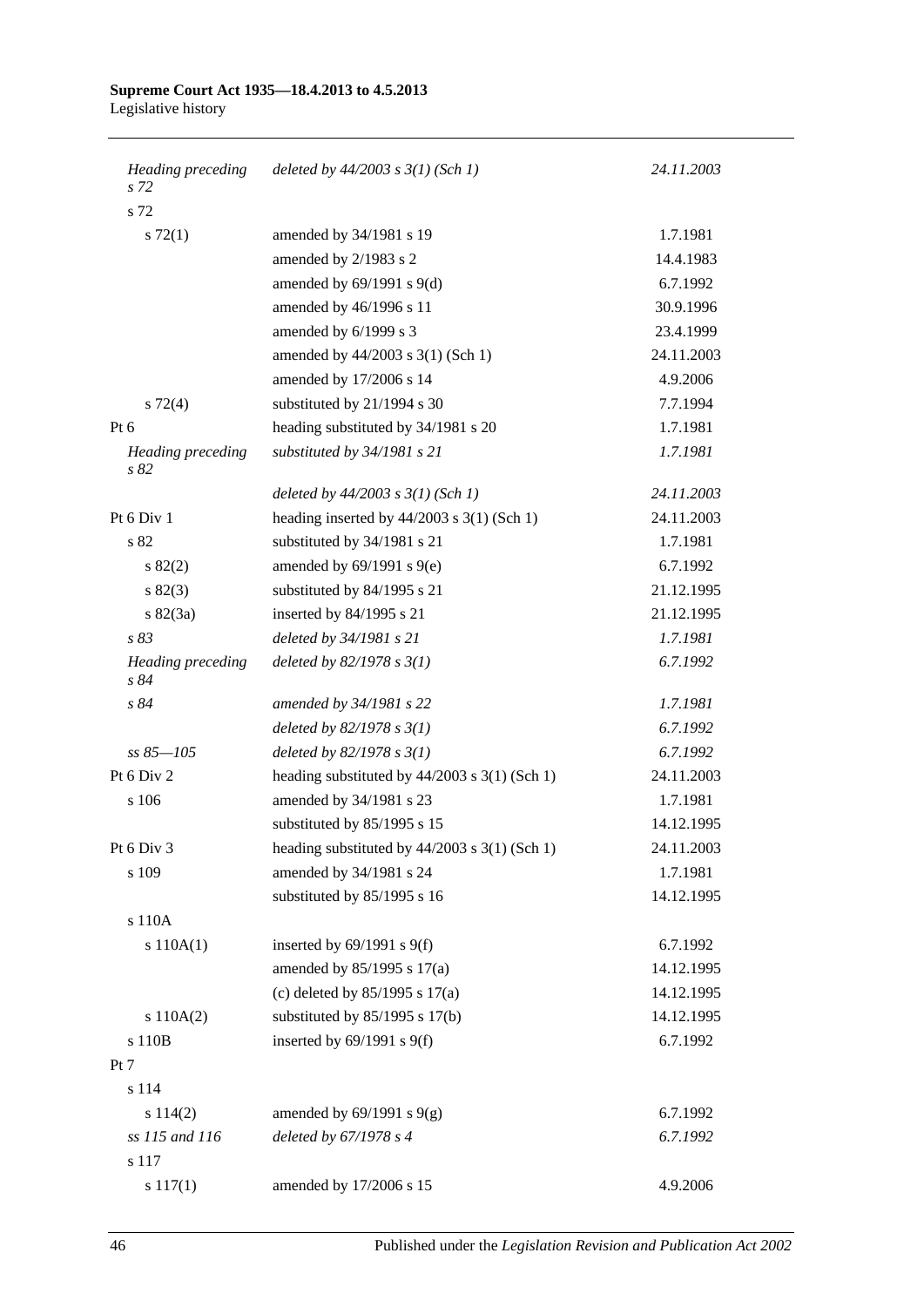| s 118                      | deleted by $56/1984$ s 8                    | 1.7.1984                     |
|----------------------------|---------------------------------------------|------------------------------|
|                            | inserted by 84/1995 s 22                    | 21.12.1995                   |
| s 118A                     | deleted 49/1991 Sch 2                       | 6.7.1992                     |
|                            | inserted by 84/1995 s 22                    | 21.12.1995                   |
| Heading preceding<br>s 119 | deleted by $44/2003$ s $3(1)$ (Sch 1)       | 24.11.2003                   |
| s 119                      | amended by 34/1981 s 25(a)                  | 1.7.1981                     |
| s 120                      | amended by 34/1981 s 25(b)                  | 1.7.1981                     |
| s 121                      |                                             |                              |
| s 121(2)                   | amended by $34/1981$ s $25(c)$              | 1.7.1981                     |
| s 122                      |                                             |                              |
| s 122(1)                   | amended by 33/1999 Sch (item 57)            | 1.7.1999                     |
| s 124                      | amended by 34/1981 s 25(d)                  | 1.7.1981                     |
| s 125                      | amended by 34/1981 s 25(e)                  | 1.7.1981                     |
| $\sqrt{s}$ 126             | amended by 34/1981 s 25(f), (g)             | 1.7.1981                     |
| s 126A                     | inserted by 7/2008 s 27                     | 23.11.2008                   |
| s 127                      | amended by 34/1981 s 25(h)                  | 1.7.1981                     |
| s 128                      |                                             |                              |
| s 128(1)                   | amended by $34/1981$ s $25(i)$              | 1.7.1981                     |
| s 129                      |                                             |                              |
| s 129(1)                   | amended by 33/1991 s 15                     | 6.6.1991                     |
| s 130                      | inserted by 2/1983 s 3                      | 14.4.1983                    |
| $s\ 130(2)$                | substituted by $69/2001$ s $32(a)$          | 13.1.2002                    |
| $s$ 130(3)                 | inserted by 73/1983 s 2                     | 3.11.1983                    |
|                            | deleted by $69/2001$ s $32(b)$              | 13.1.2002                    |
| s 131                      | inserted by $69/1991$ s $9(h)$              | 6.7.1992                     |
| s 131(1)                   | amended by 62/1993 s 5                      | 1.7.1993                     |
|                            | amended by 84/1995 s 23(a)                  | 21.12.1995                   |
| s 131(2)                   | substituted by $84/1995$ s $23(b)$          | 21.12.1995                   |
|                            | amended by 49/2005 s 14                     | 19.12.2005                   |
|                            | amended by 7/2008 s 28(1)                   | 23.11.2008                   |
|                            | amended by 85/2009 Sch 1 cl 34              | 9.12.2011                    |
|                            | amended by 11/2013 s 29(1)                  | uncommenced-not incorporated |
| s 131(3)                   | amended by $65/1995$ Sch cl $4(a)$          | 21.12.1995                   |
|                            | substituted by $84/1995$ s $23(b)$          | 21.12.1995                   |
|                            | substituted by $7/2008$ s $28(2)$           | 23.11.2008                   |
| s 131(4)                   | inserted by $65/1995$ Sch cl 4(b)           | 21.12.1995                   |
|                            | substituted by $84/1995$ s $23(b)$          | 21.12.1995                   |
| s $131(4a)$                | inserted by 11/2013 s 29(2)                 | uncommenced-not incorporated |
| s 131(5)                   | inserted by 65/1995 Sch cl 4(b)             | 21.12.1995                   |
|                            | substituted by $84/1995$ s $23(b)$          | 21.12.1995                   |
| s 131(6)                   | inserted by 7/2008 s 28(3)                  | 23.11.2008                   |
| Sch                        | heading amended by $44/2003$ s 3(1) (Sch 1) | 24.11.2003                   |